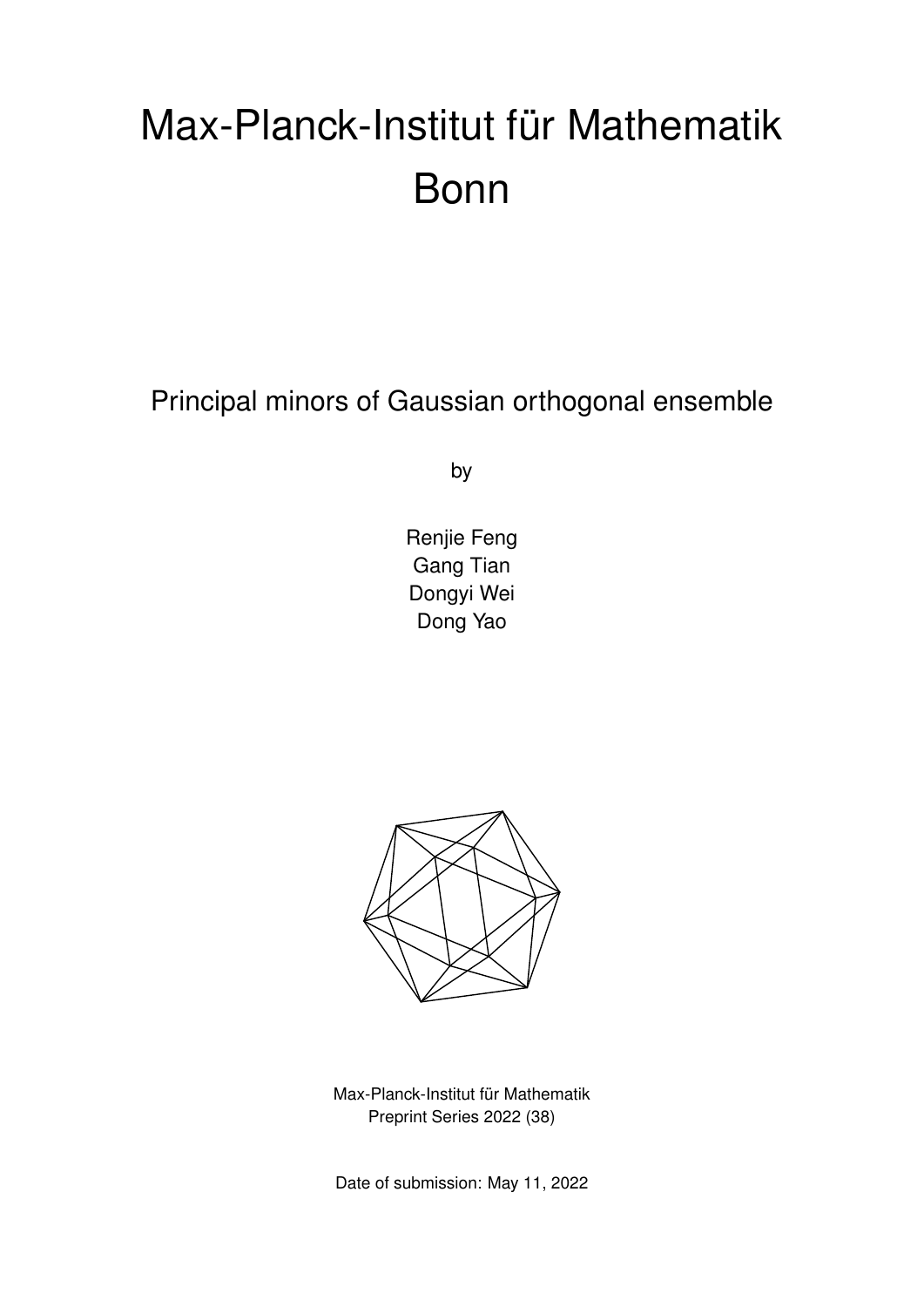# Principal minors of Gaussian orthogonal ensemble

by

Renjie Feng Gang Tian Dongyi Wei Dong Yao

Max-Planck-Institut für Mathematik Vivatsgasse 7 53111 Bonn **Germany** 

Beijing International Center for Mathematical Research and School of Mathematical Sciences Peking University Beijing 100871 China

Research Institute of Mathematical Science Jiangsu Normal University Xuzhou 221116 China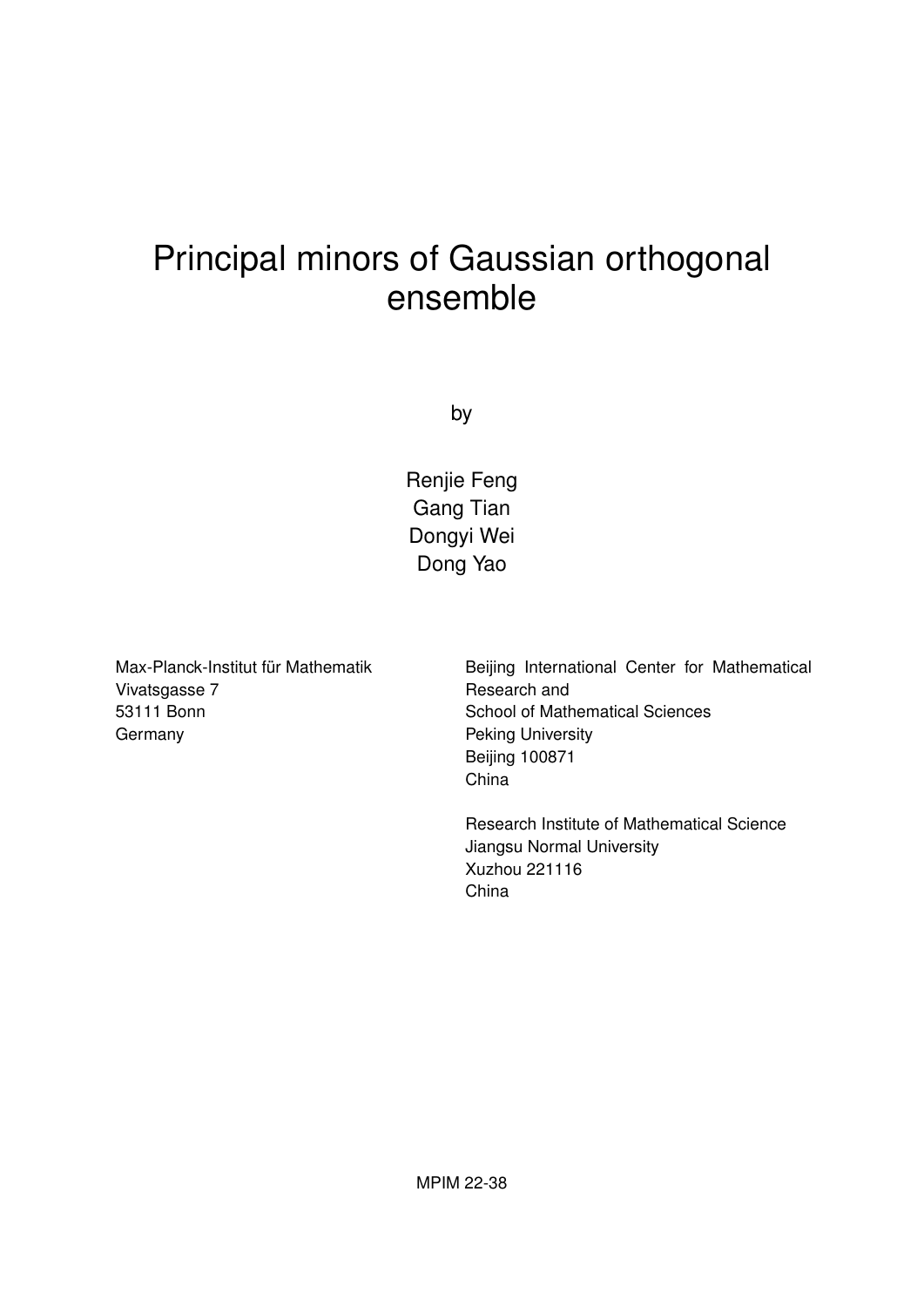### PRINCIPAL MINORS OF GAUSSIAN ORTHOGONAL ENSEMBLE

RENJIE FENG, GANG TIAN, DONGYI WEI, AND DONG YAO

Abstract. In this paper, we prove that the fluctuation of the extreme process of the maxima of all the largest eigenvalues of  $m \times m$  principal minors (with fixed m) of the classical Gaussian orthogonal ensemble (GOE) of size  $n \times n$  is given by the Gumbel distribution as n tends to infinity. We also derive the joint distribution of such maximal eigenvalue and the corresponding eigenvector in the large  $n$  limit, which will imply that these two random variables are asymptotically independent.

#### 1. INTRODUCTION

Random matrix theory is a classical topic in probability which has applications to a variety of fields, such as statistics [4], high energy physics [7], wireless communication networks [8], deep neutral network [17], compressed sensing [19] and so forth.

Motivated by high-dimensional statistics and signal processing, the authors in [9] derived the growth order of the maxima of all the largest eigenvalues of the principal minors of the classical random matrices of GOE and Wishart matrices, where the results have applications for the construction of the compressed sensing matrices as in [19].

In this paper, we further study the fluctuation of such maxima for the GOE case. Our main result is that the fluctuation is given by the Gumbel distribution with some Poisson structure involved in the limit, and we also derive the limiting joint distribution of such maxima and its corresponding eigenvector which indicates that these two random variables are asymptotically independent.

The Gaussian orthogonal ensemble (GOE) is the Gaussian measure defined on the space of real symmetric matrices, i.e.,  $G = (g_{ij})_{1 \le i,j \le n}$  is a symmetric matrix whose upper triangular entries are independent real Gaussian variables with the following distribution

$$
g_{ij} \stackrel{\text{d}}{=} \left\{ \begin{array}{l} N_{\mathbb{R}}(0,2) \text{ if } i=j; \\ N_{\mathbb{R}}(0,1) \text{ if } i
$$

Let  $\lambda_1(G) > \lambda_2(G) > \cdots > \lambda_n(G)$  be eigenvalues of GOE, then the distribution of these eigenvalues is invariant under the orthogonal group action and the joint density is

(1) 
$$
\frac{1}{Z_n} \prod_{k=1}^n e^{-\frac{1}{4}\lambda_k^2} \prod_{i < j} \left(\lambda_i - \lambda_j\right),
$$

where

(2) 
$$
Z_n = 2^{n(n+1)/4} (2\pi)^{n/2} (n!)^{-1} \prod_{j=1}^n \frac{\Gamma(1+j/2)}{\Gamma(3/2)}
$$

is the partition function. And the limit of the empirical measure of these eigenvalues is given by the classical semicircle law [1].

Let's first introduce some notations in order to present our main results. Given symmetric matrices  $G = (g_{ij})_{1 \leq i \leq j \leq n}$  sampled from GOE, for  $\alpha \subset \{1, \dots, n\}$  with cardinality  $|\alpha| = m \in$  $\mathbb{Z}_+$ , we denote  $G_\alpha = (g_{ij})_{i,j \in \alpha}$  as the principal minors of G of size  $m \times m$ , then  $G_\alpha$  is also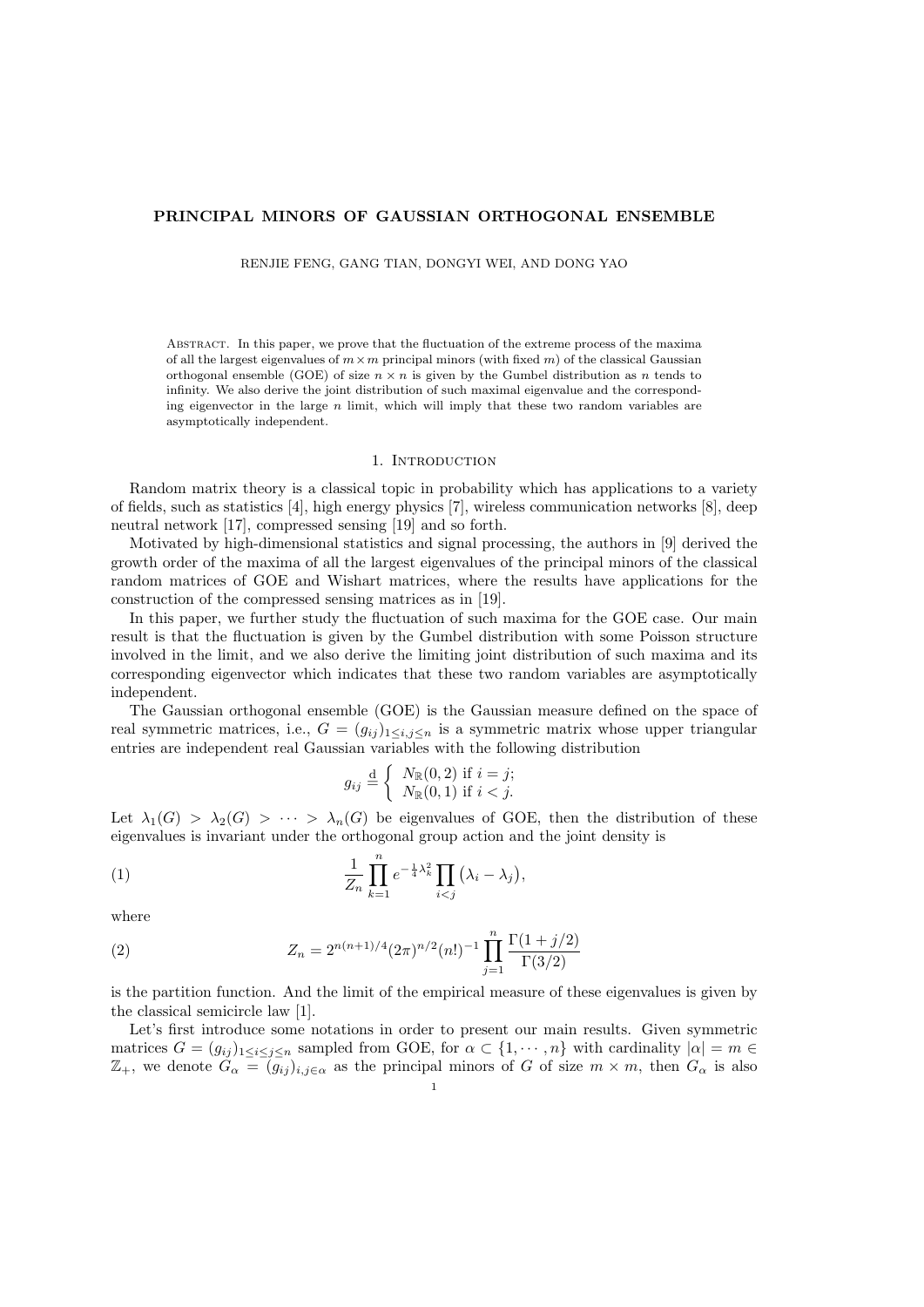symmetric. Let  $\lambda_1(G_\alpha) > \lambda_2(G_\alpha) > \cdots > \lambda_m(G_\alpha)$  be the ordered eigenvalues of  $G_\alpha$ . Now we define the extreme process of the maxima of all the largest eigenvalues of the principal minors as

$$
T_{m,n} = \max_{\alpha \subset \{1, \cdots, n\}, |\alpha| = m} \lambda_1(G_\alpha).
$$

In [9], the authors studied the asymptotic properties of  $T_{m,n}$  and proved that under the assumption that m fixed or  $m \to +\infty$  with  $m = o\left(\frac{(\ln n)^{1/3}}{\ln \ln n}\right)$  $\frac{\ln n)^{1/3}}{\ln \ln n}$ , it holds

$$
T_{m,n} - 2\sqrt{m\ln n} \to 0
$$

in probability as  $n \to +\infty$ .

In this paper, we further derive the fluctuation of  $T_{m,n}$  when m is fixed as n tends to infinity. Our first result is the following

Theorem 1. For GOE, we have the following convergence in distribution

$$
T_{m,n}^2 - 4m \ln n - 2(m-2) \ln \ln n \stackrel{d}{\longrightarrow} Y
$$

as  $n \to +\infty$  for fixed m, where the random variable Y has the Gumbel distribution function

$$
F_Y(y) = \exp(-c_m e^{-y/4}), \quad y \in \mathbb{R}.
$$

Here, the constant  $c_m = \frac{(2m)^{(m-2)/2}K_m}{(m-1)!2^{3/2}\Gamma(1+m/2)}$ , where  $K_m = \mu(\mathcal{S}_m)$  is the probability of the event

$$
(3) \qquad \mathcal{S}_m := \left\{ x \in S^{m-1} : \sum_{j \in \beta} x_j^2 \le \sqrt{k/m}, \ \forall \, \beta \subset \{1, \cdots, m\} \ \text{with} \ \ \forall \, 1 \le |\beta| = k < m \right\}
$$

under the uniform distribution  $\mu$  on the unit sphere  $S^{m-1}$ . In particular,  $c_1 = \frac{1}{2\sqrt{\pi}}$  and  $c_2 =$  $-\frac{1}{2}$  $\frac{1}{2\sqrt{2}} + \frac{\sqrt{2}}{\pi} \arcsin \left(\frac{1}{2}\right)^{1/4}.$ 

Our proof for Theorem 1 can imply the joint distribution of the maxima of the largest eigenvalues of principal minors and its corresponding eigenvector. To be more precise, given n, let  $v^* \in S^{m-1}$  be the unit eigenvector corresponding to the largest eigenvalue of the principal minor that attains the maxima  $T_{m,n}$ . By symmetry,  $-v^*$  is also the corresponding eigenvector. Now we have the following limit for the joint distribution of  $(T_{m,n}, v^*)$ .

**Theorem 2.** Given any  $y \in \mathbb{R}$  and symmetric Borel set  $Q \subset S^{m-1}$  such that  $-Q = Q$ , let  $y_m^2 = 4m \ln n + 2(m-2) \ln \ln n + y$ , then the joint distribution satisfies

(4) 
$$
\mathbb{P}(T_{m,n} > y_m, v^* \in Q) \to (1 - F_Y(y))\nu(Q)
$$

as  $n \to +\infty$ , which implies that  $T_{m,n}$  and  $v^*$  are asymptotically independent. Here,  $\nu$  is the uniform distribution on  $S_m$ , i.e.,

$$
\nu(Q) = \mu(Q \cap \mathcal{S}_m)/\mu(\mathcal{S}_m).
$$

Let  $a_1, ..., a_n$  be i.i.d. Gaussian random variables  $N_{\mathbb{R}}(0, 2)$ , for the extreme process

$$
M_n := \max\{a_1, ..., a_n\},\
$$

let

$$
a_n = 2\sqrt{\ln n}
$$

and

$$
b_n = 2\sqrt{\ln n} - \frac{\ln \ln n + \ln(4\pi)}{2\sqrt{\ln n}}.
$$

Then for any  $y \in \mathbb{R}$ , the following classical result holds (Theorem 1.5.3 in [14])

$$
\lim_{n \to +\infty} \mathbb{P}\left[a_n \left(M_n - b_n\right) \le y\right] = e^{-e^{-y/2}}.
$$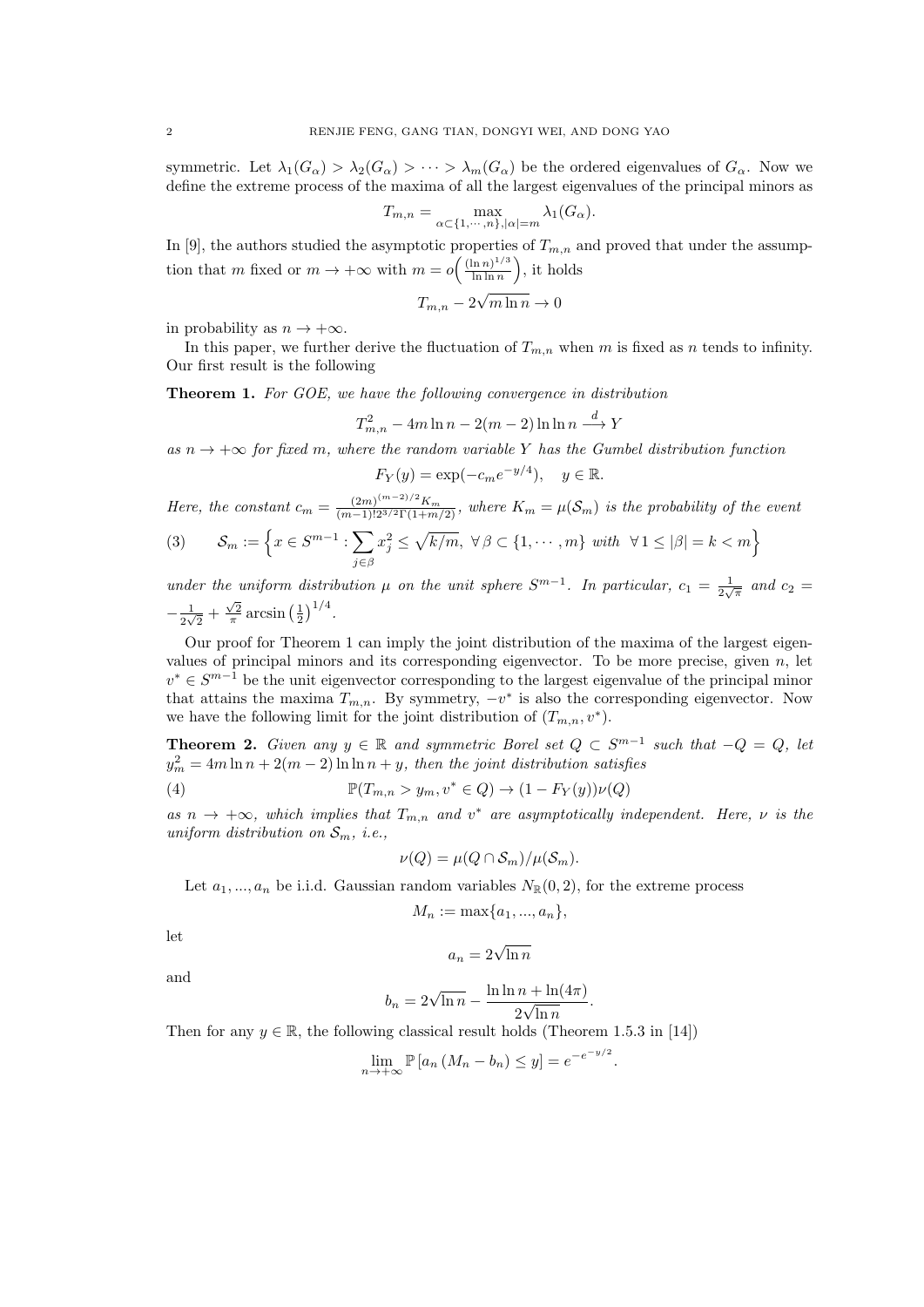One can check that Theorem 1 for  $T_{1,n}^2$  when  $m = 1$  is equivalent to this classical result for  $M_n$ . In this sense, our result is fundamental which can be considered as a natural generalization of such classical result for the extreme process of the scalar-valued random variables to the matrix-valued random variables (with correlations).

One motivation to study the maxima of the largest eigenvalues of principle minors is from the study of compressed sensing, where one has to recover an input vector  $f$  from the corrupted measurements  $y = Af + e$ . Here, A is a coding matrix and e is an arbitrary and unknown vector of errors. The famous result by Candès-Tao  $[19]$  is that if the coding matrix A satisfies the restricted isometry property (Definition 1.1 in [19]), then the input  $f$  is the unique solution to some  $\ell_1$ -minimization problem provided that the support S (the number of nonzero entries) of errors  $e$  is not too large. Therefore, one of the major goals in compressed sensing is to construct the coding matrix A that satisfies the restricted isometry property. In Section 3 of [19], Candès-Tao proved that the Gaussian random matrices A can satisfy such property with overwhelming probability, and they can derive the estimate about the support S via the probabilistic estimate on the maxima of the largest eigenvalues of principle minors of Wishart matrices  $A<sup>T</sup>A$ . A simple proof based on the concentration measure theory is present in [5]. In this article, we only deal with the GOE case, but it seems that the method can be applied to the Wishart case and it's expected that some Gumbel fluctuation will be observed as well, which can imply better estimates on S. We would like to postpone the Wishart case for further investigate.

Another motivation is that the extreme process of the maxima of the largest eigenvalues of principal minors may provide a model that interpolates between the Gumbel distribution in the Poisson regime and the Tracy-Widom law in the random matrix regime.

It's well-known that for GOE, the largest eigenvalue  $T_{n,n}$  when  $m = n$  in our setting is It s wen-known that for GOE, the largest eigenvalue  $I_{n,n}$  when  $m$  asymptotic to  $2\sqrt{n}$ , and its fluctuation is given by the Tracy-Widom law,

$$
F_1(y) = \lim_{n \to +\infty} \mathbb{P}\left( (T_{n,n} - 2\sqrt{n})n^{1/6} \le y \right),
$$

where  $F_1(y)$  can be expressed in term of the Painlevé equation [1].

This together with our main result Theorem 1 indicate that there may exist several transitions from the Gumbel distribution to the Tracy-Widom law when  $m$  is increasing with  $n$ . There are some other models that have such phenomena. In [13], Johansson studied a family of determinantal processes whose edge behavior interpolates between a Poisson process with density  $e^{-x}$  and the Airy kernel point process. This process can be obtained as a scaling limit of a grand canonical version of the random MNS-models [16]. Therefore, it provides a model that the largest eigenvalue has a density transition from the Gumbel distribution to the Tracy-Widom law. Another important model is provided by the (Gaussian) random band matrices. It's also conjectured that there is a transition from the Poisson regime to the random matrix regime while the band width has different critical growth orders, the results in [18] almost confirm this conjecture at the spectral edge of some random band matrices.

Our proof of Theorem 1 is based on Lemma 1, which roughly states that if some random variables are weakly correlated, then the point processes constructed via these random variables have a chance to converge to the Poisson processes. In our case when  $m$  is fixed or a very slowly varying function of n, the principal minors of size  $m \times m$  are weakly correlated with each other as  $n$  large enough, therefore, one can expect that the point process of the largest eigenvalues of these principal minors converges to some Poisson point process, and thus some Gumbel distribution for the extreme process of the maxima of these largest eigenvalues will be observed in the limit. But this is not the case if m is a rapid varying function of n such as  $m = \sqrt{n}$ , and the arguments in this article will not work, especially, the Poisson limit will not hold any more. Here, we would like to propose some natural questions such as the descriptions of the intermediate phases and the critical growth orders of  $m$  corresponding to these phases.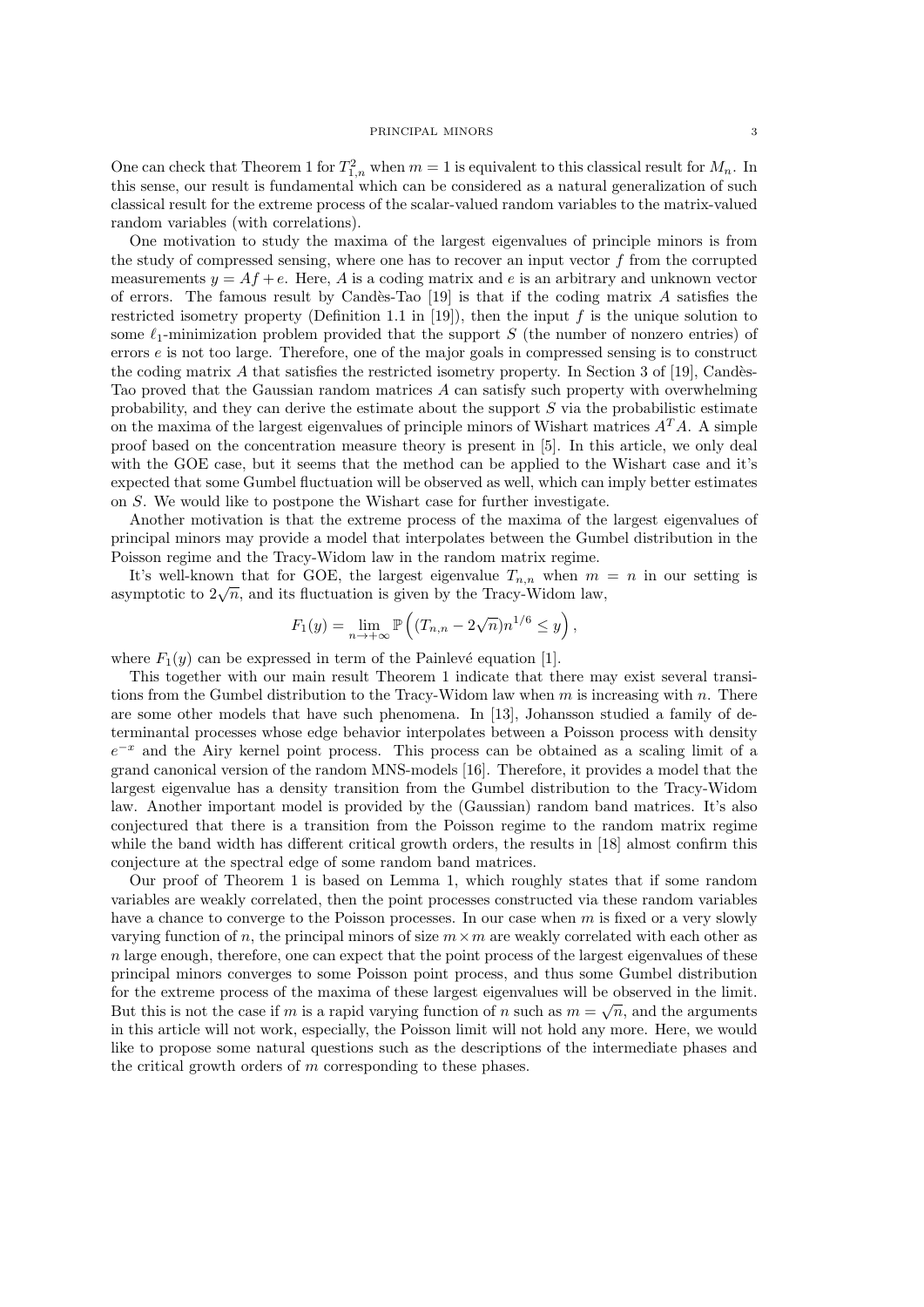It's worth mentioning that there are many other contexts about the (principal) minors of random matrices, and we list few of them as follows. In [10], Diaconis conjectured that the size of minors of the random matrices sampled from the orthogonal group  $O(n)$  with the Haar measure such that the minors can be approximated by independent standard normals is of order  $o(\sqrt{n})$ , which can be considered as a generalization of the classical Poincaré-Borel Lemma. The conjecture is solved in [12] and we refer to [15] for more details and other relevant results. In [6, 20] and the reference therein, the authors studied the principal minor assignment problems of the determinantal point processes with applications in graph theory and machine learning theory. In statistical physics, the matrix minor process constructed via eigenvalues of minors of random matrices will form an interlacing particle system. For example, the minor process of the Gaussian unitary ensemble is a determinantal point process [11]. One can find some other random matrix minor processes in [2].

Notation. In this paper,  $c$ ,  $C$  and  $C'$  stand for positive constants, but their values may change from line to line. For simplicity, the notation  $a_n \sim b_n$  means  $\lim_{n \to +\infty} a_n/b_n = 1$ .

#### 2. Proof of Theorem 1

In this section, we will prove Theorem 1 by assuming some technical lemmas where the proofs of these lemmas are postponed to §3.

The proof of Theorem 1 is based on Lemma 1 with the proof given in [3] by the Stein-Chen method. It provides a criteria to prove the convergence of the total number of occurrences of the point process to the Poisson distribution, and thus it provides a method to derive the distribution for some extreme processes.

**Lemma 1.** Let I be an index set, and for  $\alpha \in I$ , let  $X_{\alpha}$  be a Bernoulli random variable with  $p_{\alpha} = \mathbb{P}(X_{\alpha} = 1) = 1 - \mathbb{P}(X_{\alpha} = 0)$ . For each  $\alpha \in I$ , let  $N_{\alpha}$  be a subset of I with  $\alpha \in N_{\alpha}$ , that is,  $\alpha \in N_{\alpha} \subset I$ . Let

$$
S=\sum_{\alpha\in I}X_\alpha, \ \lambda=\mathbb{E}S=\sum_{\alpha\in I}p_\alpha\in (0,+\infty),
$$

let Z be the Poisson random variable with intensity  $\mathbb{E}Z = \lambda$ , then it holds that

$$
\|\mathcal{L}(S) - \mathcal{L}(Z)\| \le 2(b_1 + b_2 + b_3),
$$

and the probability of no occurrence has the estimate

$$
|\mathbb{P}(S=0) - e^{-\lambda}|
$$
  
=  $|\mathbb{P}(X_{\alpha} = 0, \forall \alpha \in I) - e^{-\lambda}|$   
 $\leq \min(1, \lambda^{-1})(b_1 + b_2 + b_3).$ 

Here,  $\Vert \mathcal{L}(S) - \mathcal{L}(Z) \Vert$  is the total variation distance between the distributions S and Z, and

$$
b_1 = \sum_{\alpha \in I} \sum_{\beta \in N_{\alpha}} p_{\alpha} p_{\beta},
$$
  
\n
$$
b_2 = \sum_{\alpha \in I} \sum_{\alpha \neq \beta \in N_{\alpha}} \mathbb{E}[X_{\alpha} X_{\beta}],
$$
  
\n
$$
b_3 = \sum_{\alpha \in I} \mathbb{E}[\mathbb{E}[X_{\alpha} | \sigma(X_{\beta}, \beta \notin N_{\alpha})] - p_{\alpha}],
$$

and  $\sigma(X_\beta, \beta \notin N_\alpha)$  is the  $\sigma$ -algebra generated by  $\{X_\beta, \beta \notin N_\alpha\}$ . In particular, if  $X_\alpha$  is independent of  $\{X_{\beta}, \beta \notin N_{\alpha}\}\$  for each  $\alpha$ , then  $b_3 = 0$ .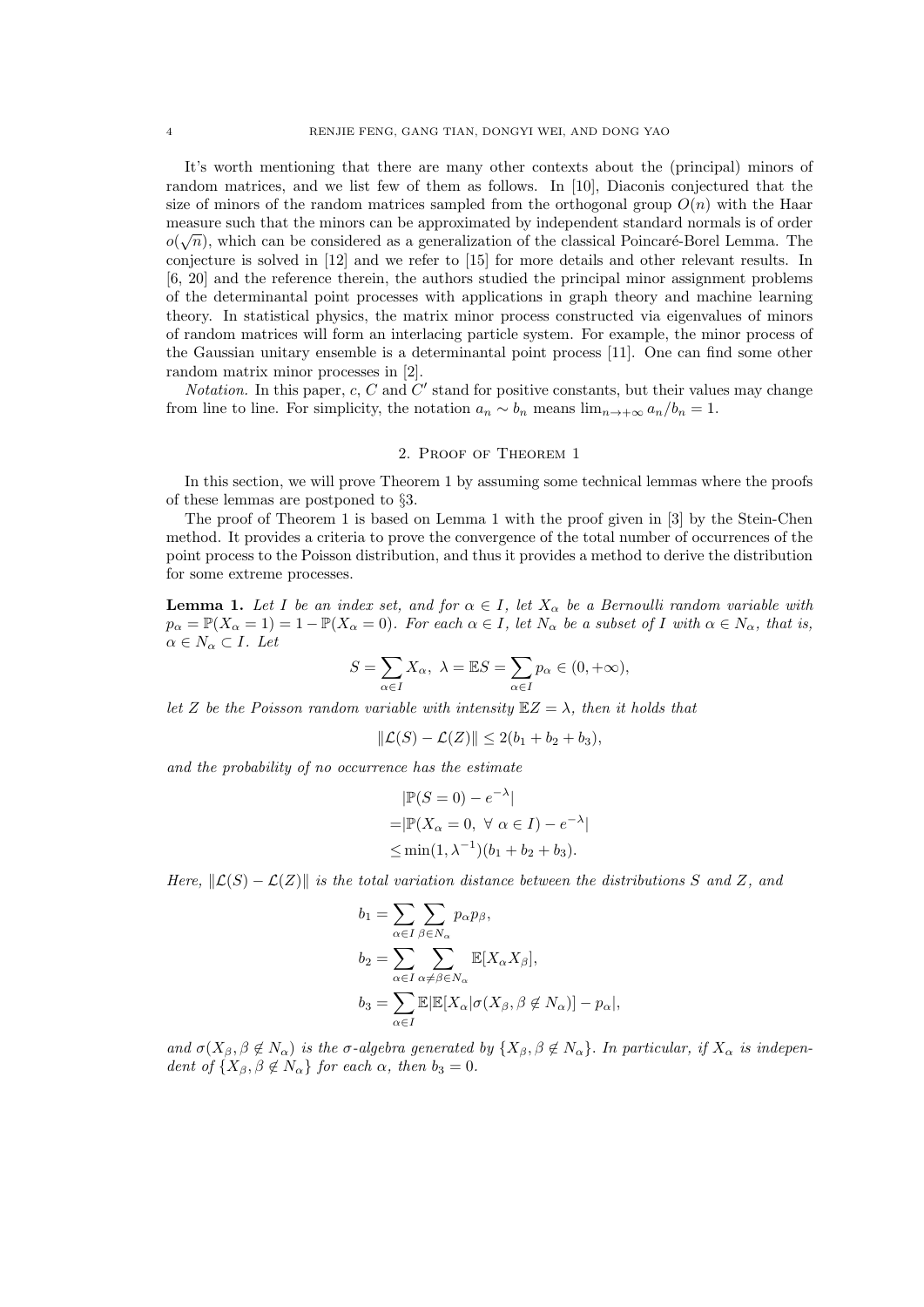One may think of  $N_{\alpha}$  as a 'neighborhood of dependence' for  $\alpha$  such that  $X_{\alpha}$  is independent or nearly independent of all of  $X_\beta$  for  $\beta \notin N_\alpha$ . And Lemma 1 indicates that when  $b_1$ ,  $b_2$  and  $b_3$  are all small enough, then S which is the total number of occurrences tends to a Poisson distribution.

2.1. **Proof of Theorem 1.** Given any  $\ell \times \ell$  symmetric matrix S, we rearrange the eigenvalues of S in descending order  $\lambda_1(S) \geq \cdots \geq \lambda_\ell(S)$ , and we denote

$$
(5) \t\t |S|^2 := \text{Tr} S^2
$$

and

(6) 
$$
\lambda_1^*(S) := [(\lambda_1(S)^2 + |S|^2)/2]^{\frac{1}{2}}.
$$

For fixed  $m \geq 2$ , we define the index set

$$
I_m = \{ \alpha \subset \{1, \cdots, n\}, |\alpha| = m \}
$$

and the neighborhood set

$$
N_{\alpha} = \{ \beta \in I_m : \alpha \cap \beta \neq \emptyset \} \text{ for } \alpha \in I_m.
$$

Throughout the article, for any fixed real number  $y$ , we define

$$
y_k^2 := 4k \ln n + 2k \ln \ln n, \ y_k > 0, \ 1 \le k < m
$$

and

 $y_m^2 := 4m \ln n + 2(m-2) \ln \ln n + y, \ y_m > 0.$ 

For symmetric matrices  $G = (g_{ij})_{1 \leq i \leq j \leq n}$  sampled from GOE, for  $\alpha \in I_m$  where  $|\alpha| = m$ , we denote  $G_{\alpha} = (g_{ij})_{i,j \in \alpha}$  as the principal minor of size  $m \times m$  and we define the event

(7) 
$$
A_{\alpha} = \left\{ \lambda_1(G_{\alpha}) > y_m; \ \lambda_1^*(G_{\beta}) \leq y_k, \ \forall \ 1 \leq k < m, \ \beta \subset \alpha, \ |\beta| = k \right\}.
$$

Recall the definition of  $T_{m,n}$  in §1, we first have

(8)  
\n
$$
0 \leq \mathbb{P}(\bigcap_{\alpha \in I_m} A_{\alpha}^c) - \mathbb{P}(T_{m,n} \leq y_m)
$$
\n
$$
\leq \mathbb{P}(\lambda_1^*(G_{\beta}) > y_k \text{ for some } \beta \in I_k, 1 \leq k < m)
$$
\n
$$
\leq \sum_{k=1}^{m-1} \sum_{\beta \in I_k} \mathbb{P}(\lambda_1^*(G_{\beta}) > y_k)
$$
\n
$$
= \sum_{k=1}^{m-1} {n \choose k} \mathbb{P}(\lambda_1^*(G_{\{1,\cdots,k\}}) > y_k).
$$

Now we need the following lemma and we postpone its proof to the next section.

**Lemma 2.** For fixed  $k > 1$ , there exists a constant  $C > 0$  (depending on k) so that for all  $x > 1$ ,

(9) 
$$
\mathbb{P}(|G_{\{1,\cdots,k\}}|^2 > x^2) \leq Cx^{k(k+1)/2-2}e^{-x^2/4},
$$

(10) 
$$
\mathbb{P}(\lambda_1(G_{\{1,\cdots,k\}}) > x) \leq Cx^{k-2}e^{-x^2/4},
$$

(11) 
$$
\mathbb{P}(\lambda_1^*(G_{\{1,\cdots,k\}}) > x) \leq Cx^{k-2}e^{-x^2/4}.
$$

Using (11) we have

(12) 
$$
\sum_{k=1}^{m-1} {n \choose k} \mathbb{P}(\lambda_1^*(G_{\{1,\cdots,k\}}) > y_k) \le C \sum_{k=1}^{m-1} n^k y_k^{k-2} e^{-y_k^2/4} \le C/\ln n.
$$

Combining this with (8) we get

(13) 
$$
0 \leq \mathbb{P}(\bigcap_{\alpha \in I_m} A_{\alpha}^c) - \mathbb{P}(T_{m,n} \leq y_m) \leq C/\ln n,
$$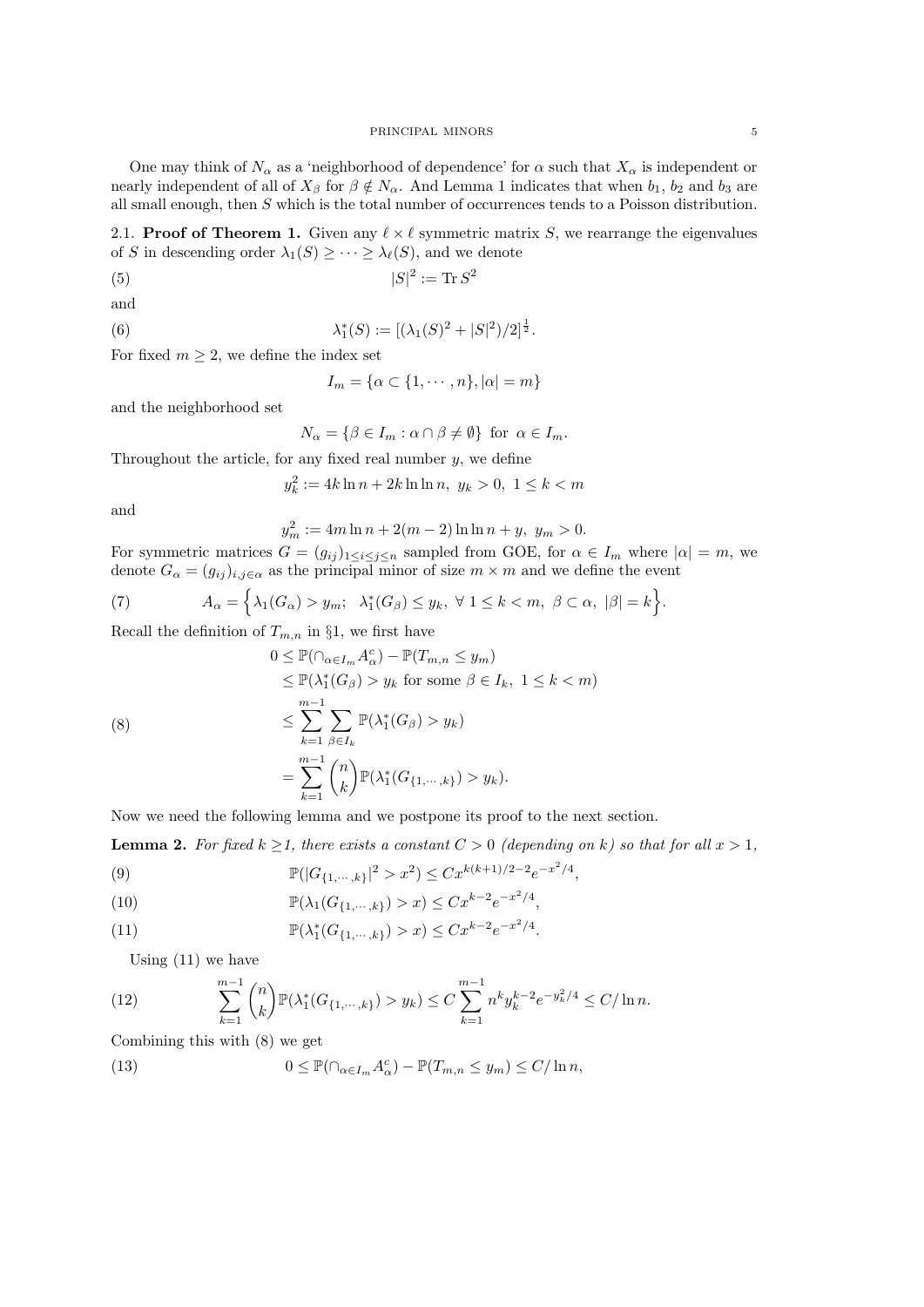and thus we have

(14) 
$$
\lim_{n \to +\infty} \mathbb{P}(T_{m,n} \leq y_m) = \lim_{n \to +\infty} \mathbb{P}(\bigcap_{\alpha \in I_m} A_{\alpha}^c).
$$

Therefore, it's enough to derive the limit of  $\mathbb{P}(\bigcap_{\alpha\in I_m} A_{\alpha}^c)$  to prove Theorem 1. By Lemma 1, we have

(15) 
$$
|\mathbb{P}(\cap_{\alpha \in I_m} A_{\alpha}^c) - e^{-t_n}| \leq b_{n,1} + b_{n,2},
$$

where

$$
t_n = {n \choose m} \mathbb{P}(A_{\{1,\dots,m\}}),
$$
  
\n
$$
b_{n,1} \le {n \choose m} \left({n \choose m} - {n-m \choose m}\right) \mathbb{P}(A_{\{1,\dots,m\}})^2,
$$
  
\n
$$
b_{n,2} \le \sum_{k=1}^{m-1} {n \choose k} {n-k \choose m-k} {n-m \choose m-k} \mathbb{P}(A_{\{1,\dots,k,\dots,m\}} \cap A_{\{1,\dots,k,m+1,\dots,2m-k\}}).
$$

Using (10) we have

$$
\mathbb{P}(A_{\{1,\cdots,m\}}) \le \mathbb{P}(\lambda_1(G_{\{1,\cdots,m\}}) > y_m) \le C y_m^{m-2} e^{-y_m^2/4} \le C n^{-m}.
$$

And thus we have

$$
b_{n,1} \leq Cn^{2m-1} \mathbb{P}(A_{\{1,\cdots,m\}})^2 \leq C'n^{-1},
$$

which tends to 0 in the limit.

It remains to find the limit of  $t_n$  and show that  $b_{n,2}$  tends to 0 in order to complete the proof of Theorem 1.

Let  $\alpha = \{1, \dots, m\}, \gamma = \{m - k + 1, \dots, m\}, \zeta = \{m - k + 1, \dots, 2m - k\},\$  then  $\alpha \cap \zeta = \gamma$ ,  $|\alpha| = |\zeta| = m$  and  $|\gamma| = k$ . By rearranging the indices, we have

$$
\mathbb{P}(A_{\{1,\dots,k,\dots,m\}} \cap A_{\{1,\dots,k,m+1,\dots,2m-k\}})
$$
\n
$$
= \mathbb{P}(A_{\{1,\dots,m\}} \cap A_{\{m-k+1,\dots,2m-k\}})
$$
\n
$$
\leq \mathbb{P}(\lambda_1(G_{\alpha}) > y_m, \lambda_1(G_{\zeta}) > y_m,
$$
\n
$$
\lambda_1^*(G_{\alpha \setminus \gamma}) \leq y_{m-k}, \lambda_1^*(G_{\zeta \setminus \gamma}) \leq y_{m-k}, \lambda_1^*(G_{\gamma}) \leq y_k)
$$
\n
$$
= \mathbb{E}[\mathbb{P}(\lambda_1(G_{\alpha}) > y_m, \lambda_1(G_{\zeta}) > y_m, \lambda_1^*(G_{\alpha \setminus \gamma}) \leq y_{m-k}, \lambda_1^*(G_{\zeta \setminus \gamma}) \leq y_{m-k}|G_{\gamma})
$$
\n
$$
\times \mathbf{1}_{\{\lambda_1^*(G_{\gamma}) \leq y_k\}}]
$$
\n
$$
= \mathbb{E}[\mathbb{P}(\lambda_1(G_{\alpha}) > y_m, \lambda_1^*(G_{\alpha \setminus \gamma}) \leq y_{m-k}|G_{\gamma})^2 \mathbf{1}_{\{\lambda_1^*(G_{\gamma}) \leq y_k\}}].
$$

The following lemma will imply that  $b_{n,2}$  tends to 0 as  $n \to +\infty$ .

**Lemma 3.** For  $\alpha \in I_m$ ,  $\gamma \subset \alpha$ ,  $|\gamma| = k$ ,  $1 \leq k < m$ ,  $\beta = \alpha \setminus \gamma$ ,  $x > 1$ ,  $\delta, \delta' \in (0, 1)$ , then there are some constants C and C' (depending on m,  $\delta$  and  $\delta'$ ) such that

(16) 
$$
\mathbb{P}(\lambda_1(G_{\alpha}) > x | G_{\beta}, G_{\gamma}) \mathbf{1}_{\{\lambda_1^*(G_{\beta}) \leq (1-\delta)x, \lambda_1^*(G_{\gamma}) \leq (1-\delta')x\}}\n\leq C x^{-1} (x / (\lambda_1^*(G_{\beta}) + 1) + x / (\lambda_1^*(G_{\gamma}) + 1))^{k(m-k)-1} e^{-(x - \lambda_1^*(G_{\beta})) (x - \lambda_1^*(G_{\gamma}))/2}
$$

and

(17) 
$$
\mathbb{P}(\lambda_1(G_{\alpha}) > x, \ \lambda_1^*(G_{\beta}) \le (1 - \delta)x |G_{\gamma}| \mathbf{1}_{\{\lambda_1^*(G_{\gamma}) \le (1 - \delta')x\}} \le C' x^{m-k-2} (x/(\lambda_1^*(G_{\gamma})+1))^{k(m-k)-1} e^{((\lambda_1^*(G_{\gamma}))^2 - x^2)/4}.
$$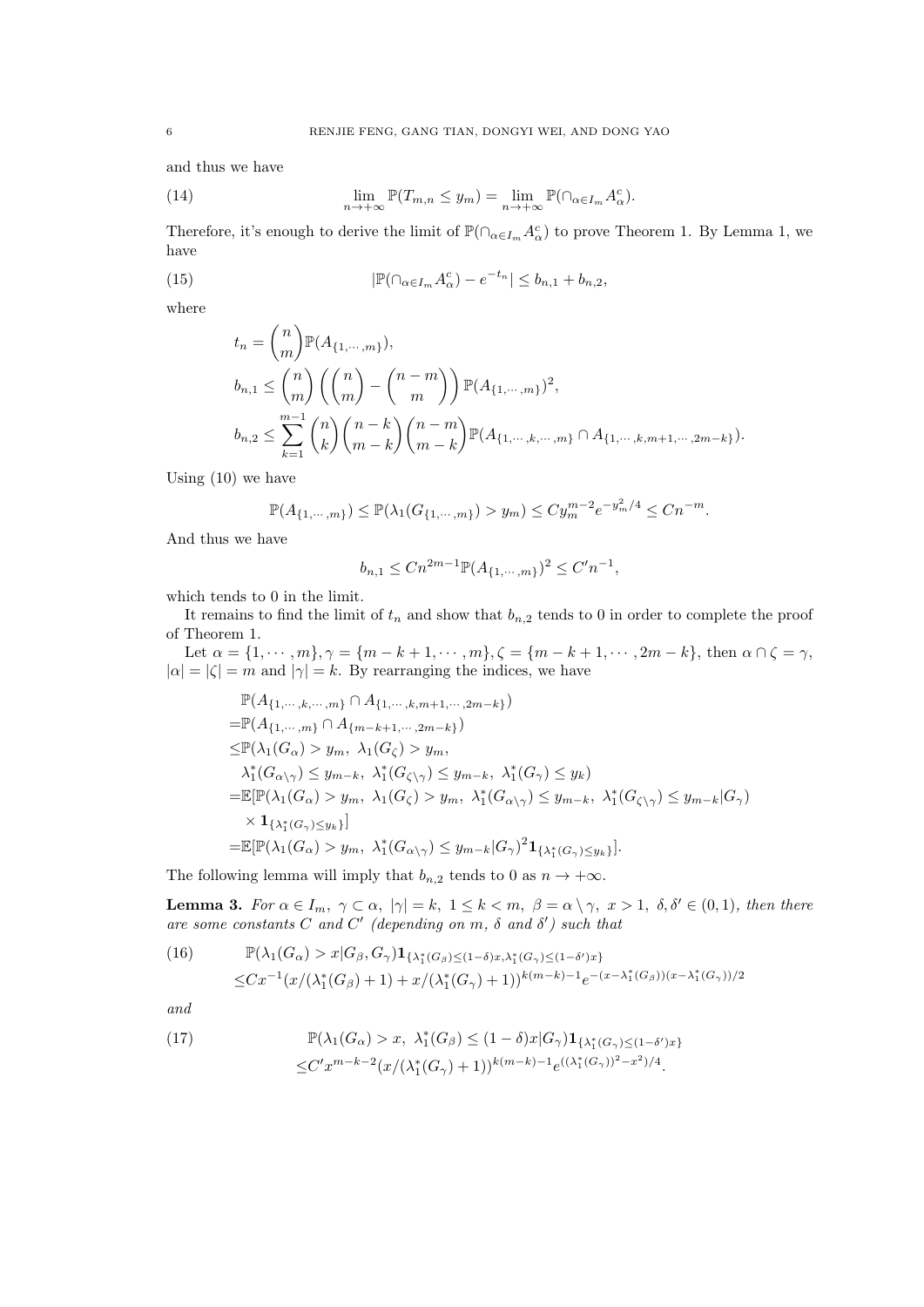By assuming Lemma 3, we have

$$
\mathbb{E}[\mathbb{P}(\lambda_1(G_{\alpha}) > y_m, \ \lambda_1^*(G_{\alpha \setminus \gamma}) \le y_{m-k}|G_{\gamma})^2 \mathbf{1}_{\{\lambda_1^*(G_{\gamma}) \le y_k\}}]
$$
\n
$$
\le C \mathbb{E}[y_m^{2m-2k-4}(y_m/(\lambda_1^*(G_{\gamma})+1))^{2k(m-k)-2} e^{((\lambda_1^*(G_{\gamma}))^2 - y_m^2)/2} \mathbf{1}_{\{\lambda_1^*(G_{\gamma}) \le y_k\}}]
$$
\n(18) =:  $C \mathbb{E}[f(\lambda_1^*(G_{\gamma}))) \mathbf{1}_{\{\lambda_1^*(G_{\gamma}) \le y_k\}}]$ 

where we define

(19) 
$$
f(t) = y_m^{2m-2k-4} (y_m/(t+1))^{2k(m-k)-2} e^{(t^2-y_m^2)/2}, \ t \ge 0.
$$
 Integration by parts, we have

(20) 
$$
\mathbb{E}(f(\lambda_1^*(G_\gamma))\mathbf{1}_{\lambda_1^*(G_\gamma)\leq y_k}) = \int_0^{y_k} f'(t)\mathbb{P}(\lambda_1^*(G_\gamma) > t)dt -f(y_k)\mathbb{P}(\lambda_1^*(G_\gamma) > y_k) + f(0).
$$

Note that

(23)

(24)

(21) 
$$
f'(t) = -(2k(m-k)-2)(t+1)^{-1}f(t) + tf(t) \leq tf(t).
$$

Hence, using (11) for  $t > 1$  and (21), we have

$$
\int_0^{y_k} f'(t) \mathbb{P}(\lambda_1^*(G_\gamma) > t) dt
$$
\n
$$
\leq \int_0^1 t f(t) dt + \int_1^{y_k} f'(t) \mathbb{P}(\lambda_1^*(G_\gamma) > t) dt
$$
\n
$$
\leq \max_{0 \leq t \leq 1} f(t) + C \int_1^{y_k} t y_m^{2m - 2k - 4} (y_m/(t+1))^{2k(m-k) - 2} e^{(t^2 - y_m^2)/2} t^{k - 2} e^{-t^2/4} dt.
$$

Therefore, by (20) we further have

$$
\mathbb{E}(f(\lambda_1^*(G_{\gamma}))\mathbf{1}_{\lambda_1^*(G_{\gamma})\leq y_k}) \leq 2 \max_{0\leq t\leq 1} f(t)
$$
  
+ 
$$
C \int_1^{y_k} ty_m^{2m-2k-4} (y_m/(t+1))^{2k(m-k)-2} e^{(t^2-y_m^2)/2} t^{k-2} e^{-t^2/4} dt.
$$

We now separate this integration into  $1 < t < y_k/2$  and  $y_k/2 < t < y_k$ . For  $1 < t < y_k/2$  the integrand is bounded by

$$
Cy_m^{2m-k-6}y_m^{2k(m-k)-1}e^{y_k^2/16-y_m^2/2},
$$

where we used the fact that  $y_k \le y_m$  for n large enough. For  $y_k/2 < t < y_k$ , we can bound the integrand by

$$
Cy_{m}^{2m-k-6}te^{t^2/4-y_{m}^2/2},
$$

where we used the fact that  $y_m/y_k \leq 2\sqrt{m/k}$  as n large enough. Therefore, as n large enough, we have

$$
\int_{1}^{y_k} f'(t) \mathbb{P}(\lambda_1^*(G_\beta) > t) dt
$$
  
\n
$$
\leq Cy_m^{2m-k-6} e^{-y_m^2/2} \left( \int_{1}^{y_k/2} y_m^{2k(m-k)-1} e^{y_k^2/16} dt + \int_{y_k/2}^{y_k} t e^{t^2/4} dt \right)
$$
  
\n
$$
\leq Cy_m^{2m-k-6} e^{-y_m^2/2} \left( y_m^{2k(m-k)} e^{y_k^2/16} + e^{y_k^2/4} \right)
$$
  
\n
$$
\leq Cy_m^{2m-k-6} e^{y_k^2/4 - y_m^2/2},
$$

where in the last inequality we used the fact that  $y_m^{2k(m-k)} e^{-3y_k^2/16}$  can be bounded from above uniformly for all  $n$ .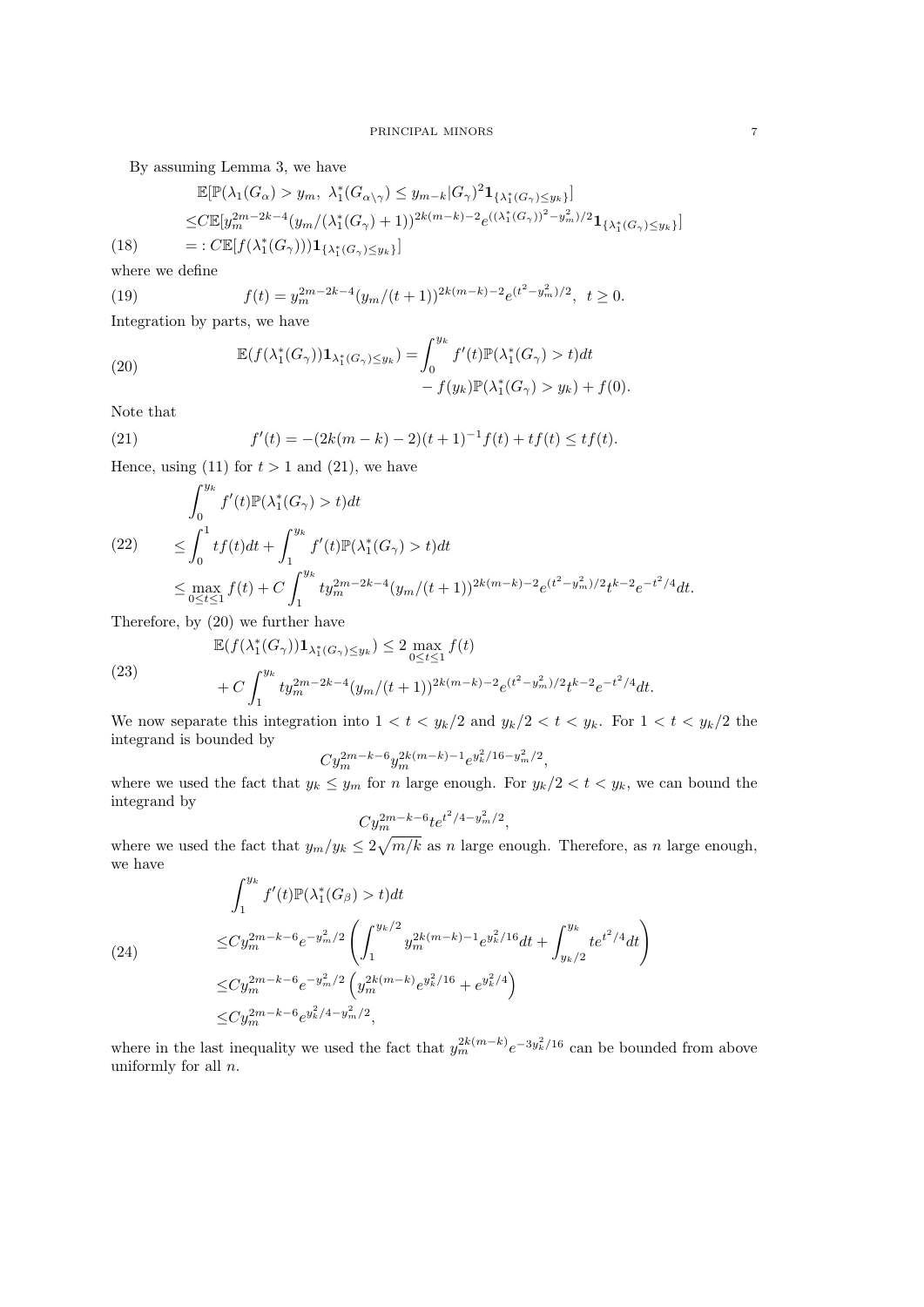The definition of  $f(t)$  in (19) and the fact that  $y_m/y_k \sim \sqrt{m/k}$  imply

(25) 
$$
\max_{0 \le t \le 1} f(t) \le y_m^{2m-2k-4} y_m^{2k(m-k)-2} e^{(1-y_m^2)/2} \le C y_m^{2m-k-6} e^{y_k^2/4 - y_m^2/2}
$$

as  $n$  large enough. It follows from  $(18)$ ,  $(23)$ ,  $(24)$  and  $(25)$  that

(26) 
$$
\mathbb{E}[\mathbb{P}(\lambda_1(G_{\alpha}) > y_m, \ \lambda_1^*(G_{\alpha \setminus \gamma}) \leq y_{m-k}|G_{\gamma})^2 \mathbf{1}_{\{\lambda_1^*(G_{\gamma}) \leq y_k\}}] \leq Cy_m^{2m-k-6} e^{y_k^2/4 - y_m^2/2}
$$

as  $n$  large enough. Therefore, we have

$$
b_{n,2} \leq \sum_{k=1}^{m-1} {n \choose k} {n-k \choose m-k} {n-m \choose m-k} \mathbb{P}(A_{\{1,\cdots,k,\cdots,m\}} \cap A_{\{1,\cdots,k,m+1,\cdots,2m-k\}})
$$
  

$$
\leq \sum_{k=1}^{m-1} n^{2m-k} \mathbb{P}(A_{\{1,\cdots,m\}} \cap A_{\{1,\cdots,k,m+1,\cdots,2m-k\}})
$$
  
(27)  

$$
\leq C \sum_{k=1}^{m-1} n^{2m-k} y_m^{2m-k-6} e^{y_k^2/4 - y_m^2/2}
$$
  

$$
\leq C \sum_{k=1}^{m-1} y_m^{2m-k-6} (\ln n)^{k/2-m+2} \leq C(\ln n)^{-1},
$$

which tends to 0 as  $n \to +\infty$ .

The following lemma gives the limit of  $t_n$ .

Lemma 4. We have the limit

(28) 
$$
\lim_{n \to +\infty} t_n = c_m e^{-y/4},
$$

where

$$
c_m = \frac{(2m)^{(m-2)/2}K_m}{(m-1)!2^{3/2}\Gamma(1+m/2)},
$$

where  $K_m$  is the constant defined in Theorem 1.

By assuming Lemma 4, by (15) together with the facts that  $b_{n,1} \to 0$  and  $b_{n,2} \to 0$ , we can conclude that

$$
\lim_{n \to +\infty} \mathbb{P}(\cap_{\alpha \in I} A_{\alpha}^c) = \exp(-c_m e^{-y/4}).
$$

By (14), this further implies

$$
\lim_{n \to +\infty} \mathbb{P}(T_{m,n} \le y_m) = \exp(-c_m e^{-y/4}),
$$

which proves Theorem 1.

#### 3. Proofs of lemmas

In this section, we will prove Lemma 2, Lemma 3 and Lemma 4, and thus we complete the proof of Theorem 1.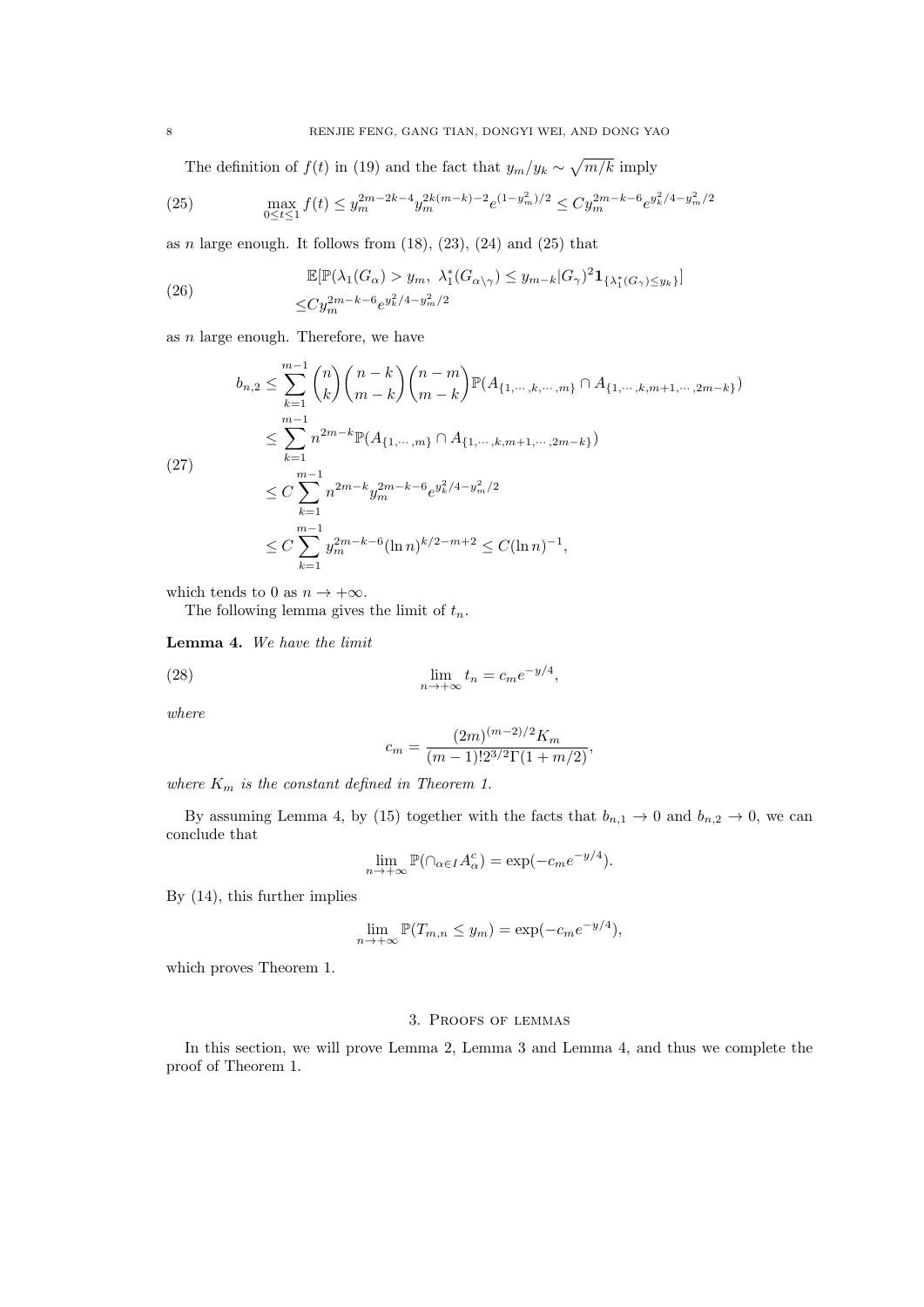### 3.1. Proof of Lemma 2.

*Proof.* We simply have the following estimates. For  $s \in \mathbb{R}$ , there are some constants  $C, C' > 0$ depending on s such that for all  $x > 1$  we have

(29) 
$$
\int_{x}^{+\infty} r^{s} \exp(-r) dr \leq C x^{s} \exp(-x)
$$

and

(30) 
$$
\int_{x}^{+\infty} r^{s} \exp(-r^{2}/2) dr \leq C' x^{s-1} \exp(-x^{2}/2).
$$

Now let  $g_1, \ldots, g_\ell$  be  $\ell$  independent  $N_{\mathbb{R}}(0, 1)$  random variables, then for all  $t \geq 1$ , we have

(31) 
$$
\mathbb{P}\Big(\sum_{i=1}^{\ell} g_i^2 \ge t\Big) \le C t^{\ell/2 - 1} \exp(-t/2),
$$

where  $C > 0$  only depends on  $\ell$ . The proof of (31) follows if we combine the estimate (29) and the fact that the probability density of the chi-squared distribution  $\chi^2(\ell) := \sum_{i=1}^{\ell} g_i^2$  with  $\ell$ degrees of freedom is given by

$$
\frac{1}{2^{\ell/2}\Gamma(\ell/2)}x^{\ell/2-1}e^{-x/2}.
$$

Lemma 2 holds obviously when  $k = 1$  (note that  $g_{ii} \stackrel{\text{d}}{=} N_{\mathbb{R}}(0, 2)$ ), and thus in the followings we consider the case when  $k \geq 2$ . By the definition of the principal minor,  $G_{1,...,k} = (g_{ij})_{1 \leq i,j \leq k}$  is also sampled from GOE. Now let  $\bar{g}_{ij} = g_{ij}$  if  $j \neq i$  and  $g_{ij}/\sqrt{2}$  otherwise, then  $\bar{g}_{ij}$ ,  $1 \leq i \leq j \leq k$ are i.i.d.  $N_{\mathbb{R}}(0,1)$  random variables. To prove (9), we note that by definition,

$$
|G_{1,\ldots,k}|^2 = \text{Tr}(G_{1,\ldots,k}^2) = \sum_{i,j=1}^k g_{ij}^2 = 2 \sum_{1 \le i \le j \le k} \bar{g}_{ij}^2,
$$

therefore, by (29) and (31) we have

$$
\mathbb{P}(|G_{1,\ldots,k}|^2 > x^2) = \mathbb{P}\Big(\sum_{1 \le i \le j \le k} \bar{g}_{ij}^2 > x^2/2\Big) \le Cx^{k(k+1)/2 - 2}e^{-x^2/4}.
$$

This proves (9). To prove (10), by formula (1), the joint density of eigenvalues  $\lambda_1 \geq \cdots \geq \lambda_k$  of  $G_{\{1,\dots,k\}}$  is

$$
J_k(\lambda_1,\ldots,\lambda_k)=\frac{1}{Z_k}\prod_{1\leq i
$$

Note that if  $\lambda_1 > x > 1$ , we have  $\lambda_1 - \lambda_j \leq (\lambda_1 + 1)(|\lambda_j| + 1) \leq 2\lambda_1(|\lambda_j| + 1)$ , and thus we have

(32) 
$$
\prod_{1 \leq i < j \leq k} (\lambda_i - \lambda_j) \leq C \lambda_1^{k-1} \prod_{2 \leq i \leq k} (|\lambda_i| + 1) \prod_{2 \leq i < j \leq k} (\lambda_i - \lambda_j),
$$

which further implies

$$
\int_{\lambda_1 > x} J_k(\lambda_1, \dots, \lambda_k) d\lambda_1 \cdots d\lambda_k \le C \int_x^{\infty} \lambda_1^{k-1} \exp(-\lambda_1^2/4) d\lambda_1
$$
\n
$$
\times \int_{+\infty > \lambda_2 > \dots > \lambda_k > -\infty} \prod_{2 \le i \le k} (|\lambda_i| + 1) \prod_{2 \le i < j \le k} (\lambda_i - \lambda_j) \exp\left(-\frac{\sum_{i=2}^k \lambda_i^2}{4}\right) d\lambda_2 \cdots d\lambda_k,
$$

which is bounded from above by  $C'x^{k-2} \exp(-x^2/4)$  by (30), thereby proving (10).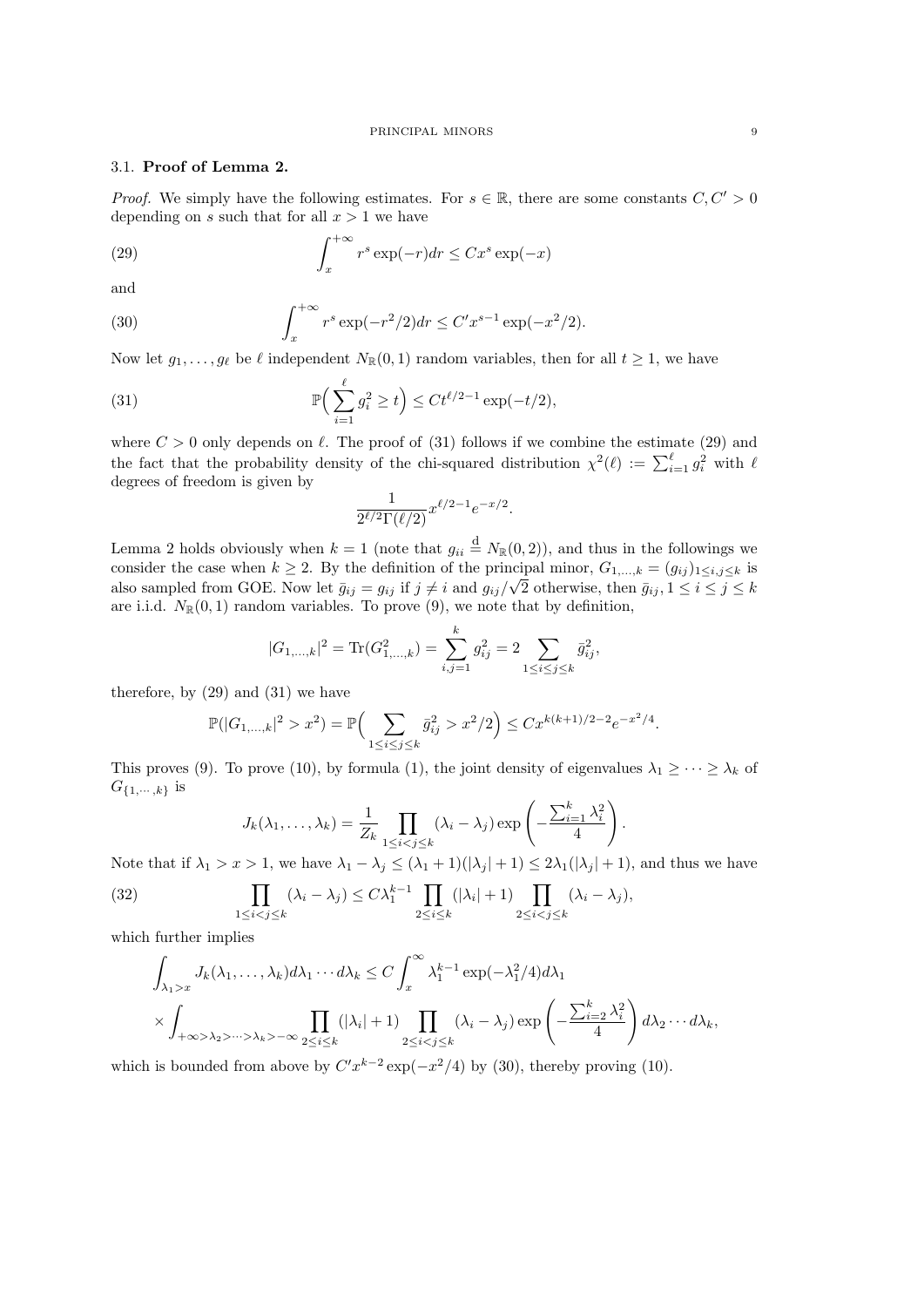Now we prove (11). By definition of  $\lambda_1^*(G_{1,\ldots,k})$ , we have

$$
\mathbb{P}(\lambda_1^*(G_{1,...,k}) > x)
$$
\n
$$
= \mathbb{P}\left(\sum_{i=2}^k \lambda_i^2 + 2\lambda_1^2 > 2x^2\right)
$$
\n
$$
\leq \sum_{y=0}^{\lfloor \sqrt{2}x \rfloor + 1} \mathbb{P}\left(2\lambda_1^2 > (2x^2 - (y+1)^2)_+, y^2 \leq \sum_{i=2}^k \lambda_i^2 \leq (y+1)^2\right)
$$
\n
$$
+ \mathbb{P}\left(\sum_{i=2}^k \lambda_i^2 > 2x^2\right)
$$
\n
$$
:= I_1 + I_2.
$$

By the fact  $\lambda_1 - \lambda_j \leq (|\lambda_1| + 1)(|\lambda_j| + 1)$  for all  $2 \leq j \leq k$ , we first have

(33) 
$$
\prod_{1 \leq i < j \leq k} (\lambda_i - \lambda_j) \leq C(|\lambda_1| + 1)^{k-1} \prod_{2 \leq i \leq k} (|\lambda_i| + 1) \prod_{2 \leq i < j \leq k} (\lambda_i - \lambda_j).
$$

Then by the inequality of arithmetic and geometric means, for  $\sum_{i=2}^{k} \lambda_k^2 \geq 1$ , we have

$$
\prod_{2 \le i \le k} (|\lambda_i| + 1) \prod_{2 \le i < j \le k} (\lambda_i - \lambda_j) \le \prod_{2 \le i \le k} (|\lambda_i| + 1) \prod_{2 \le i < j \le k} (|\lambda_i| + |\lambda_j|)
$$
\n
$$
\le \left(\frac{1 + \sum_{i=2}^k |\lambda_i|}{k/2}\right)^{k(k-1)/2} \le \left(\frac{1 + \sqrt{k-1}\sqrt{\sum_{i=2}^k \lambda_i^2}}{k/2}\right)^{k(k-1)/2} \le C \left(\sum_{i=2}^k \lambda_i^2\right)^{k(k-1)/4}
$$

.

Therefore, for  $x > 1$ , combining (33) and (34), we can bound  $I_2$  as follows

$$
\int_{\sum_{i=2}^k \lambda_i^2 > 2x^2 > 2} J_k(\lambda_1, \dots, \lambda_k) d\lambda_1 \cdots d\lambda_k \le C \int_0^\infty (|\lambda_1| + 1)^{k-1} \exp(-\lambda_1^2/4) d\lambda_1
$$
  

$$
\times \int_{\sum_{i=2}^k \lambda_i^2 > 2x^2} \left(\sum_{i=2}^k \lambda_i^2\right)^{k(k-1)/4} \exp\left(-\sum_{i=2}^k \lambda_i^2/4\right) d\lambda_2 \cdots d\lambda_k.
$$

The first integral is bounded. Using the polar coordinate to the second integral, and by (30) we have the bound

(35) 
$$
I_2 \le C \int_{r > \sqrt{2}x} r^{k(k-1)/2} \exp(-r^2/4) r^{k-2} dr \le C x^{k(k+1)/2 - 3} \exp(-x^2/2),
$$

which can be further bounded by  $C'x^{k-2} \exp(-x^2/4)$  for  $x > 1$  by choosing C' large enough.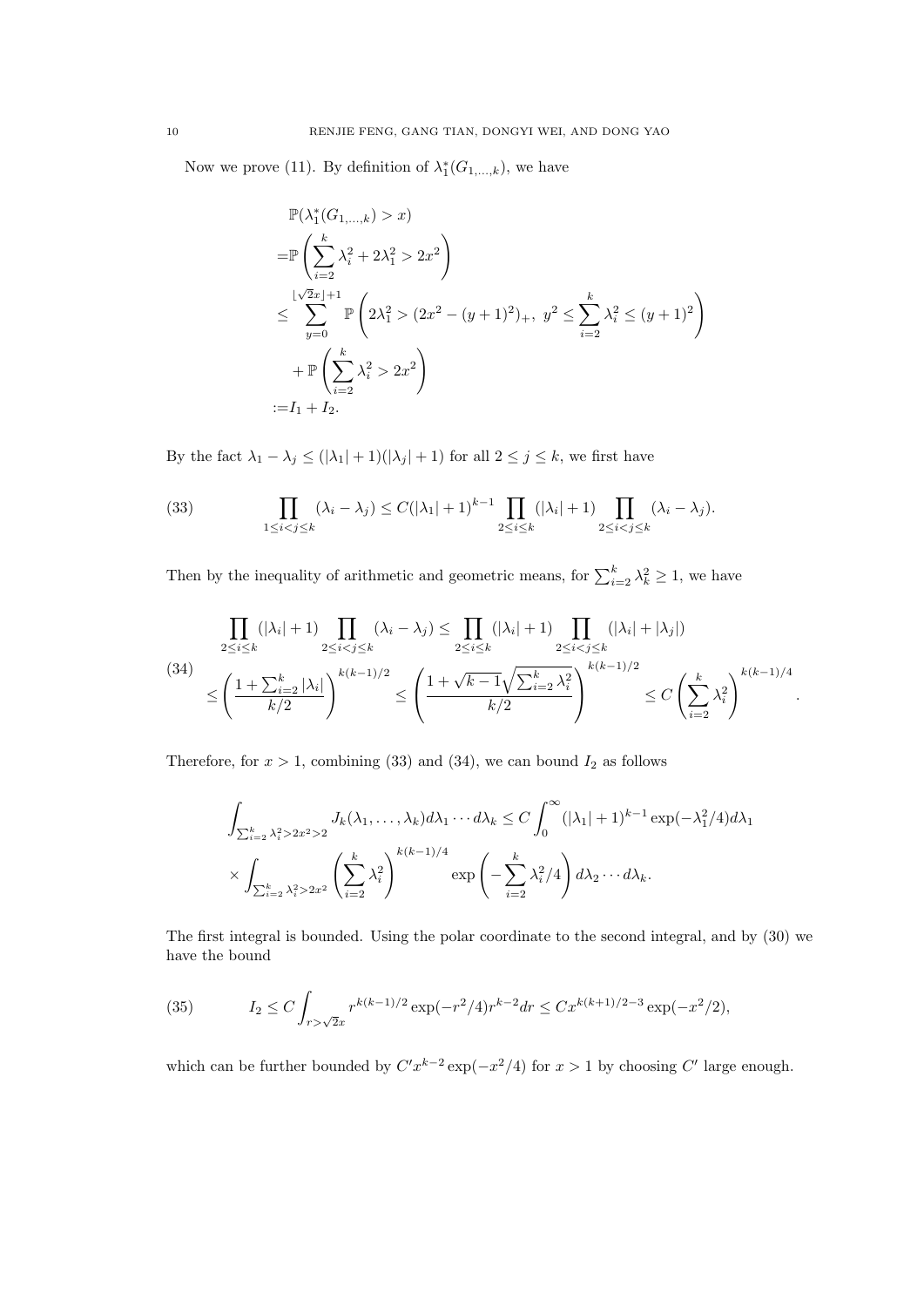Now we estimate  $I_1$  for  $x > 1$ . For the case  $x^2 - (y+1)^2/2 > 1$ , by (30) and (32), we have

$$
\mathbb{P}\left(2\lambda_{1}^{2} > (2x^{2} - (y+1)^{2})_{+}, y^{2} \leq \sum_{i=2}^{k} \lambda_{i}^{2} \leq (y+1)^{2}\right)
$$
\n
$$
\leq C \int_{\lambda_{1}^{2} > x^{2} - (y+1)^{2}/2 > 1} |\lambda_{1}|^{k-1} \exp(-\lambda_{1}^{2}/4) d\lambda_{1}
$$
\n
$$
\times \int_{\lambda_{2} > \dots > \lambda_{k}:(y+1)^{2} \geq \sum_{i=2}^{k} \lambda_{i}^{2} \geq y^{2}} \prod_{2 \leq i \leq k} (|\lambda_{i}| + 1) \prod_{2 \leq i < j \leq k} (\lambda_{i} - \lambda_{j}) \exp\left(-\sum_{i=2}^{k} \lambda_{i}^{2}/4\right) d\lambda_{2} \cdots d\lambda_{k}
$$
\n
$$
\leq Cx^{k-2} \exp(-(x^{2} - (y+1)^{2}/2)/4)
$$
\n
$$
\times \int_{\mathbb{R}^{k-1}:(y+1)^{2} \geq \sum_{i=2}^{k} \lambda_{i}^{2} \geq y^{2}} \prod_{2 \leq i \leq k} (|\lambda_{i}| + 1) \prod_{2 \leq i < j \leq k} (|\lambda_{i}| + |\lambda_{j}|) \exp(-\sum_{i=2}^{k} \lambda_{i}^{2}/4) d\lambda_{2} \cdots d\lambda_{k}.
$$

We denote the last integral as

$$
A_k(y) := \int_{\mathbb{R}^{k-1} : (y+1)^2 \ge \sum_{i=2}^k \lambda_i^2 \ge y^2} \prod_{2 \le i \le k} (|\lambda_i|+1) \prod_{2 \le i < j \le k} (|\lambda_i|+|\lambda_j|) \exp(-\sum_{i=2}^k \lambda_i^2/4) d\lambda_2 \cdots d\lambda_k.
$$

For the case  $x^2 - (y+1)^2/2 \le 1$ , by (33) and the arguments as above, we simply have

$$
\mathbb{P}\left(2\lambda_1^2 > (2x^2 - (y+1)^2)_+, \ y^2 \le \sum_{i=2}^k \lambda_i^2 \le (y+1)^2\right)
$$
  
\n
$$
\le C\left(\int_{\mathbb{R}} (|\lambda_1| + 1)^{k-1} \exp(-\lambda_1^2/4) d\lambda_1\right) A_k(y)
$$
  
\n
$$
\le C A_k(y)
$$
  
\n
$$
\le C x^{k-2} \exp(-(x^2 - (y+1)^2/2)/4) A_k(y)
$$

for  $x > 1$ . Therefore, in both cases, by the polar coordinate, we further have the upper bound,

$$
\mathbb{P}\left(2\lambda_1^2 > (2x^2 - (y+1)^2)_+, \ y^2 \le \sum_{i=2}^k \lambda_i^2 \le (y+1)^2\right)
$$
  

$$
\le Cx^{k-2}e^{-x^2/4} \int_{y+1>r>y} (1+r)^{k-1} r^{(k-1)(k-2)/2} r^{k-2} \exp((r+1)^2/8 - r^2/4) dr.
$$

By taking the summation,  $I_1$  can be bounded from above by

$$
I_1 \leq Cx^{k-2} \exp(-x^2/4) \int_0^{\lfloor \sqrt{2}x \rfloor + 1} (1+r)^{k-1} r^{(k-1)(k-2)/2} r^{k-2} \exp((r+1)^2/8 - r^2/4) dr
$$
  

$$
\leq Cx^{k-2} \exp(-x^2/4) \int_0^{+\infty} \cdots = C'x^{k-2} \exp(-x^2/4).
$$

This will complete the proof of (11) by the estimates of  $I_1$  and  $I_2$ .

# 3.2. Proof of Lemma 3.

Proof. We first prove (16). We claim that (16) is equivalent to the following statement: for any  $\delta > 0, x > 1$ , there exists a constant C depending on  $\delta$ , such that

(36) 
$$
\mathbb{P}(\lambda_1(G_{\alpha}) > x | G_{\beta}, G_{\gamma}) \mathbf{1}_{\{\lambda_1^*(G_{\beta}) \leq (1-\delta)x, \lambda_1^*(G_{\gamma}) \leq (1-\delta)x\}}\n\leq C x^{-1} (x / (\lambda_1^*(G_{\beta}) + 1) + x / (\lambda_1^*(G_{\gamma}) + 1))^{k(m-k)-1} e^{-(x - \lambda_1^*(G_{\beta})) (x - \lambda_1^*(G_{\gamma}))/2}.
$$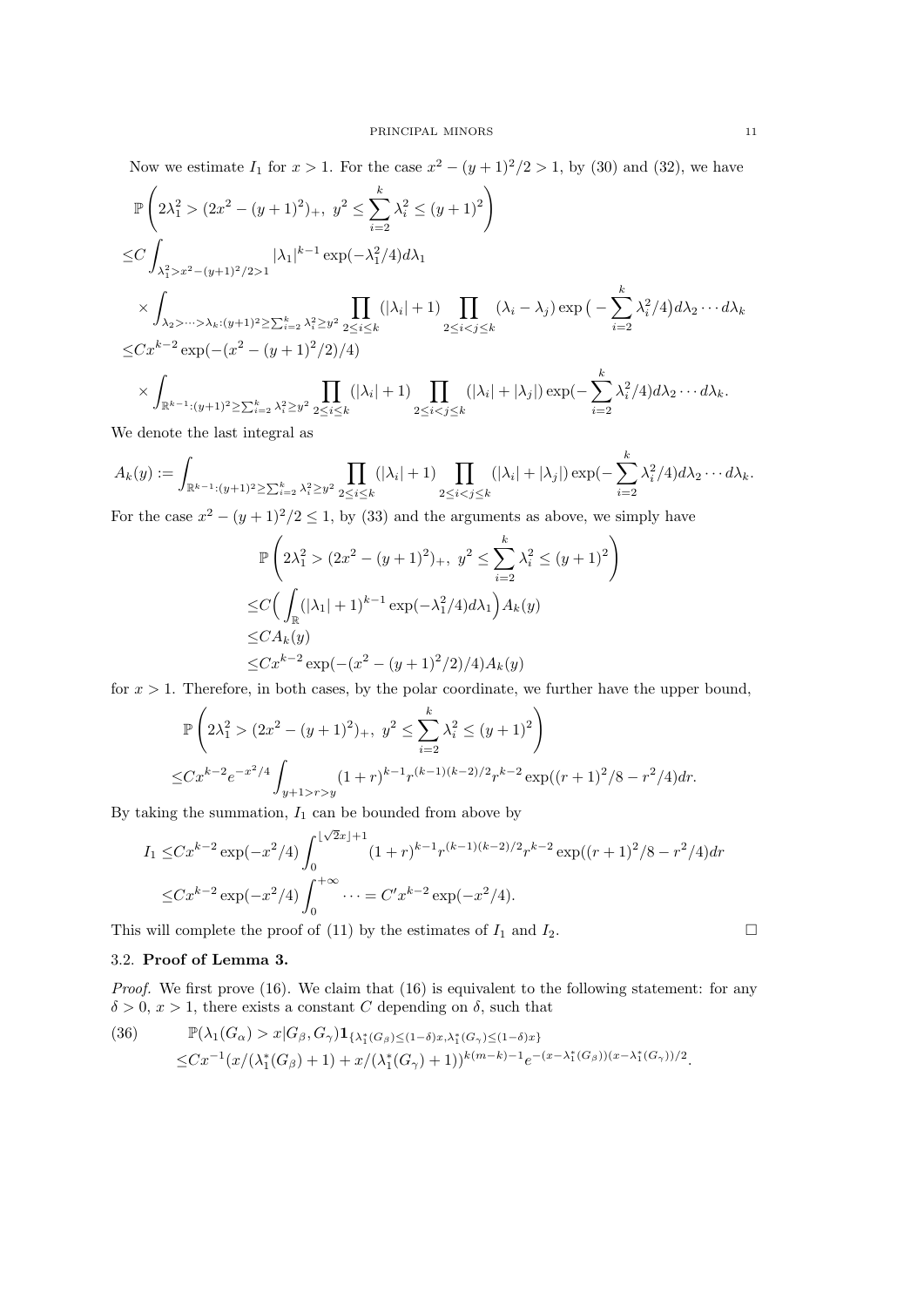The implication that (16)  $\Rightarrow$  (36) is trivial. We now show that (36) implies (16). For any  $\delta, \delta' \in (0, 1)$ , we define  $\overline{\delta} = \min{\delta, \delta'}$ . (36) implies that there exists a constant  $C(\overline{\delta})$  such that

(37) 
$$
\mathbb{P}(\lambda_1(G_{\alpha}) > x | G_{\beta}, G_{\gamma}) \mathbf{1}_{\{\lambda_1^*(G_{\beta}) \leq (1-\bar{\delta})x, \lambda_1^*(G_{\gamma}) \leq (1-\bar{\delta})x\}}\n\leq C x^{-1} (x / (\lambda_1^*(G_{\beta}) + 1) + x / (\lambda_1^*(G_{\gamma}) + 1))^{k(m-k)-1} e^{-(x - \lambda_1^*(G_{\beta})) (x - \lambda_1^*(G_{\gamma}))/2}.
$$

(37) implies (16) since

$$
\left\{\lambda_1^*(G_{\beta})\leq (1-\delta)x,\lambda_1^*(G_{\gamma})\leq (1-\delta')x\right\}\subset \left\{\lambda_1^*(G_{\beta})\leq (1-\bar{\delta})x,\lambda_1^*(G_{\gamma})\leq (1-\bar{\delta})x\right\}.
$$

This completes the proof of the equivalence between (16) and (36). We now prove (36). Without loss of generality, we may assume

$$
\alpha = \{1, \ldots, m\}, \gamma = \{1, \ldots, k\}, \beta = \{k+1, \ldots, m\}.
$$

Since  $G_\beta$  and  $G_\gamma$  are both symmetric matrices sampled from GOE (independently), we can find orthogonal matrices  $U$  and  $U'$  such that

$$
UG_{\beta}U^{t} = X, \ U'G_{\gamma}U'^{t} = Z,
$$

where the diagonal matrices

$$
X = \begin{pmatrix} \lambda_1(G_\beta) & & & \\ & \lambda_2(G_\beta) & & \\ & & \ddots & \\ & & & \lambda_\ell(G_\beta) \end{pmatrix}, Z = \begin{pmatrix} \lambda_1(G_\gamma) & & & \\ & \lambda_2(G_\gamma) & & \\ & & \ddots & \\ & & & \lambda_k(G_\gamma) \end{pmatrix},
$$

where  $\ell := m - k$ .

It follows that

$$
\begin{pmatrix} U & \\ & U' \end{pmatrix} G_{\alpha} \begin{pmatrix} U^t & \\ & U'^t \end{pmatrix} = \begin{pmatrix} X & V \\ V^t & Z \end{pmatrix},
$$

where V is an  $\ell \times k$  matrix with i.i.d.  $N_{\mathbb{R}}(0, 1)$  entries.

Given any  $1 \times m$  vector **v**, we decompose it as

$$
v = (p, q), p = (p1,..., pl), q = (q1,..., qk),
$$

then we have

$$
\mathbf{v} \begin{pmatrix} X & V \\ V^t & Z \end{pmatrix} \mathbf{v}^t = \sum_{i=1}^{\ell} \lambda_i (G_{\beta}) p_i^2 + \sum_{j=1}^{k} \lambda_j (G_{\gamma}) q_j^2 + 2 \sum_{i=1}^{\ell} \sum_{j=1}^{k} p_i v_{ij} q_j.
$$

For simplicity, we use  $\mathbb{P}^*$  to denote the conditional probability (conditional on  $G_\beta$  and  $G_\gamma$ ). By Rayleigh quotient, for  $x > 1$ , we have

$$
\mathbb{P}^*(\lambda_1(G_{\alpha}) > x)
$$
\n
$$
= \mathbb{P}^*\left(\exists (\mathbf{p}, \mathbf{q}) \neq \mathbf{0}, \sum_{i=1}^{\ell} \lambda_i(G_{\beta}) p_i^2 + \sum_{j=1}^{k} \lambda_j(G_{\gamma}) q_j^2 + 2 \sum_{i=1}^{\ell} \sum_{j=1}^{k} p_i v_{ij} q_j \geq x \sum_{i=1}^{\ell} p_i^2 + x \sum_{j=1}^{k} q_j^2\right)
$$
\n
$$
= \mathbb{P}^*\left(\exists (\mathbf{p}, \mathbf{q}) \neq \mathbf{0}, 2 \sum_{i=1}^{\ell} \sum_{j=1}^{k} p_i v_{ij} q_j \geq \sum_{i=1}^{\ell} (x - \lambda_i(G_{\beta})) p_i^2 + \sum_{j=1}^{k} (x - \lambda_j(G_{\gamma}) q_j^2\right).
$$

We define the event

$$
\Omega := \left\{ \lambda_1^*(G_\beta) \le (1 - \delta)x, \lambda_1^*(G_\gamma) \le (1 - \delta)x \right\}
$$

.

For the rest of the proof, all the arguments are restricted on the event  $\Omega$  and  $x > 1$ .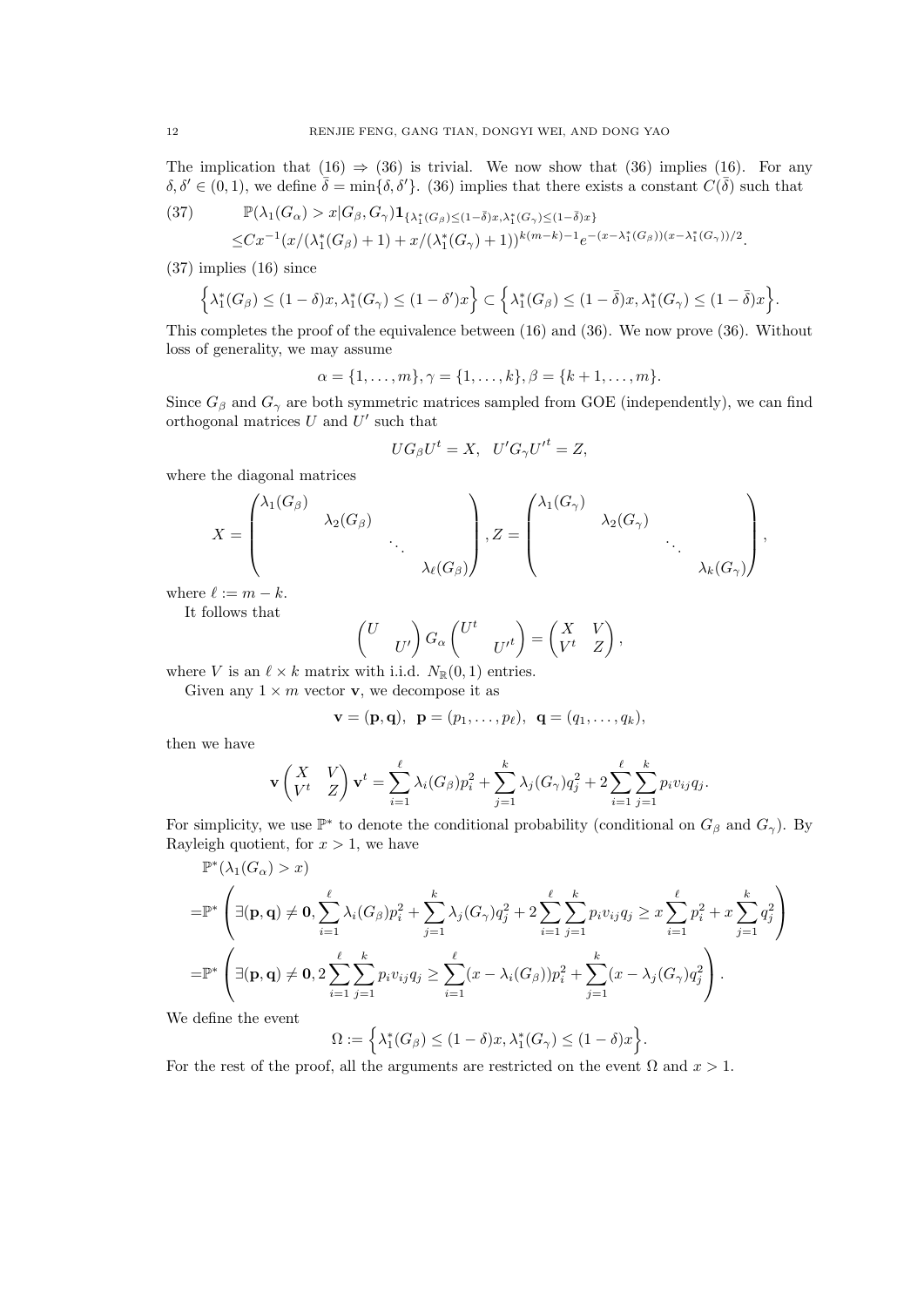On  $\Omega$ , by the definition  $\lambda^*(A)$  for any symmetric matrix A in (6), we simply have  $x +$ √ tric matrix A in (6), we simply have  $x + \sqrt{2(1 - \sqrt{2})}$  $\delta(x \geq x - \lambda_i(G_\beta) \geq x - \lambda_1^*(G_\beta) \geq \delta x > 0$  and  $x + \sqrt{2}(1-\delta)x \geq x - \lambda_j(G_\gamma) \geq x - \lambda_1^*(G_\gamma) \geq \delta x > 0$ . Therefore, on  $\Omega$  it holds that

(38) 
$$
z_{ij} := (x - \lambda_i(G_\beta))(x - \lambda_j(G_\gamma)) \in [\delta^2 x^2, (\sqrt{2} - \sqrt{2}\delta + 1)^2 x^2].
$$

We denote

$$
\bar{p}_i = \sqrt{x - \lambda_i(G_\beta)} p_i, \quad \bar{q}_j = \sqrt{x - \lambda_j(G_\gamma)} q_j, \quad \bar{v}_{ij} = \frac{v_{ij}}{\sqrt{z_{ij}}}.
$$

Using Cauchy-Schwartz inequality we have

$$
2\sum_{i=1}^{\ell} \sum_{j=1}^{k} \bar{p}_i \bar{v}_{ij} \bar{q}_j \le 2\sqrt{\left(\sum_{i=1}^{\ell} \bar{p}_i^2\right) \left(\sum_{i=1}^{\ell} \left(\sum_{j=1}^{k} \bar{v}_{ij} \bar{q}_j\right)^2\right)} \le 2\sqrt{\left(\sum_{i=1}^{\ell} \bar{p}_i^2\right) \left(\sum_{j=1}^{k} \bar{q}_j^2\right) \left(\sum_{i=1}^{\ell} \sum_{j=1}^{k} \bar{v}_{ij}^2\right)} \le \sqrt{\sum_{i=1}^{\ell} \sum_{j=1}^{k} \bar{v}_{ij}^2 \left(\sum_{i=1}^{\ell} \bar{p}_i^2 + \sum_{j=1}^{k} \bar{q}_j^2\right)}.
$$

Therefore, we further have the probabilistic estimate of  $\lambda_1(G_\alpha)$  as

$$
\mathbb{P}^*(\lambda_1(G_\alpha) > x)
$$
  
=
$$
\mathbb{P}^*\left(\exists (\bar{\mathbf{p}}, \bar{\mathbf{q}}) \neq \mathbf{0}, 2 \sum_{i=1}^\ell \sum_{j=1}^k \bar{p}_i \bar{v}_{ij} \bar{q}_j \ge \sum_{i=1}^\ell \bar{p}_i^2 + \sum_{j=1}^k \bar{q}_j^2\right)
$$
  

$$
\le \mathbb{P}^*\left(\sum_{i=1}^\ell \sum_{j=1}^k \bar{v}_{ij}^2 \ge 1\right).
$$

If  $k = \ell = 1$ , on the event  $\Omega$ , by (30) for Gaussian random variable  $v_{11}$  we have

(39)  
\n
$$
\mathbb{P}^*(\bar{v}_{11}^2 \ge 1) = \mathbb{P}^*(v_{11}^2 > z_{11}) \le \frac{C}{\sqrt{z_{11}}} \exp(-z_{11}/2)
$$
\n
$$
\le \frac{C}{x} \exp(-(x - \lambda_1(G_\beta))(x - \lambda_1(G_\gamma))/2)
$$
\n
$$
\le \frac{C}{x} \exp(-(x - \lambda_1^*(G_\beta))(x - \lambda_1^*(G_\gamma))/2),
$$

where we have used the fact that  $z_{11} \geq \delta^2 x^2$ . This will imply (36) in the case  $m = 2$ ,  $k = \ell = 1$ . Now we consider the case  $k \geq 2$  or  $\ell \geq 2$ . We define

$$
\kappa = \begin{cases} \min\left\{ \frac{\lambda_1(G_\beta) - \lambda_2(G_\beta)}{x - \lambda_2(G_\beta)}, \frac{\lambda_1(G_\gamma) - \lambda_2(G_\gamma)}{x - \lambda_2(G_\gamma)} \right\} & \text{if } \ell, k \ge 2; \\ \frac{\lambda_1(G_\beta) - \lambda_2(G_\beta)}{x - \lambda_2(G_\beta)} & \text{if } k = 1, \ell \ge 2; \\ \frac{\lambda_1(G_\gamma) - \lambda_2(G_\gamma)}{x - \lambda_2(G_\gamma)} & \text{if } \ell = 1, k \ge 2. \end{cases}
$$

On the event  $\Omega$ , one can show that

$$
(40) \quad 0 \le \kappa \le \frac{(1-\delta)x - \lambda_2(G_\beta)}{x - \lambda_2(G_\beta)} \le \frac{(1-\delta)x - (-\sqrt{2}(1-\delta)x)}{x - (-\sqrt{2}(1-\delta)x)} = \frac{(1+\sqrt{2})(1-\delta)}{1+\sqrt{2}(1-\delta)} := c_\delta < 1.
$$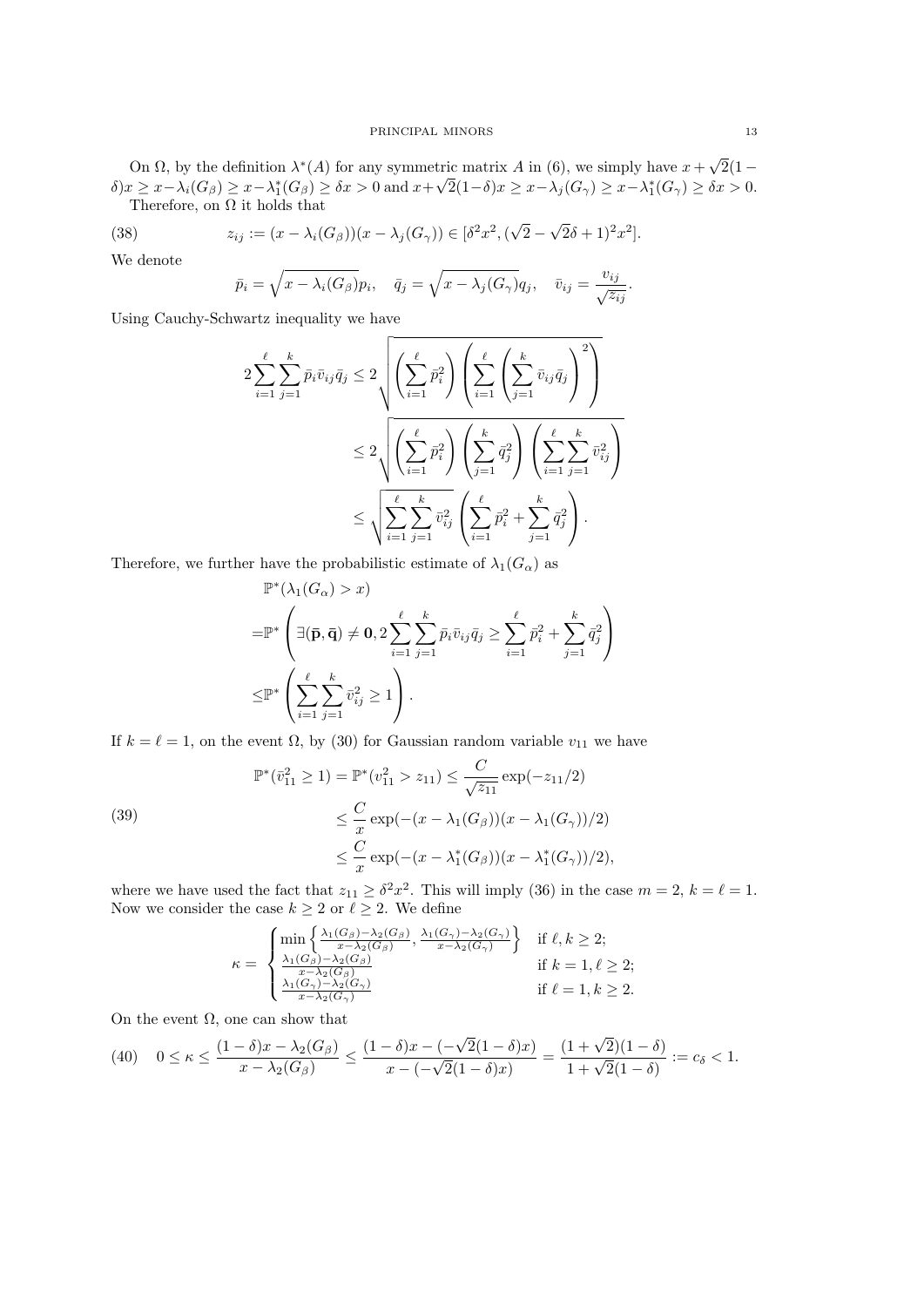Note that

$$
\sum_{i=1}^{\ell} \sum_{j=1}^{k} \bar{v}_{ij}^{2} = \sum_{i=1}^{\ell} \sum_{j=1}^{k} \frac{v_{ij}^{2}}{(x - \lambda_{i}(G_{\beta}))(x - \lambda_{j}(G_{\gamma}))}
$$
\n
$$
= \frac{1}{(x - \lambda_{1}(G_{\beta}))(x - \lambda_{1}(G_{\gamma}))} \left( v_{11}^{2} + \sum_{(i,j) \neq (1,1)} \frac{(x - \lambda_{1}(G_{\beta}))(x - \lambda_{1}(G_{\gamma}))}{(x - \lambda_{i}(G_{\beta}))(x - \lambda_{j}(G_{\gamma}))} v_{ij}^{2} \right)
$$
\n
$$
\leq \frac{1}{(x - \lambda_{1}(G_{\beta}))(x - \lambda_{1}(G_{\gamma}))} \left( v_{11}^{2} + (1 - \kappa) \sum_{(i,j) \neq (1,1)} v_{ij}^{2} \right),
$$

where we used the fact that

$$
\frac{(x - \lambda_1(G_\beta))(x - \lambda_1(G_\gamma))}{(x - \lambda_i(G_\beta))(x - \lambda_j(G_\gamma))} \le \max\left\{\frac{x - \lambda_1(G_\beta)}{x - \lambda_2(G_\beta)}, \frac{x - \lambda_1(G_\gamma)}{x - \lambda_2(G_\gamma)}\right\}
$$
\n
$$
= 1 - \min\left\{\frac{\lambda_1(G_\beta) - \lambda_2(G_\beta)}{x - \lambda_2(G_\beta)}, \frac{\lambda_1(G_\gamma) - \lambda_2(G_\gamma)}{x - \lambda_2(G_\gamma)}\right\}
$$

for  $(i, j) \neq (1, 1)$ . Hence, by (31) we can conclude the following bounds on the event  $\Omega$ 

$$
\mathbb{P}^*(\lambda_1(G_{\alpha}) > x)
$$
\n
$$
\leq \mathbb{P}^*\left(\sum_{i=1}^{\ell} \sum_{j=1}^{k} \bar{v}_{ij}^2 \geq 1\right)
$$
\n
$$
\leq \mathbb{P}^*\left(v_{11}^2 + (1 - \kappa) \sum_{(i,j) \neq (1,1)} v_{ij}^2 \geq z_{11}\right)
$$
\n
$$
\leq \mathbb{P}^*\left(\sum_{i=1}^{\ell} \sum_{j=1}^{k} v_{ij}^2 \geq z_{11}\right)
$$
\n
$$
\leq C z_{11}^{k\ell/2-1} \exp(-z_{11}/2)
$$
\n
$$
\leq C x^{k\ell-2} \exp(-(x - \lambda_1(G_{\beta}))(x - \lambda_1(G_{\gamma}))/2),
$$

where in the last step we used (38), and C is a constant depending on  $\delta$  and m.

We now consider the case when one of the following two conditions holds.

Condition 1:  $\lambda_1^*(G_\beta) \leq 1$  or  $\lambda_1^*(G_\gamma) \leq 1$ . Under this condition, since  $\lambda_1(G_\beta) \leq \lambda_1^*(G_\beta)$  and  $\lambda_1(G_\gamma) \leq \lambda_1^*(G_\gamma)$ , we have

$$
\mathbb{P}^*\left(\sum_{i=1}^{\ell}\sum_{j=1}^{k}\bar{v}_{i,j}^2\geq 1\right)\leq Cx^{k\ell-2}\exp(-(x-\lambda_1^*(G_{\beta}))(x-\lambda_1^*(G_{\gamma}))/2),
$$

which further yields the bound (36) by the assumption  $\lambda_1^*(G_\beta) \leq 1$  or  $\lambda_1^*(G_\gamma) \leq 1$ .

Condition 2:  $\max\{|\lambda_i(G_\beta)|, 2 \leq i \leq \ell\} > |\lambda_1(G_\beta)|/2$  or  $\max\{|\lambda_i(G_\gamma)|, 2 \leq i \leq k\} >$  $|\lambda_1(G_\gamma)|/2$ . If condition 1 fails (i.e.,  $\lambda_1^*(G_\beta) > 1$  and  $\lambda_1^*(G_\gamma) > 1$ ) and condition 2 holds (say,  $\max\{|\lambda_i(G_\beta)|, 2 \leq i \leq \ell\} > |\lambda_1(G_\beta)|/2$ , then we have

$$
\lambda_1^*(G_{\beta}) - \lambda_1(G_{\beta}) = \frac{\sum_{i=2}^{\ell} \lambda_i^2(G_{\beta})}{2(\lambda_1^*(G_{\beta}) + \lambda_1(G_{\beta}))} \ge \frac{C(\lambda_1^*(G_{\beta}))^2}{4\lambda_1^*(G_{\beta})} = C'\lambda_1^*(G_{\beta}).
$$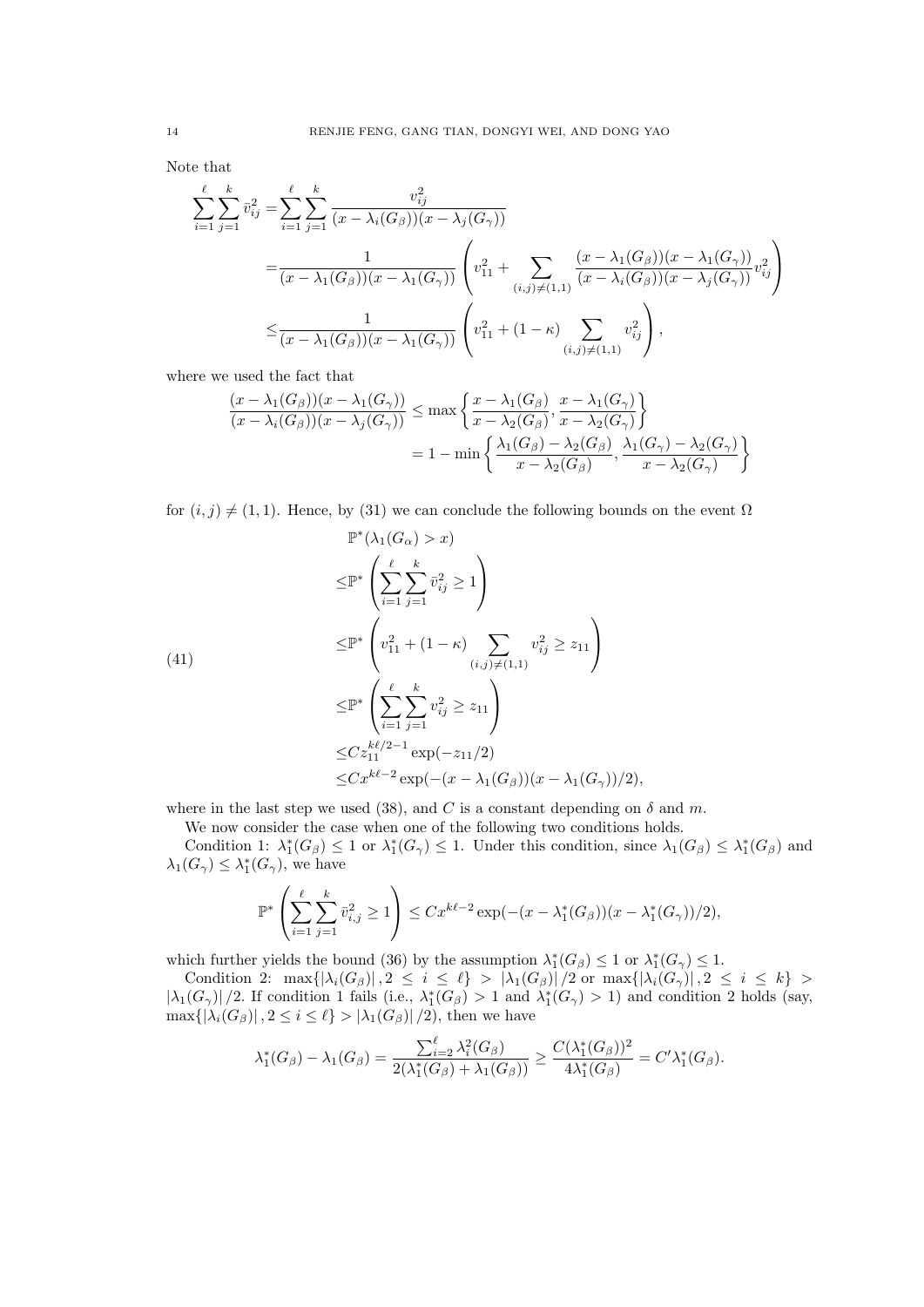In this case, on  $\Omega$  we have

(42)  
\n
$$
(x - \lambda_1^*(G_{\beta}))(x - \lambda_1^*(G_{\gamma})) \le (x - \lambda_1(G_{\beta}))(x - \lambda_1^*(G_{\gamma})) - (\lambda_1^*(G_{\beta}) - \lambda_1(G_{\beta}))\delta x
$$
\n
$$
\le (x - \lambda_1(G_{\beta}))(x - \lambda_1(G_{\gamma})) - C'\lambda_1^*(G_{\beta})\delta x
$$
\n
$$
\le (x - \lambda_1(G_{\beta}))(x - \lambda_1(G_{\gamma})) - C'\delta x.
$$

Using  $(41)$ , we have

$$
\mathbb{P}^*(\lambda_1(G_\alpha) > x) \le Cx^{k\ell - 2} \exp(-(x - \lambda_1^*(G_\beta))(x - \lambda_1^*(G_\gamma))/2) \exp(-C'\delta x).
$$

This can be further bounded from above by

$$
Cx^{-1}\left(\frac{x}{1+\lambda_1^*(G_{\beta})}+\frac{x}{1+\lambda_1^*(G_{\gamma})}\right)^{k\ell-1}\exp(-(x-\lambda_1^*(G_{\beta}))(x-\lambda_1^*(G_{\gamma}))/2),
$$

this is because on  $\Omega$  it holds

$$
\exp(-C'\delta x) \le C\left(\frac{1}{1+(1-\delta)x}\right)^{k\ell-1} \le C\left(\frac{1}{1+\lambda_1^*(G_{\beta})} + \frac{1}{1+\lambda_1^*(G_{\gamma})}\right)^{k\ell-1}
$$

for  $x > 1$  by choosing C large enough. Note that the constant  $C > 0$  only depends on m and  $\delta$ , and does not depend on (the conditional)  $\lambda_1^*(G_\beta)$  and  $\lambda_1^*(G_\gamma)$ .

As a summary, we have verified (36) when either of the two conditions is satisfied. Now we assume that both conditions fail so that  $\lambda_1^*(G_\beta) > 1$ ,  $\lambda_1^*(G_\gamma) > 1$ ,  $\max\{|\lambda_i(G_\beta)|, 2 \le i \le \ell\} \le$  $|\lambda_1(G_\beta)|/2$  and  $\max\{|\lambda_i(G_\gamma)|, 2 \leq i \leq k\} \leq |\lambda_1(G_\gamma)|/2$ . Then there exists a constant  $c > 0$  such that

$$
\lambda_1(G_{\beta}) - \lambda_2(G_{\beta}) \ge c\lambda_1^*(G_{\beta}) \ge c \text{ and } \lambda_1(G_{\gamma}) - \lambda_2(G_{\gamma}) \ge c\lambda_1^*(G_{\gamma}) \ge c.
$$

Therefore, by definition of  $\kappa$ , (40) and the assumptions  $\lambda_1^*(G_\beta) > 1$ ,  $\lambda_1^*(G_\gamma) > 1$ , we have

(43) 
$$
1 > c_{\delta} \ge \kappa \ge c \min\left\{\frac{\lambda_1^*(G_{\beta})}{x - \lambda_2(G_{\beta})}, \frac{\lambda_1^*(G_{\gamma})}{x - \lambda_2(G_{\gamma})}\right\} \ge \frac{c}{2} \min\left\{\frac{\lambda_1^*(G_{\beta}) + 1}{x - \lambda_2(G_{\beta})}, \frac{\lambda_1^*(G_{\gamma}) + 1}{x - \lambda_2(G_{\gamma})}\right\}.
$$

By the fact that  $0 < \delta x \leq x - \lambda_2(G_\beta), x - \lambda_2(G_\gamma) \leq x +$  $2(1 - \delta)x$  on  $\Omega$ , we further have

(44) 
$$
c_{\delta} \geq \kappa \geq C_{\delta} \min \Big\{ \frac{\lambda_1^*(G_{\beta}) + 1}{x}, \frac{\lambda_1^*(G_{\gamma}) + 1}{x} \Big\},\,
$$

which implies

(45) 
$$
\frac{1}{\kappa} \leq Cx \left( \frac{1}{\lambda_1^*(G_\beta) + 1} + \frac{1}{\lambda_1^*(G_\gamma) + 1} \right)
$$

for some constant  $C > 0$  that depends on m and  $\delta$ . Note that the probability density function  $p(t)$  for  $v_{11}^2$  is  $\exp(-t/2)/\sqrt{2\pi t}$ , recall (41), we have

$$
\mathbb{P}^*\left(\sum_{i=1}^{\ell} \sum_{j=1}^{k} \bar{v}_{ij}^2 \ge 1\right)
$$
\n
$$
\leq \mathbb{P}^*\left(v_{11}^2 + (1 - \kappa) \sum_{(i,j)\ne(1,1)} v_{ij}^2 > z_{11}\right)
$$
\n
$$
= \int_0^{z_{11}} \frac{\exp(-(z_{11} - t)/2)}{\sqrt{2\pi(z_{11} - t)}} \mathbb{P}^*\left((1 - \kappa) \sum_{(i,j)\ne(1,1)} v_{ij}^2 > t\right) dt + \mathbb{P}^*(v_{11}^2 > z_{11})
$$
\n
$$
\leq C \exp(-z_{11}/2) \left(\frac{1}{\sqrt{z_{11}}} + \int_0^{z_{11}} \frac{\exp(t/2)}{\sqrt{z_{11} - t}} \mathbb{P}^*\left((1 - \kappa) \sum_{(i,j)\ne(1,1)} v_{ij}^2 > t\right) dt\right),
$$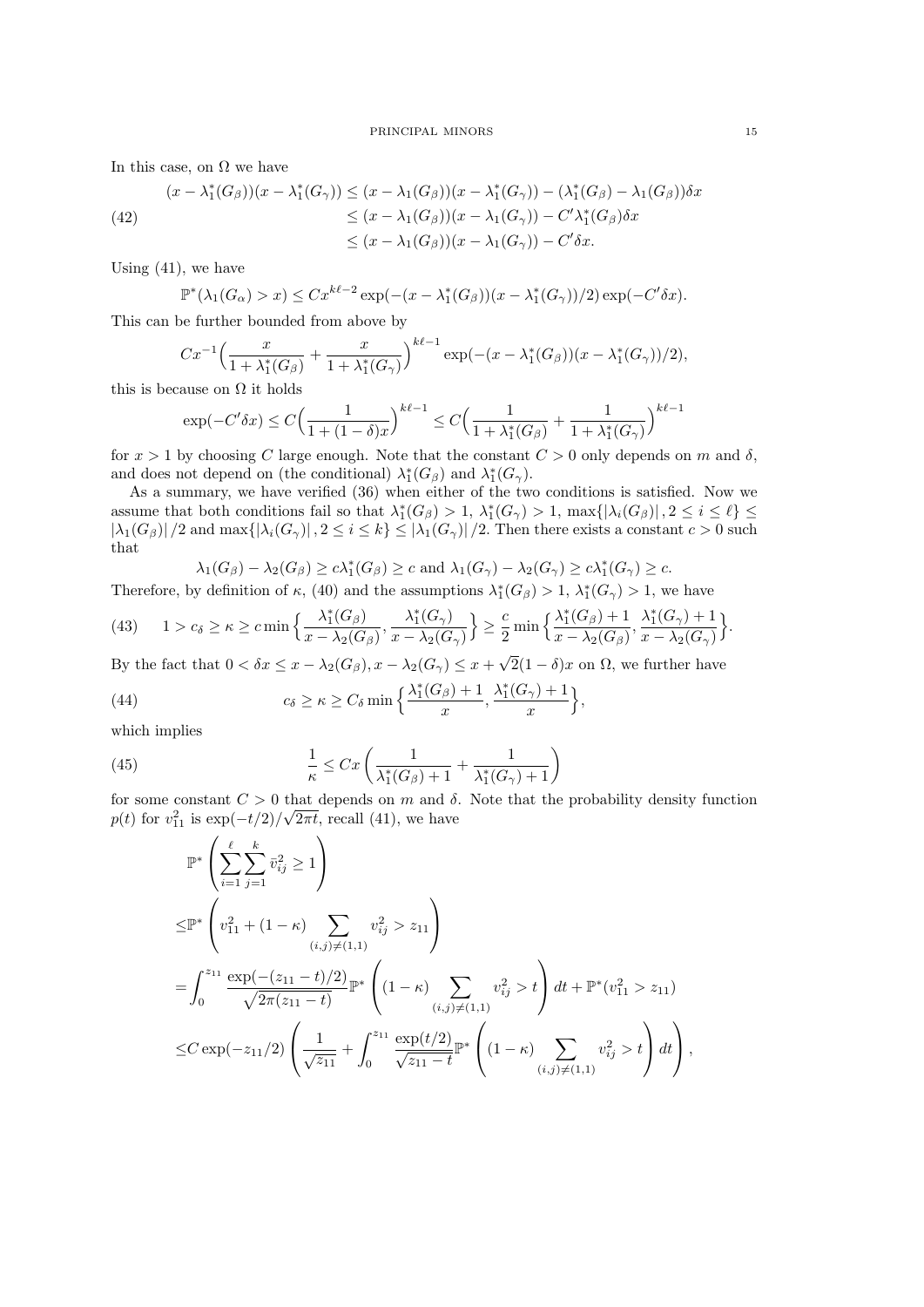where we have used  $\mathbb{P}^*(v_{11}^2 > z_{11}) \leq \frac{Ce^{-z_{11}/2}}{\sqrt{z_{11}}}$  by (31). By (31) again, we have

$$
\mathbb{P}^*\left((1-\kappa)\sum_{(i,j)\neq(1,1)}v_{i,j}^2>t\right)\leq C\left(\frac{t}{1-\kappa}\right)^{(k\ell-1)/2-1}\exp\left(-\frac{t}{2(1-\kappa)}\right)
$$

$$
\leq Ct^{(k\ell-1)/2-1}\exp\left(-\frac{t}{2(1-\kappa)}\right),
$$

where in the last inequality we used the fact that  $1 - \kappa \ge 1 - c_{\delta} > 0$  by (40). It follows that

$$
\mathbb{P}^*\left(\sum_{i=1}^{\ell}\sum_{j=1}^{k}\bar{v}_{ij}^2 \ge 1\right)
$$
\n
$$
\le C \exp(-z_{11}/2) \left(\frac{1}{\sqrt{z_{11}}} + \int_0^{z_{11}} \frac{t^{(k\ell-3)/2}}{\sqrt{z_{11}-t}} \exp\left(\frac{t}{2} - \frac{t}{2(1-\kappa)}\right) dt\right)
$$
\n
$$
\le C' \exp(-z_{11}/2) \left(\frac{1}{\sqrt{z_{11}}} + \frac{1}{\sqrt{z_{11}}} \int_0^{z_{11}/2} t^{(k\ell-3)/2} \exp\left(-\frac{\kappa t}{2(1-\kappa)}\right) dt\right)
$$
\n
$$
+ z_{11}^{(k\ell-3)/2} \exp\left(-\frac{\kappa z_{11}}{4(1-\kappa)}\right) \int_{z_{11}/2}^{z_{11}} \frac{1}{\sqrt{z_{11}-t}} dt\right)
$$
\n
$$
\le C' \frac{\exp(-z_{11}/2)}{\sqrt{z_{11}}} \left(1 + \left(\frac{1}{\kappa}\right)^{(k\ell-1)/2} \int_0^{\infty} s^{(k\ell-3)/2} \exp(-s) ds\right)
$$
\n
$$
+ z_{11}^{(k\ell-1)/2} \exp\left(-\frac{\kappa z_{11}}{4}\right).
$$

Note that the integration of  $s^{(k\ell-3)/2} \exp(-s)$  converges since  $k\ell \geq 2$ , and thus the second term can be bounded from above by  $c(1/\kappa)^{(k\ell-1)/2}$ . For the third term, the global maxima of the function  $x^{(k\ell-1)/2}e^{-\kappa x/4}$  is obtained at the point  $x = c'/\kappa$ , here c' depends on k,  $\ell$ , and thus the third term can be bounded from above by  $C(1/\kappa)^{(k\ell-1)/2}$ , where C depends on  $\delta$  and m. Therefore, on  $\Omega$  we have

$$
\mathbb{P}^*\left(\sum_{i=1}^{\ell}\sum_{j=1}^{k}\bar{v}_{ij}^2 \ge 1\right)
$$
\n
$$
\le C'\frac{\exp(-z_{11}/2)}{\sqrt{z_{11}}}\left(1 + c(1/\kappa)^{(k\ell-1)/2} + C(1/\kappa)^{(k\ell-1)/2}\right)
$$
\n
$$
\le C'\frac{\exp(-z_{11}/2)}{\sqrt{z_{11}}}\left((1/\kappa)^{(k\ell-1)/2} + c(1/\kappa)^{(k\ell-1)/2} + C(1/\kappa)^{(k\ell-1)/2}\right) \text{ [since } 1 < 1/\kappa\right]
$$
\n
$$
= C\frac{\exp(-z_{11}/2)}{\sqrt{z_{11}}} (1/\kappa)^{(k\ell-1)/2}
$$
\n
$$
\le C\frac{\exp(-z_{11}/2)}{\sqrt{z_{11}}} (1/\kappa)^{k\ell-1}
$$
\n
$$
\le Cx^{-1}\left(\frac{x}{\lambda_1^*(G_\beta)+1} + \frac{x}{\lambda_1^*(G_\gamma)+1}\right)^{k\ell-1} \exp(-(x-\lambda_1^*(G_\beta))(x-\lambda_1^*(G_\gamma))/2)) \text{ [by (38), (45)].}
$$

This proves (36), and thus we complete the proof of (16).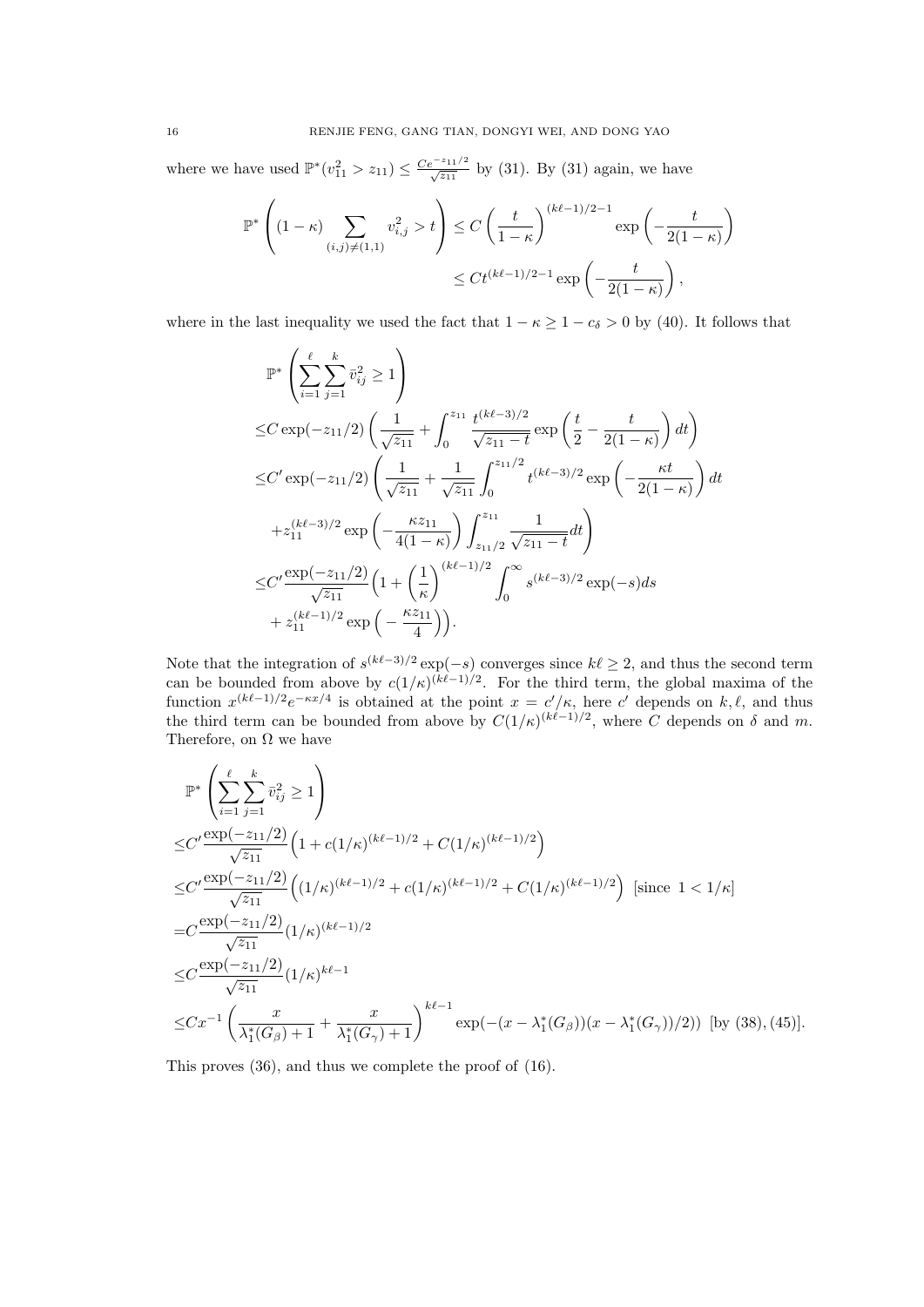We now prove (17) using (11) and (16). By convexity of the function  $s \to s^{k(m-k)-1}$  for  $s > 0$ , we have

(46)

$$
x^{-1}(x/(\lambda_1^*(G_{\beta})+1)+x/(\lambda_1^*(G_{\gamma})+1))^{k(m-k)-1}e^{-(x-\lambda_1^*(G_{\beta}))(x-\lambda_1^*(G_{\gamma}))/2}
$$
  
\n
$$
\leq C x^{-1}(x/(\lambda_1^*(G_{\beta})+1))^{k(m-k)-1}e^{-(x-\lambda_1^*(G_{\beta}))(x-\lambda_1^*(G_{\gamma}))/2}
$$
  
\n
$$
+ C x^{-1}(x/(\lambda_1^*(G_{\gamma})+1))^{k(m-k)-1}e^{-(x-\lambda_1^*(G_{\beta}))(x-\lambda_1^*(G_{\gamma}))/2}
$$
  
\n:=I<sub>3</sub> + I<sub>4</sub>.

Let  $\bar{\mathbb{E}}$  be the conditional expectation with respect to  $G_{\gamma}$  and  $\ell := m - k$  as before, and we define

$$
f(t) = x^{-1}(x/(t+1))^{k\ell-1} \exp(-(x-t)(x-\lambda_1^*(G_\gamma))/2)
$$

and

$$
h(t) = x^{-1} (x/(\lambda_1^*(G_\gamma) + 1))^{k\ell - 1} \exp(-(x - t)(x - \lambda_1^*(G_\gamma))/2).
$$

We define the event

$$
\Omega' = \{\lambda_1^*(G_\gamma) \le (1 - \delta')x\}.
$$

Using  $(16)$  and  $(46)$ , we have

$$
\mathbb{P}(\lambda_{1}(G_{\alpha}) > x, \ \lambda_{1}^{*}(G_{\beta}) \leq (1-\delta)x|G_{\gamma})\mathbf{1}_{\{\lambda_{1}^{*}(G_{\gamma})\leq (1-\delta')x\}}\n= \mathbb{E}[\mathbb{E}\left(\mathbf{1}_{\{\lambda_{1}(G_{\alpha})>x, \ \lambda_{1}^{*}(G_{\beta})< (1-\delta)x\}}|G_{\beta}, G_{\gamma}\right)|G_{\gamma}]\mathbf{1}_{\{\lambda_{1}^{*}(G_{\gamma})\leq (1-\delta')x\}}\n= \mathbb{E}[\mathbb{E}\left(\mathbf{1}_{\{\lambda_{1}(G_{\alpha})>x\}}|G_{\beta}, G_{\gamma}\right)\mathbf{1}_{\{\lambda_{1}^{*}(G_{\beta})< (1-\delta)x\}}\mathbf{1}_{\{\lambda_{1}^{*}(G_{\gamma})\leq (1-\delta')x\}}|G_{\gamma}]\mathbf{1}_{\{\lambda_{1}^{*}(G_{\gamma})\leq (1-\delta')x\}}\n\leq C\mathbb{E}\left(x^{-1}(x/(\lambda_{1}^{*}(G_{\beta})+1)+x/(\lambda_{1}^{*}(G_{\gamma})+1))^{k\ell-1}\n\times \exp\left(-(x-\lambda_{1}^{*}(G_{\beta}))(x-\lambda_{1}^{*}(G_{\gamma}))/2\right)\mathbf{1}_{\{\lambda_{1}^{*}(G_{\beta})\leq (1-\delta)x\}}\right)\mathbf{1}_{\Omega'}\n\leq C\mathbb{E}(I_{3}\mathbf{1}_{\{\lambda_{1}^{*}(G_{\beta})\leq (1-\delta)x\}})\mathbf{1}_{\Omega'} + C\mathbb{E}(I_{4}\mathbf{1}_{\{\lambda_{1}^{*}(G_{\beta})\leq (1-\delta)x\}})\mathbf{1}_{\Omega'}\n\leq C\left(\mathbb{E}(f(\lambda_{1}^{*}(G_{\beta}))\mathbf{1}_{\{\lambda_{1}^{*}(G_{\beta})< (1-\delta)x\}})\mathbf{1}_{\Omega'} + \mathbb{E}(h(\lambda_{1}^{*}(G_{\beta}))\mathbf{1}_{\{\lambda_{1}^{*}(G_{\beta})< (1-\delta)x\}})\mathbf{1}_{\Omega'}\right).
$$

Note that  $G_{\beta}$  and  $G_{\gamma}$  are independent, therefore,  $\lambda_1^*(G_{\beta})$  and  $\lambda_1^*(G_{\gamma})$  are independent as well. Hence for any  $t > 0$ ,  $\overline{\mathbb{P}}(\lambda_1^*(G_{\beta}) > t)$  is equal to unconditional probability  $\mathbb{P}(\lambda_1^*(G_{\beta}) > t)$ . Then using integration by parts, we have

(48) 
$$
\bar{\mathbb{E}}(f(\lambda_1^*(G_{\beta}))\mathbf{1}_{\{\lambda_1^*(G_{\beta}) < (1-\delta)x\}}) = \int_0^{(1-\delta)x} f'(t)\mathbb{P}(\lambda_1^*(G_{\beta}) > t)dt - f((1-\delta)x)\mathbb{P}(\lambda_1^*(G_{\beta}) > (1-\delta)x) + f(0).
$$

On the event  $\Omega' = {\lambda_1^*(G_\gamma) \le (1 - \delta')x}$ , one has

$$
f'(t) \le \frac{1}{2} (x/(t+1))^{k\ell-1} \exp(-(x-t)(x-\lambda_1^*(G_{\gamma}))/2).
$$

Therefore, we have

(49) 
$$
\int_0^1 f'(t) \mathbb{P}(\lambda_1^*(G_\beta) > t) dt \le \frac{1}{2} x^{k\ell - 1} \exp(-(x - 1)(x - \lambda_1^*(G_\gamma))/2)
$$

$$
= \frac{1}{2} x^{k\ell - 1} e^{1/4} \exp((\lambda_1^*(G_\gamma)^2 - x^2)/4) \exp\left(-\frac{((x - \lambda_1^*(G_\gamma)) - 1)^2}{4}\right).
$$

On the event  $\Omega'$ , we have  $x - \lambda_1^*(G_\gamma) \ge \delta' x$ . Therefore, for C large enough, one has

(50) 
$$
\exp\left(-\frac{((x-\lambda_1^*(G_\gamma))-1)^2}{4}\right) \le C \exp(-\delta'^2 x^2/8).
$$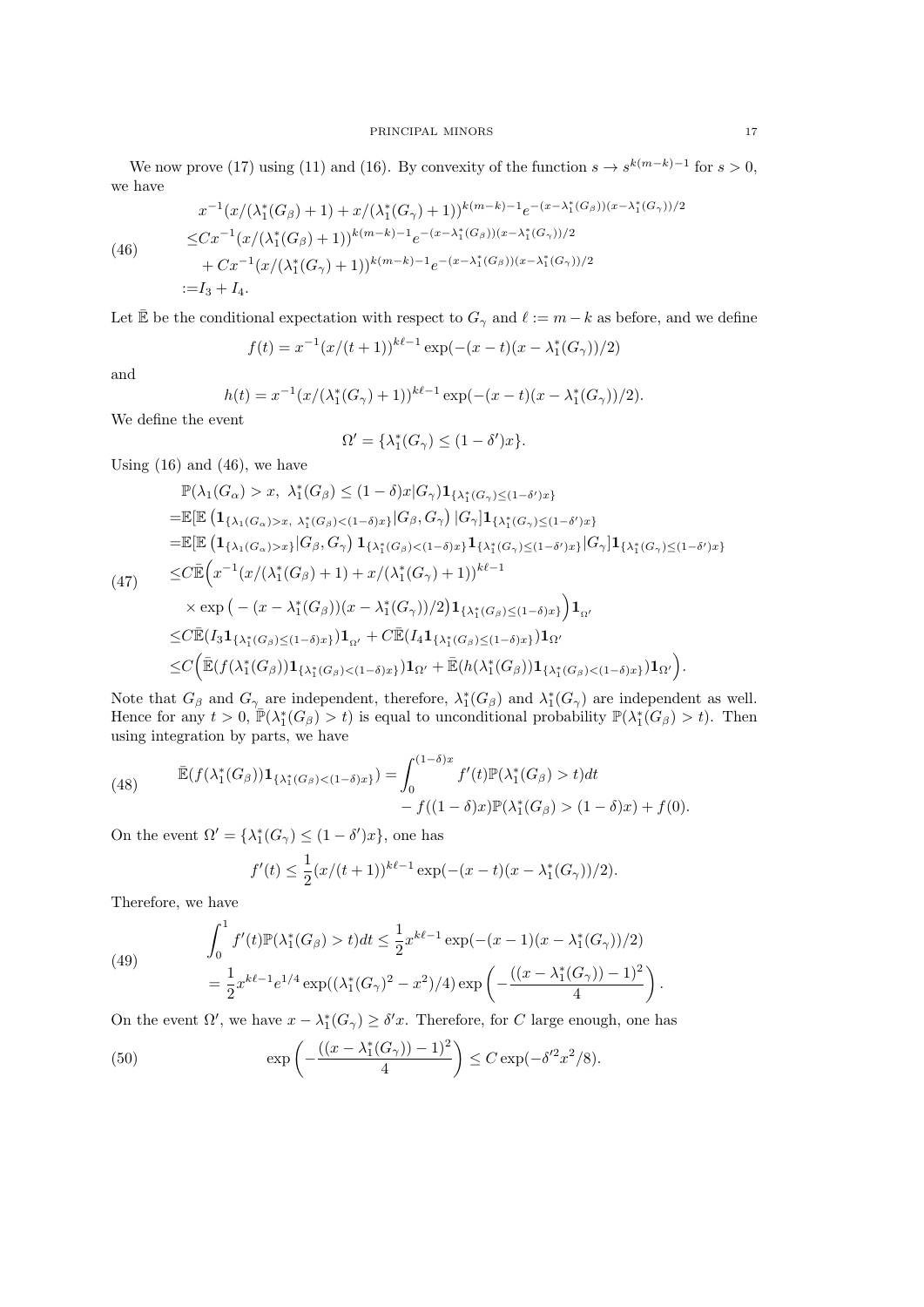It further follows from (49) and (50) that for  $x > 1$ , there exists C large enough such that

(51) 
$$
\int_0^1 f'(t) \mathbb{P}(\lambda_1^*(G_{\beta}) > t) dt \leq C x^{\ell-2} \exp(((\lambda_1^*(G_{\gamma}))^2 - x^2)/4).
$$

If  $(1 - \delta)x \leq 1$ , then we trivially have

(52) 
$$
\int_0^{(1-\delta)x} f'(t) \mathbb{P}(\lambda_1^*(G_{\beta}) > t) dt \leq \int_0^1 \cdots \leq C x^{\ell-2} \exp(((\lambda_1^*(G_{\gamma}))^2 - x^2)/4).
$$

Now we consider the case when  $(1 - \delta)x \geq 1$ . Recall (11) in Lemma 2, we have

(53) 
$$
\mathbb{P}(\lambda_1^*(G_{\beta}) > t) \le Ct^{\ell-2} \exp(-t^2/4), \ t \ge 1,
$$

this implies that

(54)  

$$
\int_{1}^{(1-\delta)x} f'(t) \mathbb{P}(\lambda_1^*(G_{\beta}) > t) dt \leq C x^{\ell-2} \exp(((\lambda_1^*(G_{\gamma}))^2 - x^2)/4)
$$

$$
\times \int_{1}^{(1-\delta)x} (x/(t+1))^{k\ell-1} \exp(-(t - (x - \lambda_1^*(G_{\gamma})))^2/4) dt,
$$

where we have used the identity

$$
-(x-t)(x-\lambda_1^*(G_\gamma))/2 - t^2/4
$$
  
=  $-\frac{(t-(x-\lambda_1^*(G_\gamma)))^2}{4} + \frac{(x-\lambda_1^*(G_\gamma))^2}{4} - \frac{x(x-\lambda_1^*(G_\gamma))}{2}$   
=  $-\frac{(t-(x-\lambda_1^*(G_\gamma)))^2}{4} + \frac{(\lambda_1^*(G_\gamma))^2 - x^2}{4}.$ 

On  $\Omega'$ , we have,

$$
\int_{1}^{(1-\delta)x} (x/(t+1))^{k\ell-1} \exp(-(t - (x - \lambda_1^*(G_{\gamma})))^2/4) dt
$$
\n
$$
\leq \int_{0}^{\min\{\delta' x/2, (1-\delta)x\}} x^{k\ell-1} \exp(-( \delta')^2 x^2/16) dt
$$
\n
$$
+ \int_{\min\{\delta' x/2, (1-\delta)x\}}^{(1-\delta)x} \left(\frac{2}{\delta'} + \frac{1}{1-\delta}\right)^{k\ell-1} \exp(-(t - (x - \lambda_1^*(G_{\gamma})))^2/4) dt
$$
\n
$$
\leq C x^{k\ell} \exp(-( \delta')^2 x^2/16) + C \leq C'.
$$

Combining (51), (54) and (55), for  $(1 - \delta)x > 1$ , we have

$$
(56)\int_0^{(1-\delta)x} f'(t) \mathbb{P}(\lambda_1^*(G_{\beta}) > t) dt = \int_0^1 \cdots + \int_1^{(1-\delta)x} \cdots \leq C x^{\ell-2} \exp(((\lambda_1^*(G_{\gamma}))^2 - x^2)/4).
$$

By (52), the above estimate is actually true for all  $x > 1$  on  $\Omega'$ . We also have

(57) 
$$
f(0) = x^{k\ell-2} \exp(-x(x - \lambda_1^*(G_\gamma))/2) \leq C x^{\ell-2} \exp(((\lambda_1^*(G_\gamma))^2 - x^2)/4)
$$
for C large enough, this is because on  $\Omega'$  we have

$$
-x(x-\lambda_1^*(G_\gamma))/2 - ((\lambda_1^*(G_\gamma))^2 - x^2)/4 = -(x-\lambda_1^*(G_\gamma))^2/4 \le -\delta'^2 x^2.
$$

Combining (48), (56) and (57), on  $\Omega'$  we get

(58) 
$$
\bar{\mathbb{E}}(f(\lambda_1^*(G_{\beta}))\mathbf{1}_{\{\lambda_1^*(G_{\beta}) < (1-\delta)x\}}) \leq C'x^{\ell-2}\exp(((\lambda_1^*(G_{\gamma}))^2 - x^2)/4).
$$

On  $\Omega'$ , for  $x > 1$ , it holds that  $x/(\lambda_1^*(G_\gamma) + 1) \ge x/((1 - \delta')x + 1) \ge 1/(2 - \delta')$ , therefore, we further have the upper bound,

$$
(59) \quad \mathbb{E}(f(\lambda_1^*(G_{\beta}))\mathbf{1}_{\{\lambda_1^*(G_{\beta})<(1-\delta)x\}}) \leq C'x^{\ell-2}(x/(\lambda_1^*(G_{\gamma})+1))^{k\ell-1}\exp(((\lambda_1^*(G_{\gamma}))^2-x^2)/4).
$$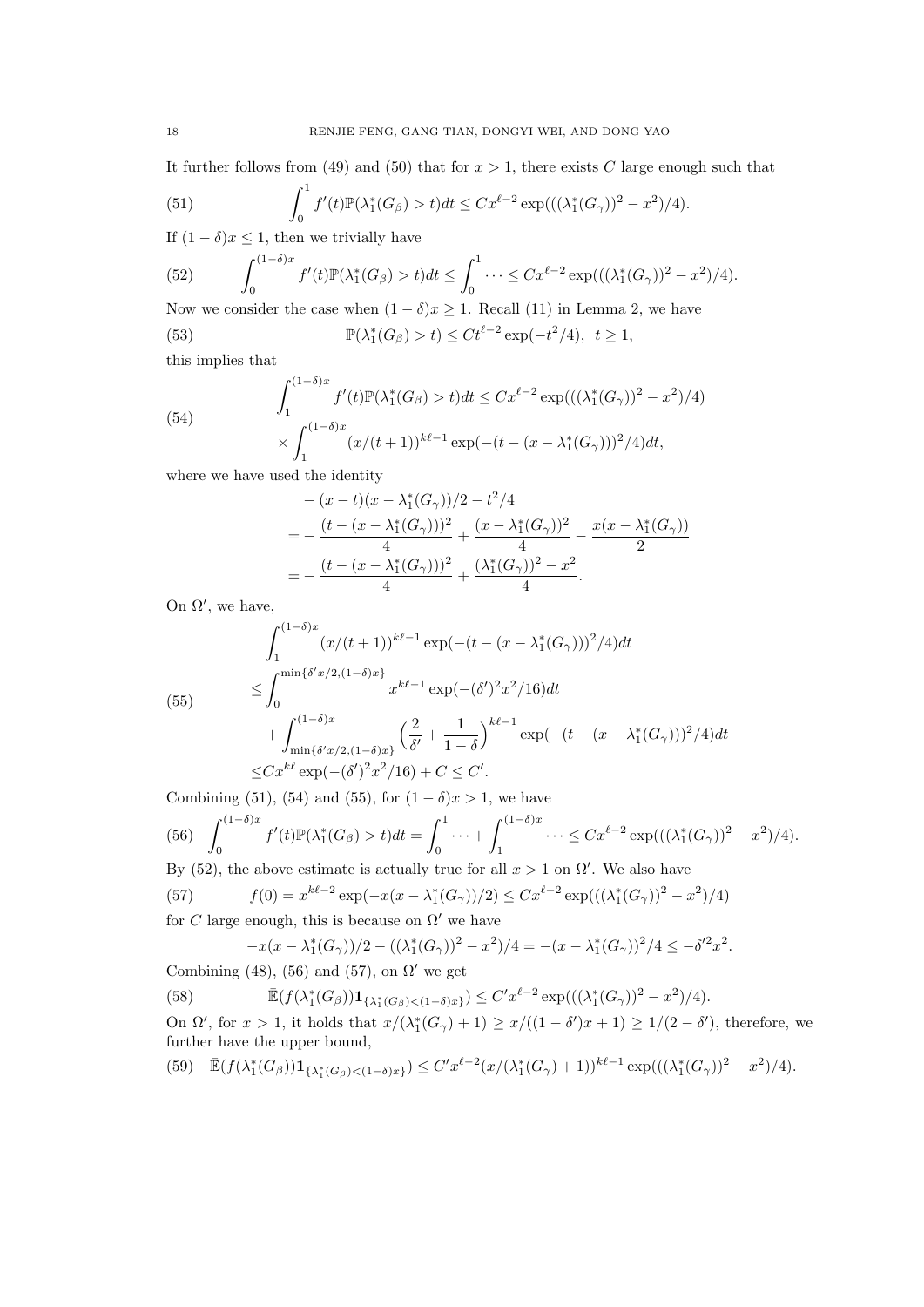We can similarly control the conditional expectation of  $h(\lambda_1^*(G_\beta))\mathbf{1}_{\{\lambda_1^*(G_\beta)\leq(1-\delta)x\}}$ . Analogously to (48), we have

(60) 
$$
\overline{\mathbb{E}}(h(\lambda_1^*(G_{\beta}))\mathbf{1}_{\{\lambda_1^*(G_{\beta})<(1-\delta)x\}}) = \int_0^{(1-\delta)x} h'(t)\mathbb{P}(\lambda_1^*(G_{\beta})>t)dt -h((1-\delta)x)\mathbb{P}(\lambda_1^*(G_{\beta})>(1-\delta)x)+h(0).
$$

On the event  $\Omega' = {\lambda_1^*(G_\gamma) \le (1 - \delta')x}$ , one has

$$
h'(t) \le \frac{1}{2} (x/(\lambda_1^*(G_\gamma) + 1))^{k\ell - 1} \exp(-(x - t)(x - \lambda_1^*(G_\gamma))/2).
$$

We basically repeat the proofs of (56) and (57) to get

(61) 
$$
\bar{\mathbb{E}}(h(\lambda_1^*(G_{\beta}))\mathbf{1}_{\{\lambda_1^*(G_{\beta}) < (1-\delta)x\}}) \leq Cx^{\ell-2}(x/(\lambda_1^*(G_{\gamma})+1))^{k\ell-1}\exp(((\lambda_1^*(G_{\gamma}))^2-x^2)/4).
$$
\nThen (17) follows from (47), (59) and (61) (recall that  $\ell = m - k$ ).

# 3.3. Proof of Lemma 4.

*Proof.* By the definition of  $A_{\alpha}$  in (7) with  $\alpha = \{1, 2, ..., m\}$ , we have

$$
\mathbb{P}(A_{\{1,2,\ldots,m\}})
$$
\n
$$
(62) \quad = \mathbb{P}(\lambda_1(G_{\alpha}) > y_m; \ \lambda_1^*(G_{\beta}) \le y_k, \ \forall \ 1 \le k < m, \ \beta \subset \alpha, \ |\beta| = k)
$$
\n
$$
= \mathbb{P}(\lambda_1(G_{\alpha}) > y_m) \mathbb{P}(\lambda_1^*(G_{\beta}) \le y_k, \ \forall \ 1 \le k < m, \ \beta \subset \alpha, \ |\beta| = k | \lambda_1(G_{\alpha}) > y_m).
$$

Lemma 4 follows from the following two limits,

(63) 
$$
\lim_{n \to +\infty} \mathbb{P}(\lambda_1(G_\alpha) > y_m) / [m2^{-(1+m)/2}/\Gamma(1+m/2) \cdot y_m^{m-2} e^{-y_m^2/4}] = 1
$$

and

(64) 
$$
\lim_{n \to +\infty} \mathbb{P}(\lambda_1^*(G_{\beta}) \le y_k, \ \forall \ 1 \le k < m, \ \beta \subset \alpha, \ |\beta| = k|\lambda_1(G_{\alpha}) > y_m) = K_m,
$$

where  $K_m$  is the constant defined in Theorem 1. Indeed, (62), (63), (64) and the definition of  $y_m$  imply that

$$
\lim_{n \to +\infty} t_n = \lim_{n \to +\infty} {n \choose m} \mathbb{P}(A_{\{1, \cdots, m\}})
$$
  
\n
$$
= \lim_{n \to +\infty} n^m/m! \left( m2^{-(1+m)/2} / \Gamma(1+m/2) \cdot y_m^{m-2} e^{-y_m^2/4} \right) K_m
$$
  
\n
$$
= \lim_{n \to +\infty} \frac{y_m^{m-2} (\ln n)^{-(m-2)/2} K_m}{(m-1)! 2^{\frac{m+1}{2}} \Gamma(1+m/2)} e^{-y/4}
$$
  
\n
$$
= \frac{(2m)^{(m-2)/2} K_m}{(m-1)! 2^{3/2} \Gamma(1+m/2)} e^{-y/4},
$$

as desired.

We first prove (63). By formula (1) for  $G_{\alpha}$  where  $|\alpha| = m$ , we have

(65)  
\n
$$
\mathbb{P}(\lambda_1(G_{\alpha}) > y_m)
$$
\n
$$
= \frac{1}{Z_m} \int_{\lambda_1 > \dots > \lambda_m; \lambda_1 > y_m} e^{-\sum_{i=1}^m \lambda_i^2/4} \prod_{1 \le i < j \le m} |\lambda_i - \lambda_j| d\lambda_1 \dots d\lambda_m
$$
\n
$$
= \frac{1}{Z_m} \int_{\lambda_1 > y_m} e^{-\lambda_1^2/4} g(\lambda_1) d\lambda_1,
$$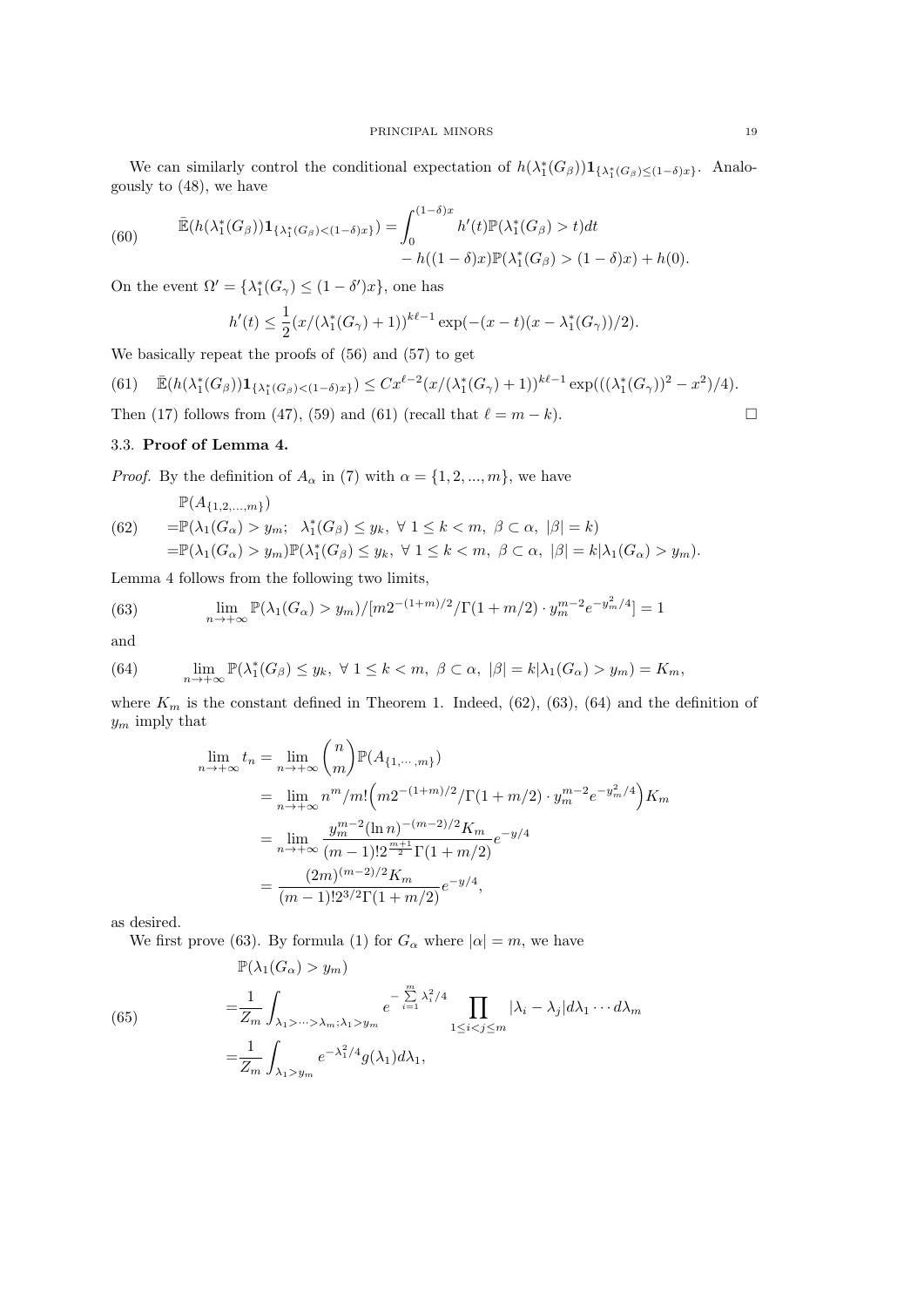where we denote

$$
g(\lambda_1) = \int_{\lambda_1 > \dots > \lambda_m} e^{-\sum\limits_{i=2}^m \lambda_i^2/4} \prod_{1 \le i < j \le m} |\lambda_i - \lambda_j| d\lambda_2 \cdots d\lambda_m.
$$

We claim that

(66) 
$$
\lim_{\lambda_1 \to +\infty} g(\lambda_1) / (\lambda_1^{m-1} Z_{m-1}) = 1.
$$

Dividing into two cases  $\lambda_m > -\sqrt{\lambda_1}$  and  $\lambda_m < -\sqrt{\lambda_1}$ ,  $g(\lambda_1)$  is bounded from above by

$$
\int_{\lambda_2 > \dots > \lambda_m > -\sqrt{\lambda_1}} (\lambda_1 + \sqrt{\lambda_1})^{m-1} \prod_{2 \le i < j \le m} (\lambda_i - \lambda_j) e^{-\sum_{i=2}^m \lambda_i^2 / 4} d\lambda_2 \dots d\lambda_m
$$
\n
$$
+ \int_{\lambda_2 > \dots > \lambda_m, \lambda_m < -\sqrt{\lambda_1}} \prod_{1 \le i < j \le m} (\lambda_i - \lambda_j) e^{-\sum_{i=2}^m \lambda_i^2 / 4} d\lambda_2 \dots d\lambda_m
$$
\n
$$
:= I_5 + I_6.
$$

Note that  $I_5$  is further bounded from above by  $(\lambda_1 + \sqrt{\lambda_1})^{m-1} Z_{m-1}$ . For  $I_6$ , we note that

$$
\prod_{1 \le i < j \le m} (\lambda_i - \lambda_j) \le \prod_{1 \le i < j \le m} (|\lambda_i| + 1)(|\lambda_j| + 1) \le \prod_{i=1}^m (|\lambda_i| + 1)^{m-1}.
$$

Therefore, we can bound  $I_6$  from above by

(68)  

$$
(|\lambda_1| + 1)^{m-1} \int_{\lambda_m < -\sqrt{\lambda_1}} (|\lambda_m| + 1)^{m-1} \exp(-\lambda_m^2/4) d\lambda_m
$$

$$
\times \left( \int_{\mathbb{R}} (|\lambda_2| + 1)^{m-1} \exp(-\lambda_2^2/4) d\lambda_2 \right)^{m-2}.
$$

For  $\lambda_1$  large enough, (68) can be further bounded from above by (using (30))

$$
C\lambda_1^{m-1}\sqrt{\lambda_1}^{m-2}\exp(-\lambda_1/4) \le C'\lambda_1^{m-2}.
$$

Combining the estimates for  $I_5$  and  $I_6$  we get

$$
g(\lambda_1) \le Z_{m-1}(\lambda_1 + \sqrt{\lambda_1})^{m-1} + C\lambda_1^{m-2}
$$

for  $\lambda_1$  large enough. It follows that

$$
\limsup_{\lambda_1 \to +\infty} \frac{g(\lambda_1)}{\lambda_1^{m-1}} \le Z_{m-1}.
$$

For the lower bound, for all  $\lambda_1 > 1$  we have

$$
g(\lambda_1) \geq (\lambda_1 - \sqrt{\lambda_1})^{m-1} \int_{\sqrt{\lambda_1} \geq \lambda_2 > \cdots > \lambda_m} e^{-\sum\limits_{i=2}^m \lambda_i^2/4} \prod_{2 \leq i < j \leq m} |\lambda_i - \lambda_j| d\lambda_2 \cdots d\lambda_m.
$$

It follows that

$$
\liminf_{\lambda_1 \to +\infty} \frac{g(\lambda_1)}{\lambda_1^{m-1}} \ge \liminf_{\lambda_1 \to +\infty} \int_{\sqrt{\lambda_1} \ge \lambda_2 > \cdots > \lambda_m} e^{-\sum_{i=2}^m \lambda_i^2/4} \prod_{2 \le i < j \le m} |\lambda_i - \lambda_j| d\lambda_2 \cdots d\lambda_m = Z_{m-1}.
$$

Then (66) follows from the upper and lower bounds.

Therefore, as  $n \to +\infty$ , i.e.,  $y_m \to +\infty$ , we have

(69) 
$$
\int_{\lambda_1 > y_m} e^{-\lambda_1^2/4} g(\lambda_1) d\lambda_1 \sim Z_{m-1} \int_{\lambda_1 > y_m} e^{-\lambda_1^2/4} \lambda_1^{m-1} d\lambda_1.
$$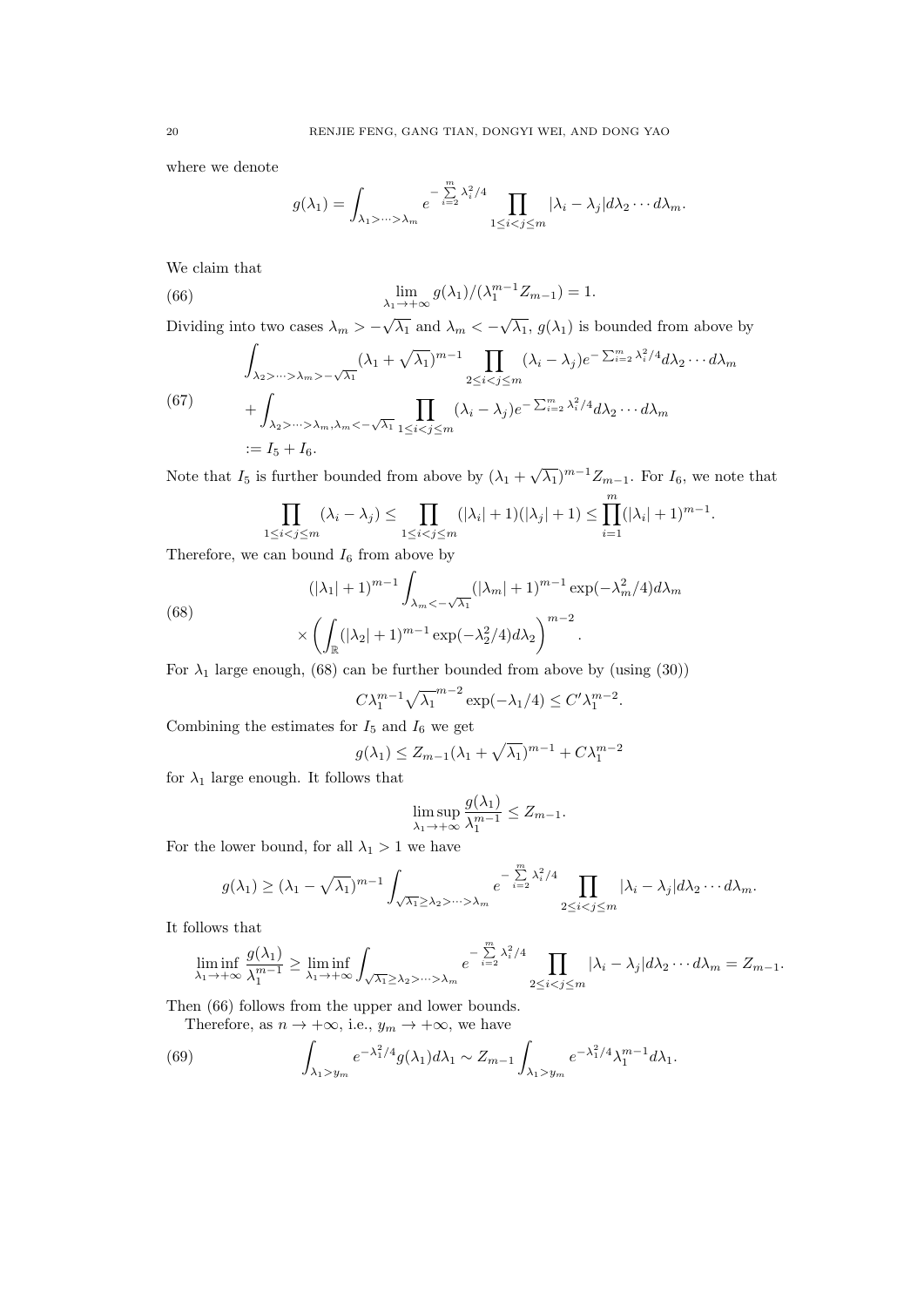Standard results for the upper incomplete Gamma function imply

(70)  
\n
$$
\int_{\lambda_1 > y_m} e^{-\lambda_1^2/4} \lambda_1^{m-1} d\lambda_1 = \int_{s \ge y_m^2/4} e^{-s} 2^{m-1} s^{(m-2)/2} ds
$$
\n
$$
\sim 2^{m-1} e^{-y_m^2/4} (y_m^2/4)^{(m-2)/2}
$$
\n
$$
= 2e^{-y_m^2/4} y_m^{m-2}.
$$

Combining  $(65)$ ,  $(69)$  and  $(70)$  we get

(71)  
\n
$$
\mathbb{P}(\lambda_1(G_{\alpha}) > y_m)
$$
\n
$$
\sim \frac{Z_{m-1}}{Z_m} \int_{\lambda_1 > y_m} e^{-\lambda_1^2/4} \lambda_1^{m-1} d\lambda_1
$$
\n
$$
\sim (Z_{m-1}/Z_m) 2y_m^{m-2} e^{-y_m^2/4}
$$
\n
$$
= m(2\pi)^{-1/2} \Gamma(3/2) / \Gamma(1 + m/2) \cdot 2^{1 - m/2} y_m^{m-2} e^{-y_m^2/4}
$$
\n
$$
= m2^{-(1+m)/2} / \Gamma(1 + m/2) \cdot y_m^{m-2} e^{-y_m^2/4}.
$$

This completes the proof of (63).

Now we prove (64). We define the following two auxiliary events:

$$
B_{\alpha} := \left\{ y_m < \lambda_1(G_{\alpha}) < y_m + 1, \lambda_2(G_{\alpha}) < \sqrt{\log \log n}, \lambda_m(G_{\alpha}) > -\sqrt{\log \log n} \right\}
$$

and

$$
D_{\alpha} := \Big\{ y_m < \lambda_1(G_{\alpha}) < y_m + 1 \Big\}.
$$

Then it holds that

$$
B_{\alpha} \subset D_{\alpha} \subset \left\{ \lambda_1(G_{\alpha}) > y_m \right\}.
$$

We first show that

(72) 
$$
\lim_{n \to +\infty} \mathbb{P}(B_{\alpha}|\lambda_1(G_{\alpha}) > y_m) = 1.
$$

Note that (72) follows if we can prove the following two limits,

(73) 
$$
\lim_{n \to +\infty} \mathbb{P}(D_{\alpha}|\lambda_1(G_{\alpha}) > y_m) = 1
$$

and

(74) 
$$
\lim_{n \to +\infty} \mathbb{P}(B_{\alpha}|D_{\alpha}) = 1.
$$

By (63), we find that

$$
\lim_{n \to +\infty} \frac{\mathbb{P}(\lambda_1(G_\alpha) > y_m + 1)}{\mathbb{P}(\lambda_1(G_\alpha) > y_m)} = 0,
$$

which implies (73). We now prove (74) by finding a sequence of numbers  $\epsilon_n \to 0$  such that for n large enough it holds that

(75) 
$$
\frac{\mathbb{P}(\lambda_2(G_{\alpha}) > \sqrt{\log \log n} \text{ or } \lambda_m(G_{\alpha}) < -\sqrt{\log \log n} | D_{\alpha})}{\mathbb{P}(\lambda_2(G_{\alpha}) < 1, \lambda_m(G_{\alpha}) > 0 | D_{\alpha})} \le \epsilon_n.
$$

Indeed, (75) implies that

(76) 
$$
\mathbb{P}(\lambda_2(G_{\alpha}) > \sqrt{\log \log n} \text{ or } \lambda_m(G_{\alpha}) < -\sqrt{\log \log n} |D_{\alpha}) \leq \frac{\epsilon_n}{\epsilon_n + 1},
$$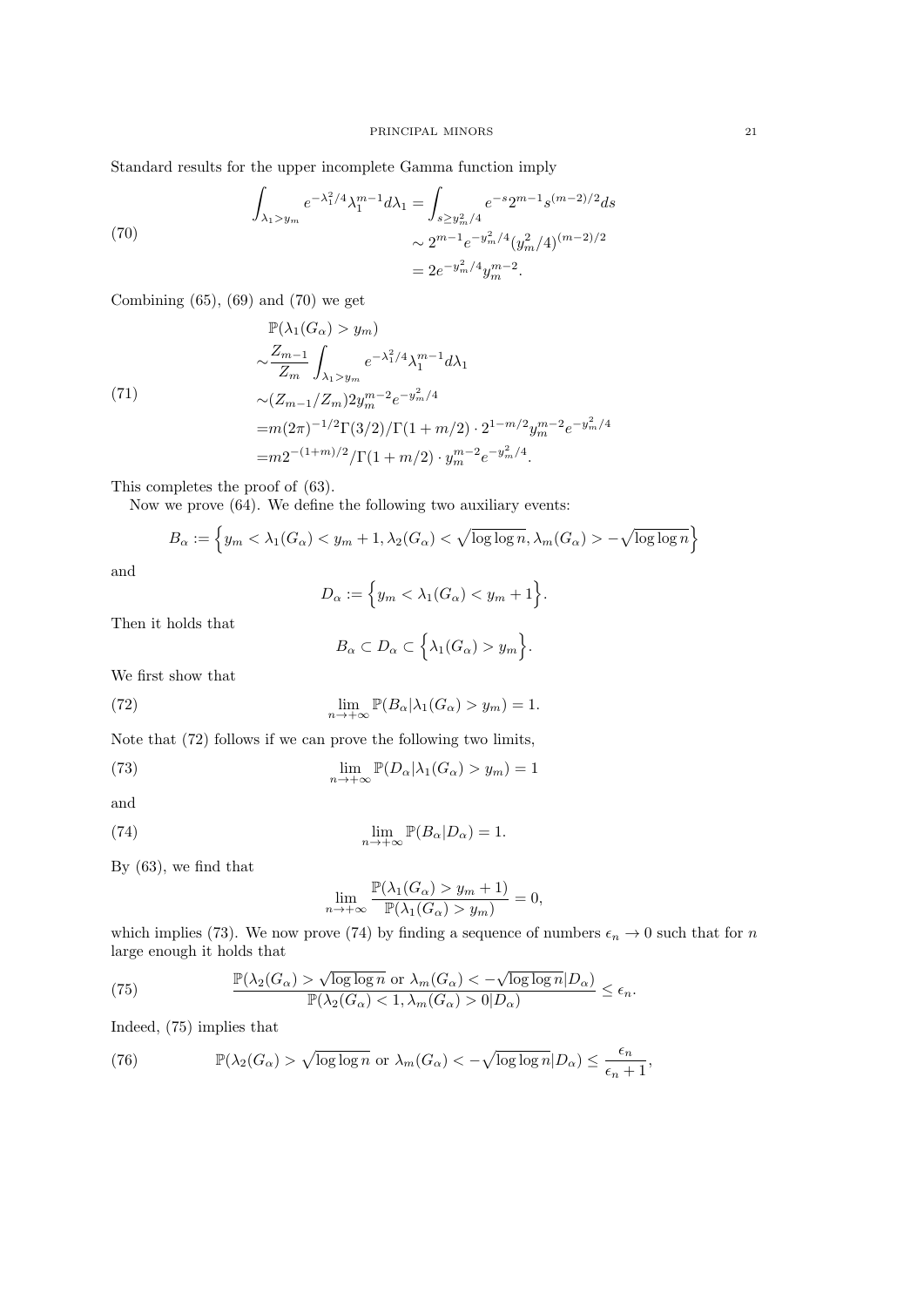which converges to 0 as  $n \to +\infty$ , and thus this yields (74). To prove (75), we divide the set  $\{\lambda_2(G_\alpha) > \sqrt{\log \log n} \text{ or } \lambda_m(G_\alpha) < -\sqrt{\log \log n}\}\$  as the union of two disjoint subsets  $S_1 \cup S_2$  as follows. On the subset  $S_1 := \left\{ \lambda_m(G_\alpha) \leq -\sqrt{\log \log n} \right\}$ , if we condition on  $D_\alpha$ , we have

$$
\prod_{1 \le i < j \le m} (\lambda_i - \lambda_j)
$$
\n
$$
\le C(\lambda_1 + |\lambda_m|)^{m-1} (|\lambda_2| + |\lambda_m|)^{(m-1)(m-2)/2}
$$
\n
$$
\le C\lambda_1^{m-1} |\lambda_m|^{m-1} (|\lambda_2| + 1)^{(m-1)(m-2)/2} |\lambda_m|^{(m-1)(m-2)/2}
$$
\n
$$
= C\lambda_1^{m-1} |\lambda_m|^{(m-1)m/2} (|\lambda_2| + 1)^{(m-1)(m-2)/2}.
$$

On the subset  $S_2 := \left\{ \lambda_2(G_\alpha) > \sqrt{\log \log n}, \lambda_m(G_\alpha) > -\sqrt{\log \log n} \right\}$ , if we condition on  $D_\alpha$ where  $\lambda_1(G_\alpha) \sim 2\sqrt{m \log n}$ , then we easily have the upper bound

$$
\prod_{1 \le i < j \le m} (\lambda_i - \lambda_j) \le C \lambda_1^{m-1} \lambda_2^{(m-1)(m-2)/2}.
$$

It follows that the left hand side of (75) can be bounded from above by the summation of

$$
\frac{C[\int_{y_m}^{y_m+1}\lambda_1^{m-1}e^{-\lambda_1^2/4}d\lambda_1]\int_{\lambda_m<-\sqrt{\log\log n}}|\lambda_m|^{(m-1)m/2}(|\lambda_2|+1)^{(m-1)(m-2)/2}e^{-\sum_{i=2}^m\lambda_i^2/4}d\lambda_2\cdots d\lambda_m}{[\int_{y_m}^{y_m+1}(\lambda_1-1)^{m-1}e^{-\lambda_1^2/4}d\lambda_1]\int_{1>\lambda_2>\cdots>\lambda_m>0}\prod_{2\leq i
$$

and

$$
\frac{C\left[\int_{y_m}^{y_m+1}\lambda_1^{m-1}e^{-\lambda_1^2/4}d\lambda_1\right]\int_{\lambda_2\geq\sqrt{\log\log n},\lambda_m>-\sqrt{\log\log n}}\lambda_2^{(m-2)(m-1)/2}e^{-\sum_{i=2}^m\lambda_i^2/4}d\lambda_2\cdots d\lambda_m}{\left[\int_{y_m}^{y_m+1}(\lambda_1-1)^{m-1}e^{-\lambda_1^2/4}d\lambda_1\right]\int_{1>\lambda_2\geq\cdots>\lambda_m>0}\prod_{2\leq i
$$

The above summation can be further bounded from above by

$$
C\Big(\int_{\lambda_m < -\sqrt{\log\log n}} |\lambda_m|^{(m-1)m/2} \exp(-\lambda_m^2/4) d\lambda_m
$$
  
+ 
$$
\int_{\lambda_2 > \sqrt{\log\log n}} \lambda_2^{(m-1)(m-2)/2} \exp(-\lambda_2^2/4) d\lambda_2\Big)
$$
  
:=  $\epsilon_n$ 

as n large enough. Clearly it holds that  $\epsilon_n \to 0$  since  $\sqrt{\log \log n} \to +\infty$ . This completes the proof of (75) and thus the proof of (72).

Now we are ready to prove (64). We define the event

$$
H_{\alpha} = \left\{ \lambda_1^*(G_{\beta}) \le y_k, \ \forall \ 1 \le k < m, \ \beta \subset \alpha, \ |\beta| = k \right\}.
$$

Using (72), we see that (64) is equivalent to

(78) 
$$
\lim_{n \to +\infty} \mathbb{P}(H_{\alpha}|B_{\alpha}) = K_m.
$$

To prove (78) we need to use the fact that

 $G_{\alpha} \stackrel{\text{d}}{=} U^T \operatorname{diag}(\lambda_1, \cdots, \lambda_m)U$ 

where  $|\alpha| = m$  and

$$
U \stackrel{\text{d}}{=} \mathcal{U}(O(m))
$$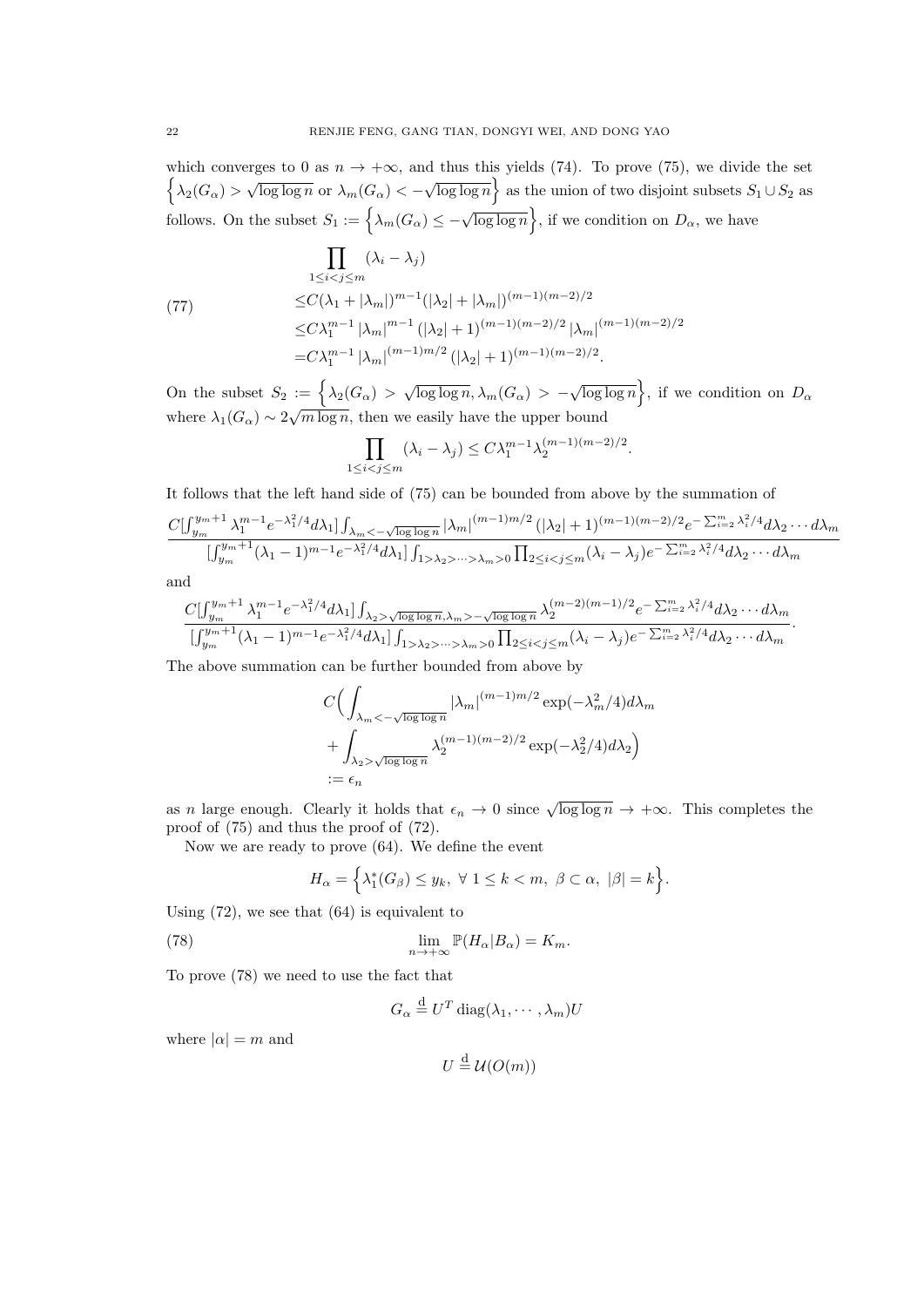is sampled from the uniform measure on the orthogonal group  $O(m)$  which is independent of  $(\lambda_1, \cdots, \lambda_m)$  and

$$
(\lambda_1, \cdots, \lambda_m) \stackrel{d}{=} (\lambda_1(G_\alpha), \cdots, \lambda_m(G_\alpha)).
$$

Given any

$$
X := U^T \operatorname{diag}(\lambda_1, \cdots, \lambda_m) U, \ U \in O(m), \ \lambda_1 \geq \cdots \geq \lambda_m,
$$

by definition it holds

$$
\lambda_1(X) = \lambda_1, \ \lambda_1^*(X)^2 = \lambda_1^2 + \sum_{k=2}^m \lambda_k^2/2.
$$

Let  $\lambda_1^-(X) := \sqrt{\sum_{k=2}^m \lambda_k^2} = \sqrt{|X|^2 - \lambda_1^2(X)}, \ X_1 := U^T \text{diag}(\lambda_1, 0, \dots, 0)U, \ X_2 := X - X_1,$ then we have  $|X_2| = \sqrt{\text{Tr}(X_2^2)} = \lambda_1^-(X)$ . For  $\beta \subset \alpha = \{1, \dots, m\}$  we have

(79) 
$$
|\lambda_1^*(X_\beta) - \lambda_1^*((X_1)_\beta)| \le |(X_2)_\beta| \le |X_2| = \lambda_1^-(X).
$$

Here, by the Lipschitz continuity of eigenvalues for symmetric matrices (see Corollary A.6 in [1]), we can further derive the fact that

$$
|\lambda_1^*(A) - \lambda_1^*(B)| \le |A - B|.
$$

Since  $(X_1)_{\beta}$  is a matrix of rank at most 1, we have

(80) 
$$
\lambda_1^*((X_1)_{\beta}) = (\text{Tr}((X_1)_{\beta}^2))^{1/2} = |\lambda_1| \sum_{k \in \beta} u_k^2,
$$

here  $\mathbf{u} = (u_1, \dots, u_m)$  is the first row of U. Note that **u** has the uniform distribution on the unit sphere  $S^{m-1}$ . By (79) and (80), we have

(81) 
$$
\left|\lambda_1^*(X_\beta)-|\lambda_1|\sum_{k\in\beta}u_k^2\right|\leq\lambda_1^-(X).
$$

Now we replace X by  $G_{\alpha}$ . On the event  $B_{\alpha}$  we have

$$
\lambda_1^-(G_\alpha) \le \sqrt{m \log \log n} \text{ and } y_m < \lambda_1 < y_m + 1,
$$

which together with (81) imply

(82) 
$$
y_m \sum_{k \in \beta} u_k^2 - \sqrt{m \log \log n} \leq \lambda_1^*(G_\beta) \leq (y_m + 1) \sum_{k \in \beta} u_k^2 + \sqrt{m \log \log n}
$$

for all  $\beta \subset \alpha$ .

(83)

By  $(82)$  and the fact that the first row **u** of the orthogonal group are independent of the eigenvalues  $\lambda_i(G_\alpha), 1 \leq i \leq m$ , we have

$$
\mathbb{P}\left(\sum_{k\in\beta}u_k^2\leq \frac{y_k-\sqrt{m\log\log n}}{y_m+1}, \forall \beta\subset\alpha, |\beta|=k\right)
$$
  

$$
\leq \mathbb{P}(H_{\alpha}|B_{\alpha})
$$
  

$$
\leq \mathbb{P}\left(\sum_{k\in\beta}u_k^2\leq \frac{y_k+\sqrt{m\log\log n}}{y_m}, \forall \beta\subset\alpha, |\beta|=k\right).
$$

This together with the facts that  $y_k \sim 2\sqrt{k \log n}$  and  $y_m \sim 2\sqrt{m \log n}$  as  $n \to +\infty$  imply

$$
\lim_{n \to +\infty} \mathbb{P}(H_{\alpha}|B_{\alpha}) = \mathbb{P}\left(\sum_{k \in \beta} u_k^2 \le \sqrt{k/m}, \forall \beta \in \alpha, |\beta| = k\right),\,
$$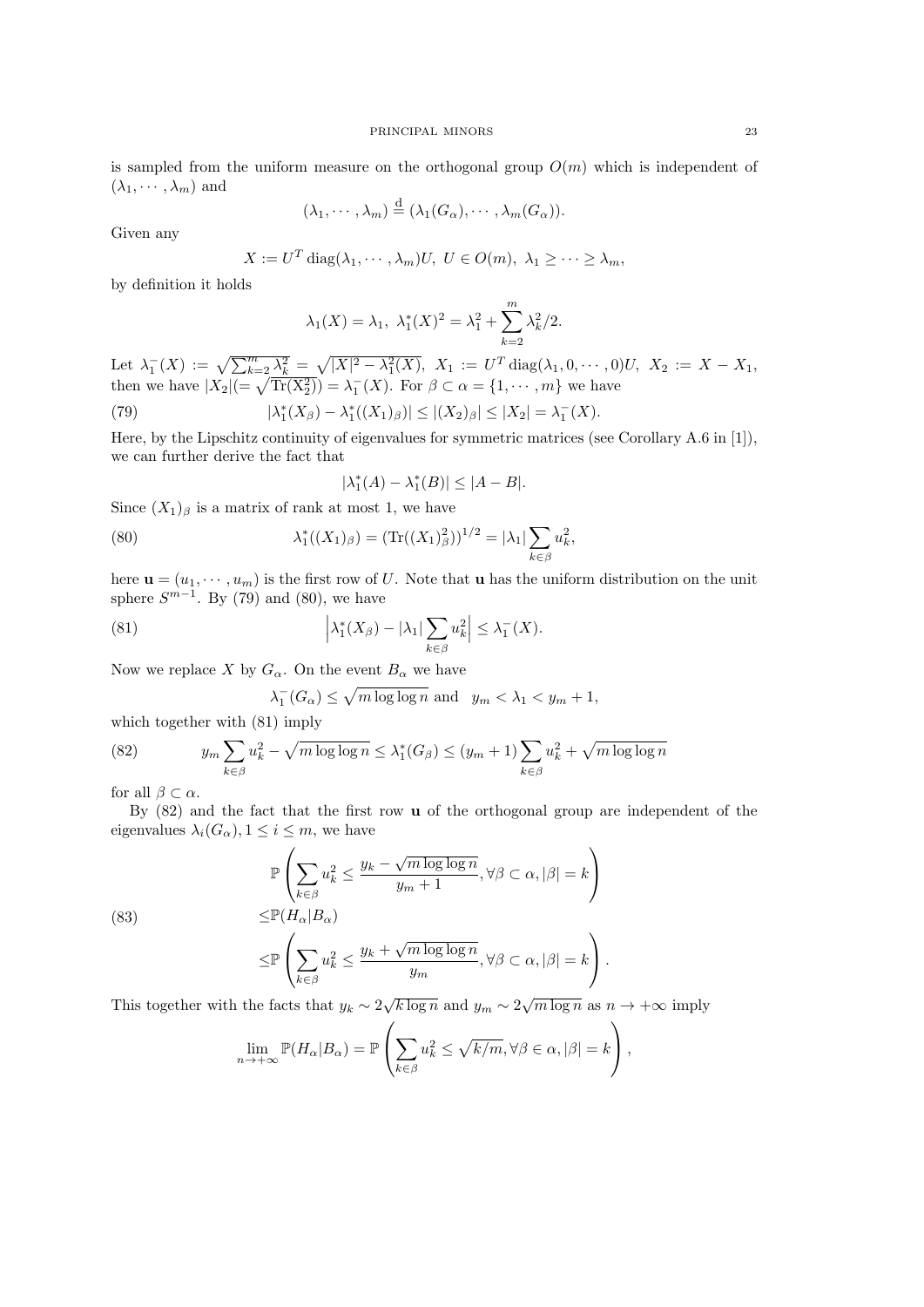which is exactly the definition of  $K_m$ . This proves (78), and hence (64). Therefore, we complete the proof of Lemma 4.  $\Box$ 

#### 4. Proof of Theorem 2

Now we prove Theorem 2. As before, for  $G = (g_{ij})_{1 \leq i \leq j \leq n}$  sampled from GOE, we denote  $G_{\alpha} = (g_{ij})_{i,j \in \alpha}$  as the principal minor of size  $m \times m$  for  $\alpha \in \{1, ..., n\}$  with  $|\alpha| = m$  and  $I_m$  is the collection of all such  $\alpha$ . Let  $v_1(G_\alpha)$  be the eigenvector of the largest eigenvalue of  $G_\alpha$  and  $v^* \in S^{m-1}$  be the eigenvector of the largest eigenvalue of the principal sub-matrix that attains the maximal eigenvalue  $T_{m,n}$ , i.e., we have

$$
\alpha^* := \operatorname{argmax}_{\alpha \in I_m} \lambda_1(G_\alpha)
$$

and

(84) 
$$
v^* = v_1(G_{\alpha^*}).
$$

As in §3.3, we recall the definition of the event

(85) 
$$
H_{\alpha} := \{ \lambda_1^*(G_{\beta}) \leq y_k, \forall 1 \leq k < m, \beta \subset \alpha, |\beta| = k \}.
$$

We define the random variable  $\hat{\alpha}$  as follows. If the event  $\cup_{\alpha\in I_m} H_\alpha$  holds, then we set

 $\hat{\alpha} := \operatorname{argmax}_{\alpha \in I_{\infty}, H_{\infty} \text{ holds}} \lambda_1(G_{\alpha}).$ 

Otherwise, we set  $\hat{\alpha}$  to be  $\{1, \ldots, m\}$ . We now set

$$
(86) \qquad \qquad \hat{v} := \lambda_1(G_{\hat{\alpha}}).
$$

In other words,  $\hat{v}$  is the eigenvector of the largest eigenvalue of the principal sub-matrix  $G_{\alpha}$  that achieves the maximal eigenvalue under the constraint that  $H_{\alpha}$  is true. By (8) and (12), we have

$$
\lim_{n \to +\infty} \mathbb{P}(\cap_{\alpha \in I_m} H_{\alpha}) = 1.
$$

On the event  $\bigcap_{\alpha \in I_m} H_\alpha$  we clearly have  $\hat{\alpha} = \alpha^*$  and  $\hat{v} = v^*$  since the constraint for  $\hat{\alpha}$  doesn't have any effect. Recall the definition of  $A_{\alpha}$  in (7) where  $A_{\alpha} = H_{\alpha} \cap {\{\lambda_1(G_{\alpha}) > y_m\}}$ , on  $\cap_{\alpha \in I_m} H_{\alpha}$ , the two events  $\{T_{m,n} \geq y_m\}$  and  $\bigcup_{\alpha \in I_m} A_\alpha$  coincide. In other words, for symmetric Q, we have

(87) 
$$
(\bigcap_{\alpha \in I_m} H_{\alpha}) \cap \{T_{G,m,n} \geq y_m, v^* \in Q\} = (\bigcap_{\alpha \in I_m} H_{\alpha}) \cap \{\bigcup_{\alpha \in I_m} A_{\alpha}, \hat{v} \in Q\}.
$$

It follows that

$$
|\mathbb{P}(T_{m,n} \ge y_m, v^* \in Q) - \mathbb{P}(\cup_{\alpha \in I_m} A_\alpha, \hat{v} \in Q)|
$$
  
\n
$$
= |\mathbb{P}((\cap_{\alpha \in I_m} H_\alpha)^c \cap \{T_{m,n} \ge y_m, v^* \in Q\}) - \mathbb{P}((\cap_{\alpha \in I_m} H_\alpha)^c \cap (\cup_{\alpha \in I_m} A_\alpha, \hat{v} \in Q))|
$$
  
\n
$$
\le 2 \mathbb{P}((\cap_{\alpha \in I_m} H_\alpha)^c),
$$

which converges to 0 as  $n \to +\infty$ . Hence, (4) is equivalent to the limit

(89) 
$$
\mathbb{P}(\cup_{\alpha \in I_m} A_\alpha, \hat{v} \in Q) \to (1 - F_Y(y))\nu(Q).
$$

All of the rest is to prove this convergence. Now we define four quantities

(90)  
\n
$$
k_1(\alpha) = \mathbb{P}(A_{\alpha}, v_1(G_{\alpha}) \in Q; \forall \alpha' \neq \alpha, A_{\alpha'} \text{ fails or } \lambda_1(G_{\alpha'}) < \lambda_1(G_{\alpha})),
$$
\n
$$
k_2(\alpha) = \mathbb{P}(A_{\alpha}, v_1(G_{\alpha}) \in Q; \forall \alpha' \cap \alpha = \emptyset, A_{\alpha'} \text{ fails or } \lambda_1(G_{\alpha'}) < \lambda_1(G_{\alpha})),
$$
\n
$$
k_3(\alpha) = \mathbb{P}(A_{\alpha}; \forall \alpha' \neq \alpha, A_{\alpha'} \text{ fails or } \lambda_1(G_{\alpha'}) < \lambda_1(G_{\alpha})),
$$
\n
$$
k_4(\alpha) = \mathbb{P}(A_{\alpha}; \forall \alpha' \cap \alpha = \emptyset, A_{\alpha'} \text{ fails or } \lambda_1(G_{\alpha'}) < \lambda_1(G_{\alpha})).
$$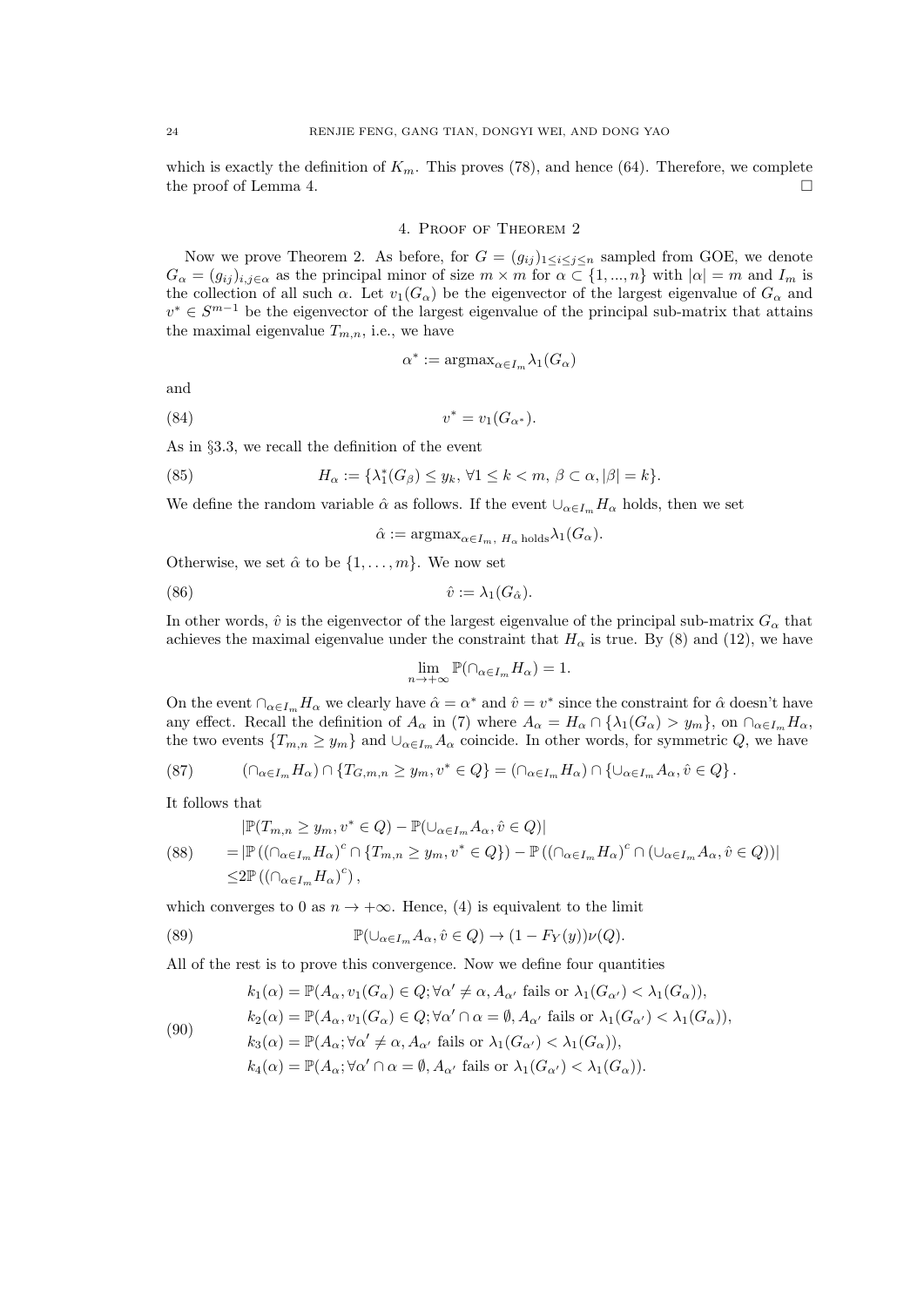We note that

(91)  
\n
$$
\mathbb{P}(\bigcup_{\alpha \in I_m} A_\alpha, \hat{v} \in Q)
$$
\n
$$
= \sum_{\alpha \in I_m} \mathbb{P}(A_\alpha, v_1(G_\alpha) \in Q; \forall \alpha' \neq \alpha, A_{\alpha'} \text{ fails or } \lambda_1(G_{\alpha'}) < \lambda_1(G_\alpha))
$$
\n
$$
= \sum_{\alpha \in I_m} k_1(\alpha).
$$

In fact  $k_1(\alpha), \ldots, k_4(\alpha)$  don't depend on the specific choice of  $\alpha$ . Recall the definition of  $b_{n,2}$ and (27), we have

(92) 
$$
\lim_{n \to +\infty} \sum_{\alpha, \alpha' \in I_m; \alpha \cap \alpha' \neq \emptyset} \mathbb{P}(A_{\alpha} \cap A_{\alpha'}) = \lim_{n \to +\infty} b_{n,2} = 0.
$$

By the definition of  $k_1(\alpha)$  and  $k_2(\alpha)$  together with the union bound we have

$$
(93) \qquad \sum_{\alpha\in I_m} |k_1(\alpha)-k_2(\alpha)| \leq \sum_{\alpha\in I_m} \mathbb{P}\left(A_{\alpha}\cap(\cup_{\alpha'\cap\alpha\neq\emptyset}A_{\alpha'})\right) \leq \sum_{\alpha,\alpha'\in I_m;\alpha\cap\alpha'\neq\emptyset} \mathbb{P}(A_{\alpha}\cap A_{\alpha'}).
$$

 $\mathbf{r}$ 

Combining  $(91)$ ,  $(92)$  and  $(93)$  we see that

 $\sim$ 

(94) 
$$
\lim_{n \to +\infty} \left| \mathbb{P}(\cup_{\alpha \in I_m} A_\alpha, \hat{v} \in Q) - \sum_{\alpha \in I_m} k_2(\alpha) \right| = 0.
$$

 $\sim$  1

We can similarly show that

(95) 
$$
\lim_{n \to +\infty} \left| \mathbb{P}(\cup_{\alpha \in I_m} A_{\alpha}) - \sum_{\alpha \in I_m} k_4(\alpha) \right| \leq \lim_{n \to +\infty} \sum_{\alpha \in I_m} |k_3(\alpha) - k_4(\alpha)| = 0.
$$

Recall that we have already shown

(96) 
$$
\mathbb{P}(\cup_{\alpha \in I_m} A_{\alpha}) \to 1 - F_Y(y)
$$

in the proof of Theorem 1 as  $n \to +\infty$ . Hence, combining (95) and (96) we have

(97) 
$$
\lim_{n \to +\infty} \sum_{\alpha \in I_m} k_4(\alpha) = 1 - F_Y(y).
$$

The advantage of introducing  $k_2(\alpha)$  is that, we have the conditional probability

(98) 
$$
\mathbb{P}(v_1(G_\alpha) \in Q | A_\alpha; \forall \alpha' \cap \alpha = \emptyset, A_{\alpha'} \text{ fails or } \lambda_1(G_{\alpha'}) < \lambda_1(G_\alpha))
$$

$$
= \mathbb{P}(v_1(G_\alpha) \in Q | A_\alpha),
$$

since  $G_{\alpha}$  is independent of  $\{G_{\alpha'} : \alpha' \cap \alpha = \emptyset\}$ . Consequently, we have

(99) 
$$
k_2(\alpha) = \mathbb{P}(A_{\alpha}; \forall \alpha' \cap \alpha = \emptyset, A_{\alpha'} \text{ fails or } \lambda_1(G_{\alpha'}) < \lambda_1(G_{\alpha}))
$$

$$
\times \mathbb{P}(v_1(G_{\alpha}) \in Q | A_{\alpha}; \forall \alpha' \cap \alpha = \emptyset, A_{\alpha'} \text{ fails or } \lambda_1(G_{\alpha'}) < \lambda_1(G_{\alpha}))
$$

$$
= \mathbb{P}(v_1(G_{\alpha}) \in Q | A_{\alpha}) k_4(\alpha).
$$

Clearly the term  $\mathbb{P}(v_1(G_\alpha) \in Q | A_\alpha)$  is the same for all  $\alpha \in I_m$ . Let  $\alpha_1 = \{1, \ldots, m\}$ . Then we have

(100) 
$$
\sum_{\alpha \in I_m} k_2(\alpha) = \sum_{\alpha \in I_m} \mathbb{P}(v_1(G_{\alpha}) \in Q | A_{\alpha}) k_4(\alpha) = \mathbb{P}(v_1(G_{\alpha_1}) \in Q | A_{\alpha_1}) \sum_{\alpha \in I_m} k_4(\alpha).
$$

Let **u** be sampled from the uniform distribution on the unit sphere  $S^{m-1}$ . Inspecting the proof of (64) in §3.3, especially (72) and (83), we have

(101) 
$$
\lim_{n \to +\infty} \mathbb{P}(H_{\alpha}, v_1(G_{\alpha}) \in Q | \lambda_1(G_{\alpha}) > y_m) = \mathbb{P}(\mathbf{u} \in S_m \cap Q),
$$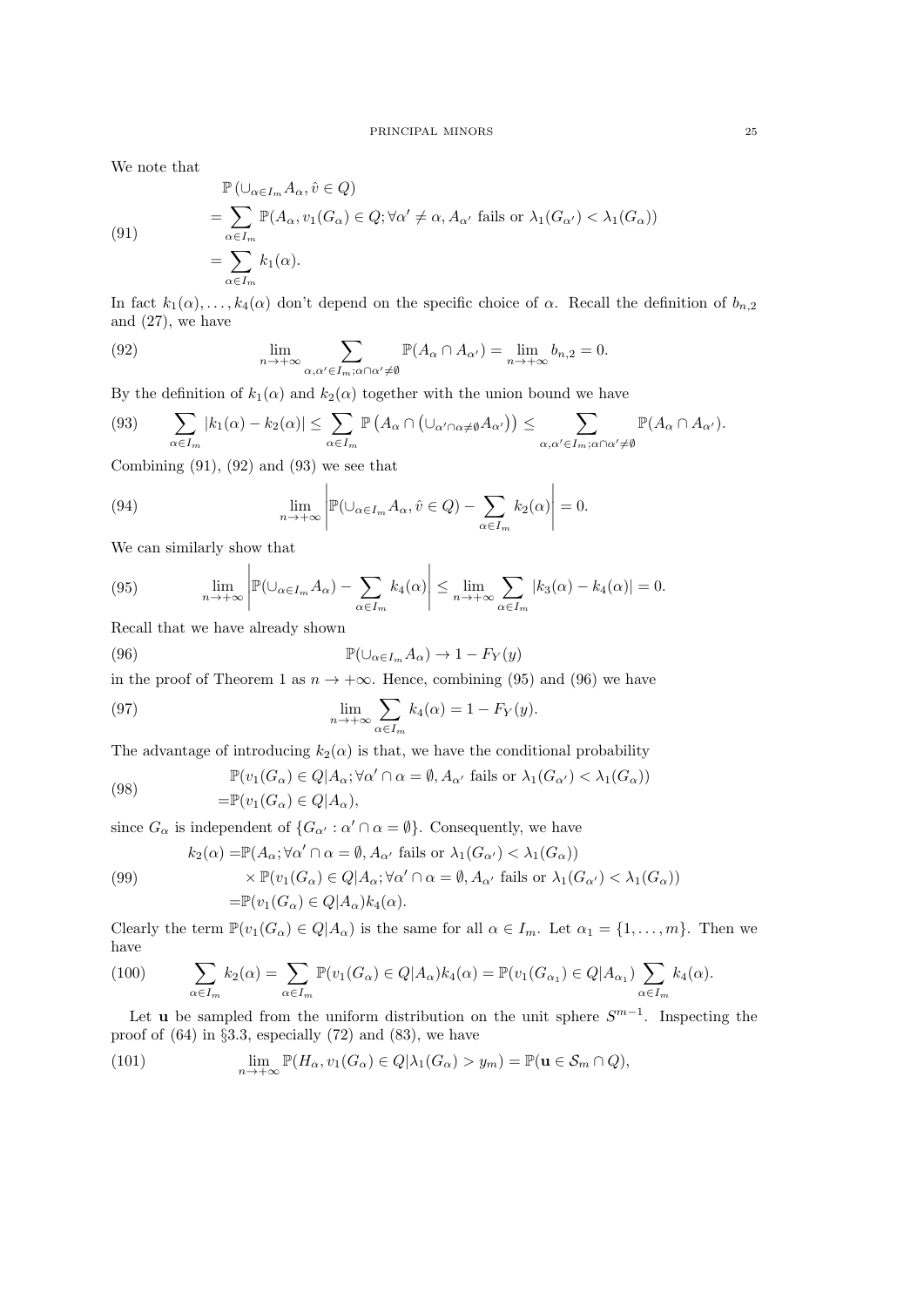where  $S_m$  has been defined in (3).

By the fact  $A_{\alpha} = H_{\alpha} \cap {\{\lambda_1(G_{\alpha}) > y_m\}}$ , we have

(102)  
\n
$$
\lim_{n \to +\infty} \mathbb{P}(v_1(G_{\alpha_1}) \in Q | A_{\alpha_1})
$$
\n
$$
= \lim_{n \to +\infty} \frac{\mathbb{P}(H_{\alpha}, v_1(G_{\alpha}) \in Q | \lambda_1(G_{\alpha}) > y_m)}{\mathbb{P}(H_{\alpha} | \lambda_1(G_{\alpha}) > y_m)}
$$
\n
$$
= \frac{\mathbb{P}(u \in S_m \cap Q)}{\mathbb{P}(u \in S_m)}
$$
\n
$$
= \nu(Q),
$$

where  $\nu$  is the uniform distribution on the set  $\mathcal{S}_m$ .

Combining (94), (97), (100) and (102) we get

(103)  
\n
$$
\lim_{n \to +\infty} \mathbb{P} (\cup_{\alpha \in I_m} A_\alpha, \hat{v} \in Q)
$$
\n
$$
= \lim_{n \to +\infty} \sum_{\alpha \in I_m} k_2(\alpha)
$$
\n
$$
= \lim_{n \to +\infty} \mathbb{P}(v_1(G_{\alpha_1}) \in Q | A_{\alpha_1}) \sum_{\alpha \in I_m} k_4(\alpha)
$$
\n
$$
= \nu(Q)(1 - F_Y(y)).
$$

This proves (89), and thus the proof of Theorem 2.

#### **REFERENCES**

- [1] G. W. Anderson, A. Guionnet and O. Zeitouni, An introduction to random matrices. Cambridge Studies in Advanced Mathematics, 118. Cambridge University Press, Cambridge, 2010.
- [2] Mark Adler, Pierre van Moerbeke and Dong Wang, Random matrix minor processes related to percolation theory, Random Matrices: Theory and Applications, Vol. 02, No. 04, 1350008 (2013).
- [3] Arratia R., Goldstein L., Gordon L. Two moments suffice for Poisson approximations: The Chen-Stein method. Ann. Probab. 17(1989):9-25.
- [4] Bai, Z. D. and Silverstein, J. W. (2010). Spectral analysis of large dimensional random matrices, volume 20. Springer.
- [5] Baraniuk, R., Davenport, M., DeVore, R., and Wakin, M. (2008). A simple proof of the restricted isometry property for random matrices. Constructive Approximation, 28(3):253-263.
- [6] Victor-Emmanuel Brunel, Learning signed determinantal point processes through the principal minor assignment problem. In S. Bengio, H. Wallach, H. Larochelle, K. Grauman, N. Cesa-Bianchi, and R. Garnett, editors, Advances in Neural Information Processing Systems, volume 31. Curran Associates, Inc., 2018.
- [7] J. S. Cotler, G. Gur-Ari, M. Hanada, J. Polchinski, P. Saad, S. H. Shenker, D. Stanford, A. Streicher and M. Tezuka, Black Holes and Random Matrices, J. High Energ. Phys. (2017) 2017: 118.
- [8] R. Couillet and M. Debbah, Random Matrix Methods for Wireless Communications, Cambridge University Press, 2011.
- [9] Cai T.-T., Jiang T., Li X. Asymptotic Analysis for Extreme Eigenvalues of Principal Minors of Random Matrices, Ann. Appl. Probab. 31 (6) 2953 - 2990, December 2021.
- [10] Diaconis, P. (2003). Patterns in eigenvalues: The 70th Josiah Willard Gibbs Lecture. Bulletin of the American Mathematical Society.
- [11] P. Ferrari, Dimers and orthogonal polynomials: connections with random matrices, Extended lecture notes of the minicourse at IHP (5-7 Oct. 2009). Published as part of Dimer Models and Random Tilings, Panoramas et Synthèses 45 (2015). B. de Tilière, P. Ferrari, edited by C. Boutillier, N. Enriquez.
- [12] T. Jiang, How Many Entries of A Typical Orthogonal Matrix Can Be Approximated By Independent Normals? Ann. Probab. 34(4), 1497-1529 (2006).
- [13] K. Johansson, From Gumbel to Tracy-Widom. Probab. Theory Relat. Fields 138, 75-112 (2007).
- [14] Leadbetter, M.R., Lindgren, G., Rootzen, H.: Extremes and related properties of random sequences and processes. Springer Series in Statistics, Springer (1983).
- [15] Elizabeth S. Meckes, The Random Matrix Theory of the Classical Compact Groups, Cambridge University Press, 2019.